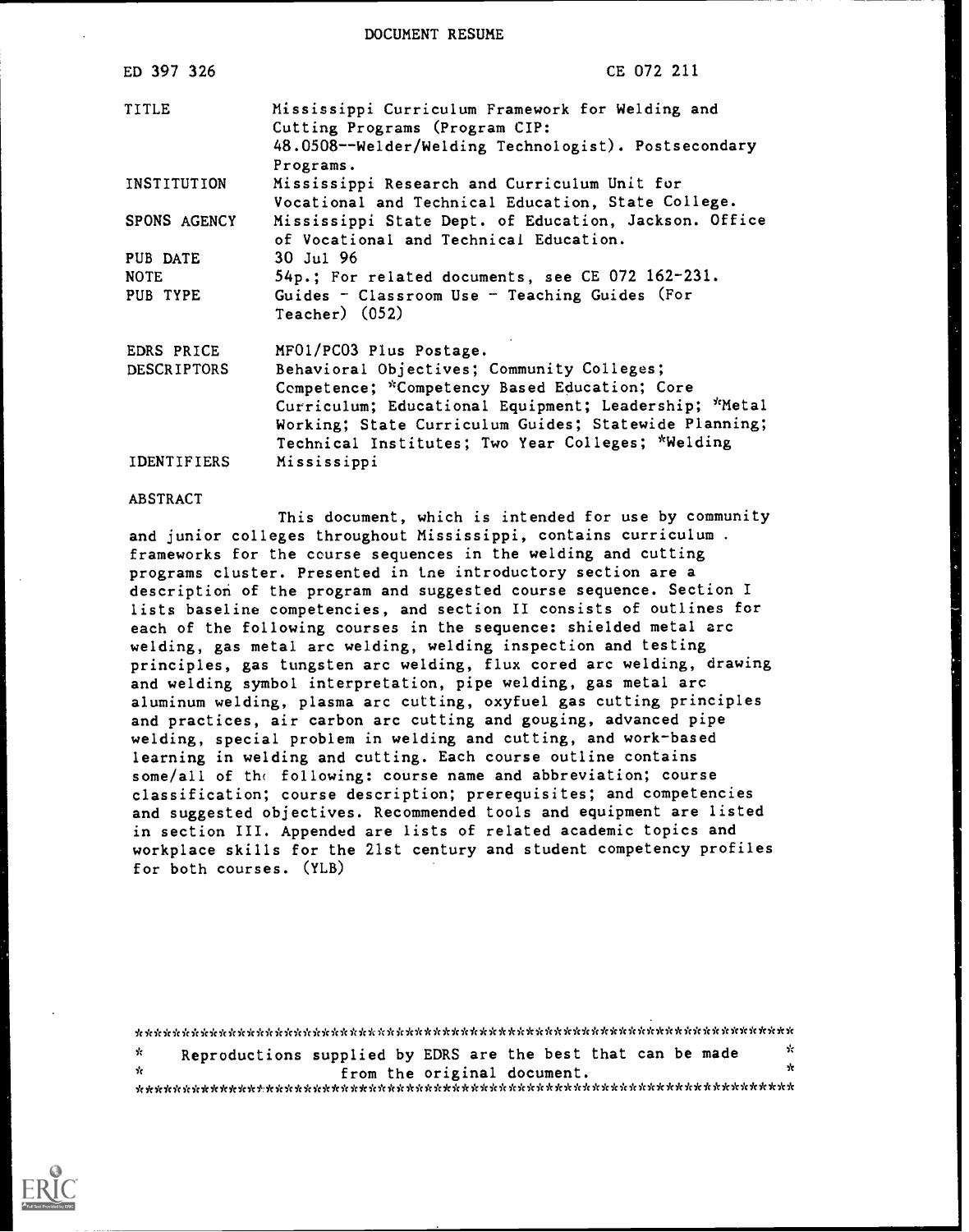# Mississippi Cumiculum Framework for Welding and Cutting

U.S DEPARTMENT OF EDUCATION<br>Office of Educational Research and improvement<br>EDUCATIONAL RESOURCES INFORMATION

- CENTER (ERIC)<br>23 This document has been reproduced as<br>received from the person or organization originating it.
- 0 Minor changes have been made to improve reproduction quality

 $\frac{1}{2}$ 

 $260.$ 

ED 397 326

Points of view or opinions stated in this document do not necessarily represent OERI position or policy





"PERMISSION TO REPRODUCE THIS MATERIAL HAS BEEN GRANTED BY

TO THE EDUCATIONAL RESOURCES INFORMATION CENTER (ERIC)."





Postsecondary Vocational and Technical Education 1996



BEST COPY AVAIIABLE

 $\overline{z}$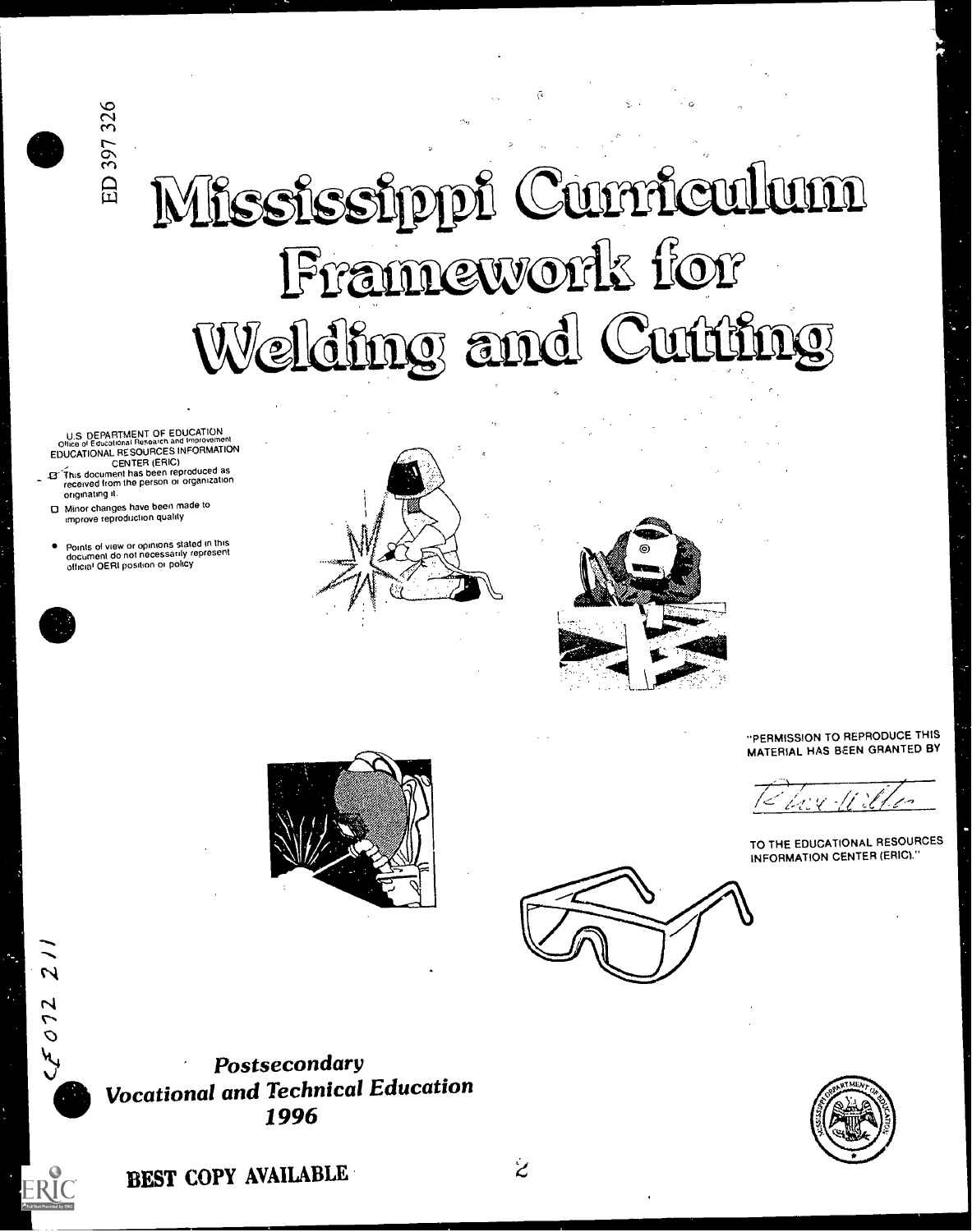## MISSISSIPPI

## CURRICULUM FRAMEWORK

FOR

## WELDING AND CUTTING PROGRAMS

## (PROGRAM CIP: 48.0508 - Welder/Welding Technologist)

 $\ddot{\mathbf{3}}$ 



POSTSECONDARY PROGRAMS 1996

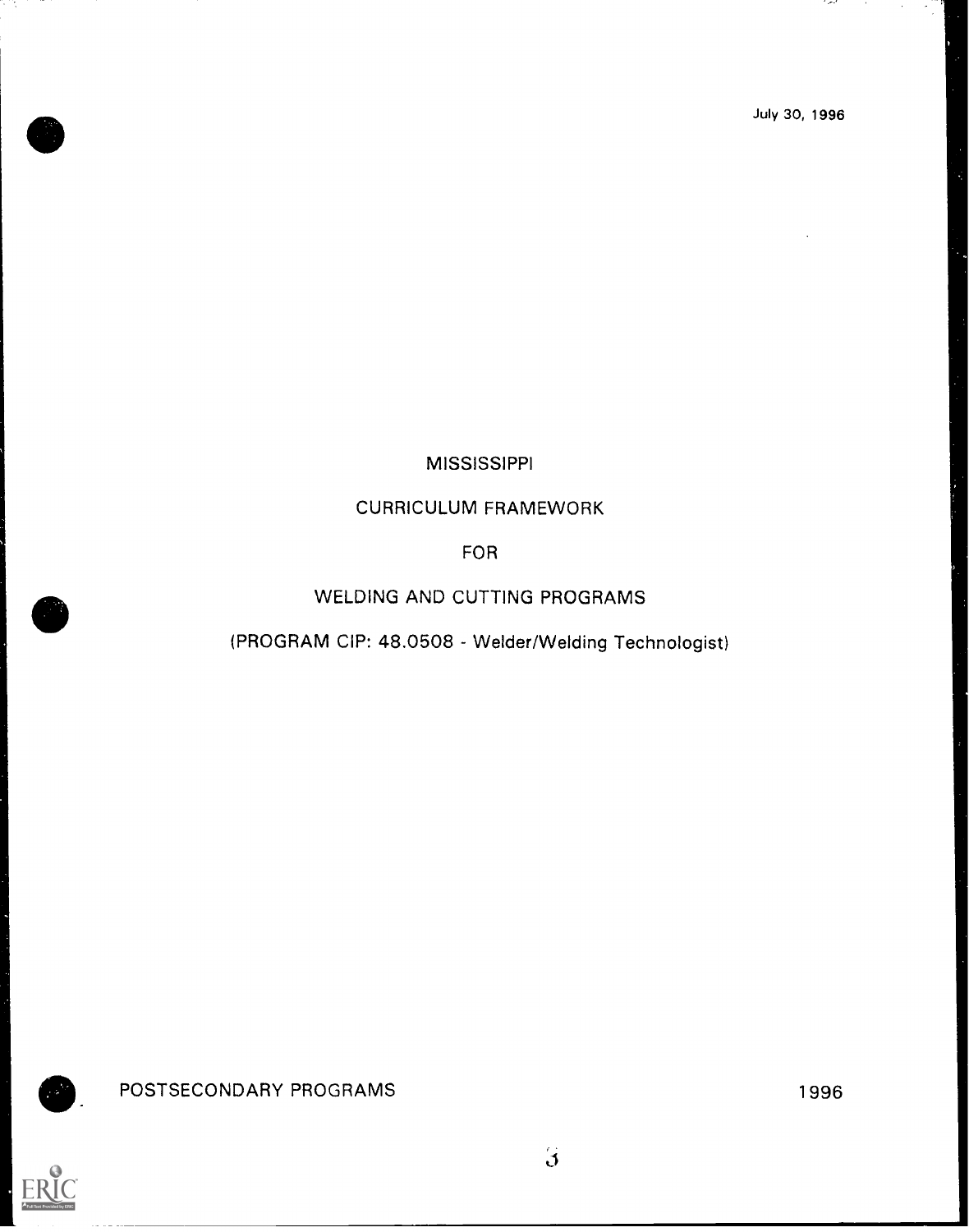Direct inquiries to:

Program Coordinator Trade, Industrial and Related Technology Office of Vocational and Technical Education Mississippi Department of Education P. 0. Box 771 Jackson, MS 39205 (601) 359-3475

For copies of this publication, contact:  $\mathbb{R}^n$ 

Research and Curriculum Unit Mississippi State University P. 0. Drawer DX Mississippi State, MS 39762 (601) 325-2510

Published by the:

Office of Vocational and Technical Education Mississippi Department of Education Jackson, Mississippi

Research and Curriculum Unit for Vocational and Technical Education College of Education Mississippi State University Mississippi State, Mississippi

1996

Mississippi State University does not discriminate on the basis of race, color, religion, national origin, sex, age, handicap/disability, or veteran status.



4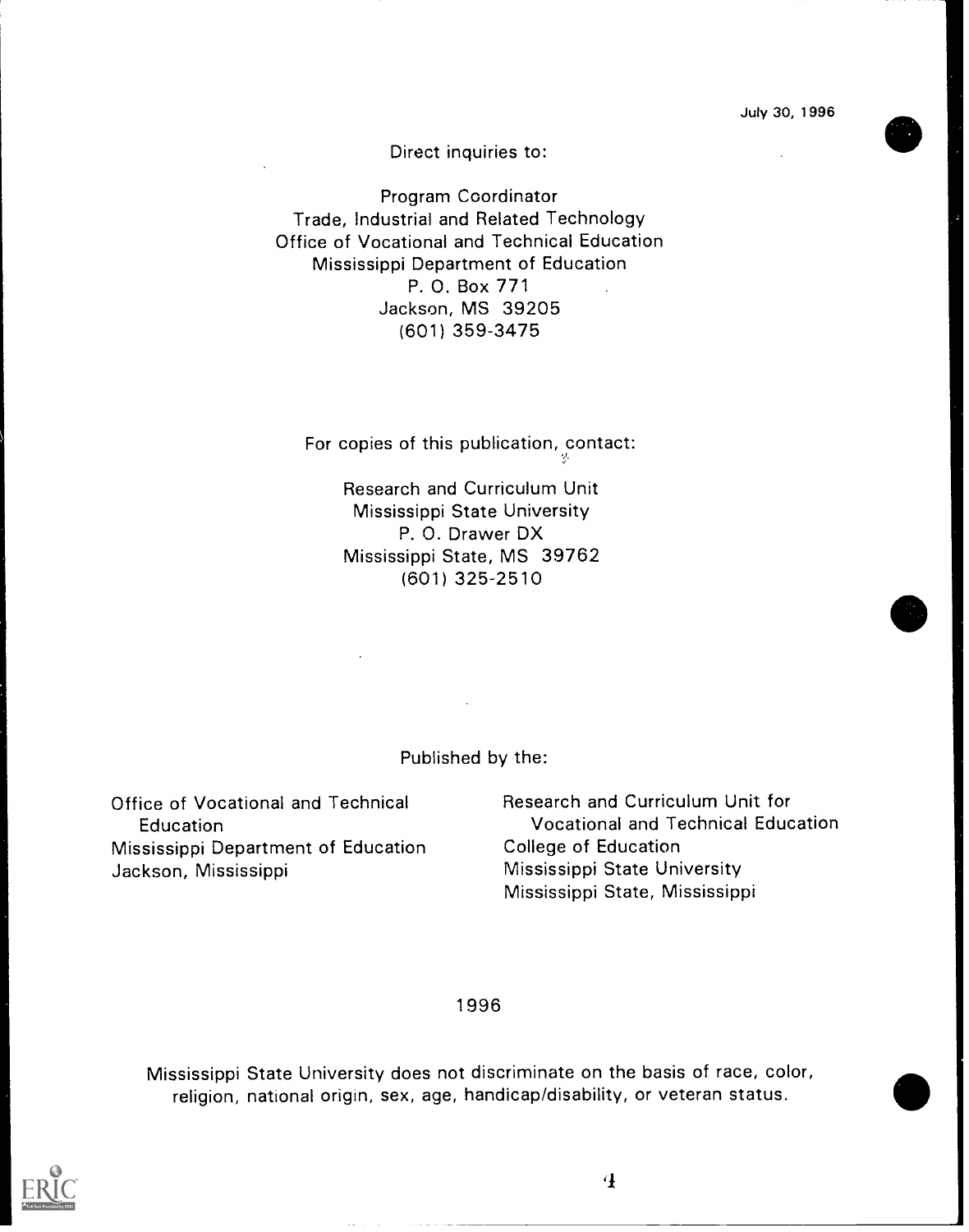### FOREWORD

In order to survive in today's globai economy, businesses and industries have had to adopt new practices and procedures. Total quality management, statistical process control, participatory management, and other concepts of high performance work organizations are practices by which successful companies survive. Employers now expect their employees to be able to read, write, and communicate effectively; solve problems and make decisions; and interact with the technologies that are prevalent in today's workplace. Vocational-technical education programs must also adopt these practices in order to provide graduates who can enter and advance in the changing work world.

The curriculum framework in this document reflects these changes in the workplace and a number of other factors that impact on local vocational-technical programs. Federal and state legislation calls for articulation between high school and community college programs, integration of academic and vocational skills, and the development of sequential courses of study that provide students with the optimum educational path for achieving successful employment. National skills standards, developed by industry groups and sponsored by the U. S. Departments of Education and Labor, provide vocational educators with the expectations of employers across the United States. All of these factors are reflected in the framework found in this document.

Each postsecondary program of instruction consists of a program description and <sup>a</sup> suggested sequence of courses which focus on the development of occupational competencies. Each vocational-technical course in this sequence has been written using a common format which includes the following components:

- o Course Name A common name that will be used by all community/junior colleges in reporting students.
- o Course Abbreviation A common abbreviation that will be used by all community/junior colleges in reporting students.
- o CIassification Courses may be classified as:
	- Vocational-technical core A required vocational-technical course for all students.
	- Vocational-technical elective An elective vocational-technical course.
	- Related academic course An academic course which provides academic skills and knowledge directly related to the program area.
	- Academic core An academic course which is required as part of the requirements for an Associate degree.



iii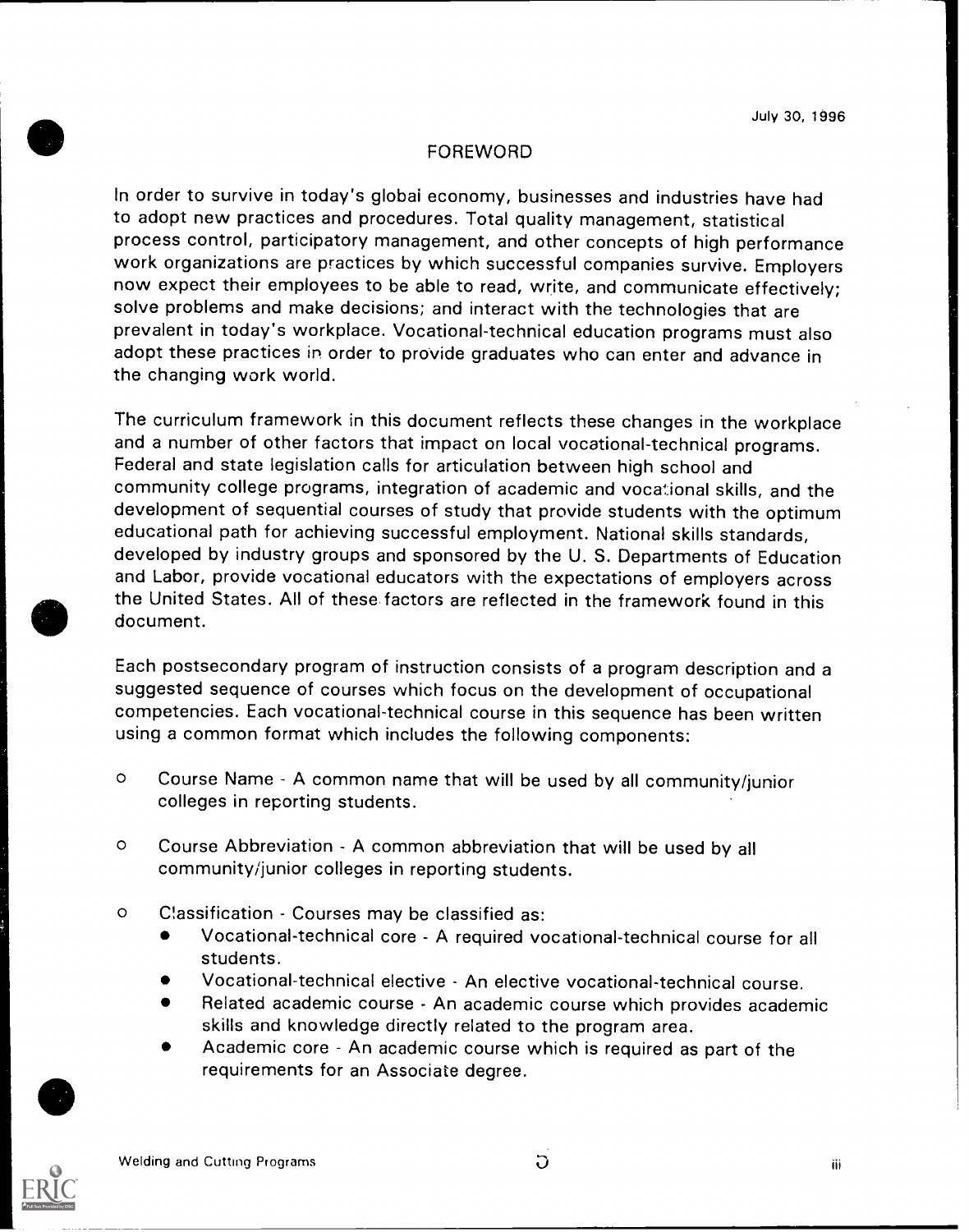- Description A short narrative which includes the major purpose(s) of the  $\circ$ course and the recommended number of hours of lecture and laboratory activities to be conducted each week during a regular semester.
- Prerequisites A listing of any prerequisite courses that must be taken prior to  $\circ$ or on enrollment in the course.
- Competencies and Suggested Objectives A listing of the competencies (major  $\circ$ concepts and performances) and of the suggested student objectives that will enable students to demonstrate mastery of these competencies.

The following guidelines were used in developing the program(s) in this document and should be considered in compiling and revising course syllabi and daily lesson plans at the local level:

- o The content of the courses in this document reflects approximately 75 percent of the time allocated to each course. For example, in a four semester hour course consisting of 30 hours lecture and 120 hours of laboratory activities, approximately 22 hours of lecture and 90 hours of lab should be taken by the competencies and suggested objectives identified in the course framework. The remaining 25 percent of each course should be developed at the local district level and may reflect:
	- Additional competencies and objectives within the course related to topics not found in the State framework, including activities related to specific needs of industries in the community college district.
	- Activities which develop a higher level of mastery on the existing competencies and suggested objectives.
	- Activities and instruction related to new technologies and concepts that were not prevalent at the time the current framework was developed/revised.
	- Activities which implement components of the Mississippi Tech Prep initiative, including integration of academic and vocational-technical skills and coursework, school-to-career transition activities, and articulation of secondary and postsecondary vocational-technical programs.
	- Individualized learning activities, including worksite learning activities, to better prepare individuals in the courses for their chosen occupational area.
- o Sequencing of the course within a program is left to the discretion of the local district. Naturally, foundation courses related to topics such as safety, tool and equipment usage, and other fundamental skills should be taught first. Other courses related to specific skill areas and related academics, however, may be sequenced to take advantage of seasonal and climatic conditions, resources located outside of the school, and other factors.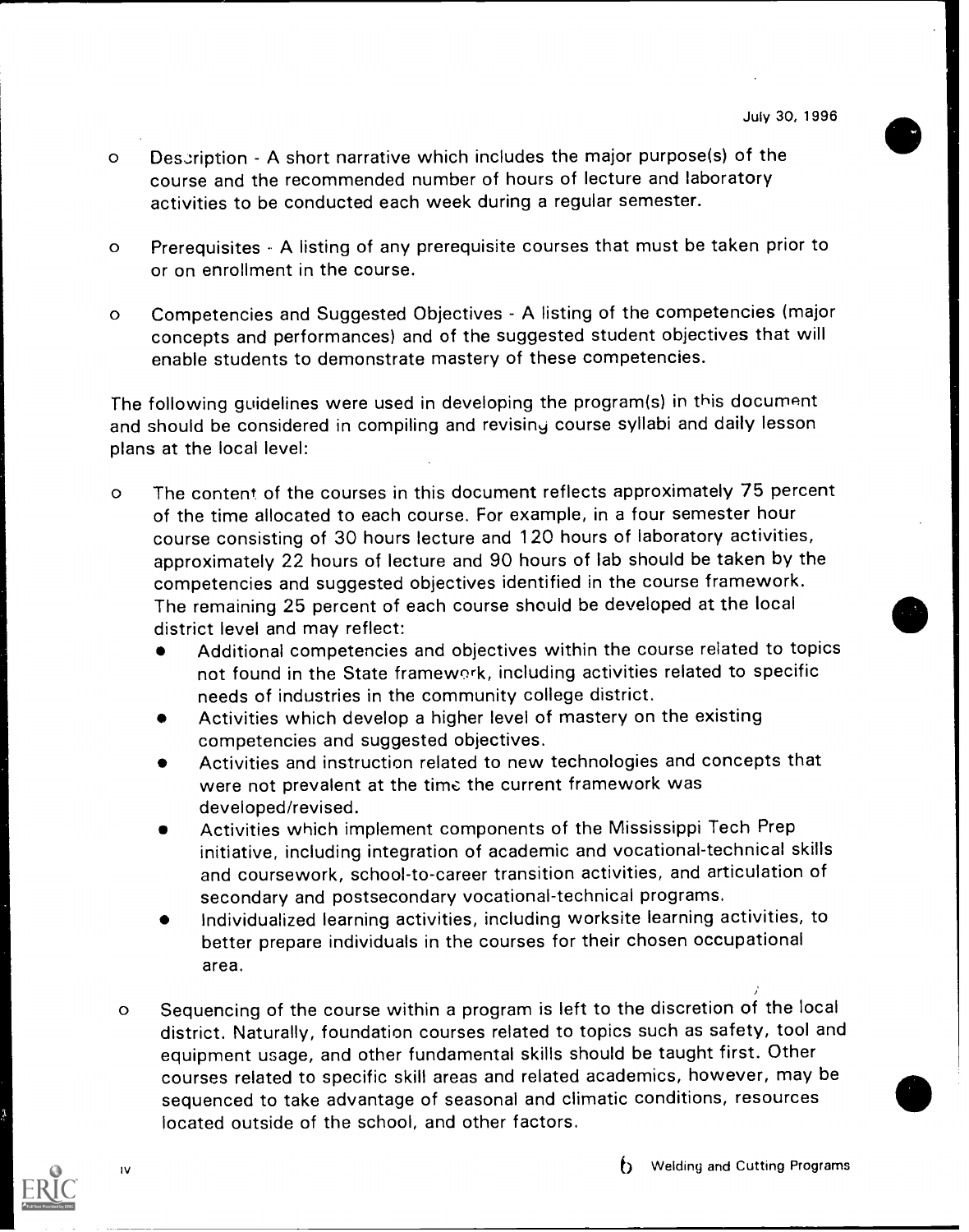- o Programs that offer an Associate of Applied Science degree must include a minimum 15 semester credit hour academic core. Specific courses to be taken within this core are to be determined by the local district. Minimum academic core courses are as follows:
	- 3 semester credit hours Math/Science Elective
		- 3 semester credit hours Written Communications Elective
	-
	-
- 3 semester credit hours Oral Communications Elective
	- 3 semester credit hours Humanities/Fine Arts Elective
	-

3 semester credit hours Social/Behavioral Science Elective

It is recommended that courses in the academic core be spaced out over the entire length of the program, so that students complete some academic and vocational-technical courses each semester. Each community/junior college has the discretion to select the actual courses that are required to meet this academic core requirement.

- o In instances where secondary programs are directly related to community and junior college programs, competencies and suggested objectives from the high school programs are listed as Baseline Competencies. These competencies and objectives reflect skills and knowledge that are directly related to the community and junior college vocational-technical program. In adopting the curriculum framework, each community and junior college is asked to give assurances that:
	- students who can demonstrate mastery of the Baseline Competencies do not receive duplicate instruction, and
	- students who cannot demonstrate mastery of this content will be given the opportunity to do so.
- o The roles of the Baseline Con petencies are to:
	- Assist community/junior college personnel in developing articulation agreements with high schools, and
	- Ensure that all community and junior college courses provide a higher level of instruction than their secondary counterparts
- o The Baseline Competencies may be taught as special "Introduction" courses for 3-6 semester hours of institutional credit which will not count toward Associate degree requirements. Community and junior colleges may choose to integrate the Baseline Competencies into ongoing courses in lieu of offering the "Introduction" courses or may offer the competencies through special projects or individualized instruction methods.
- o Technical elective courses have been included to allow community colleges and students to customize programs to meet the needs of industries and employers in their area.

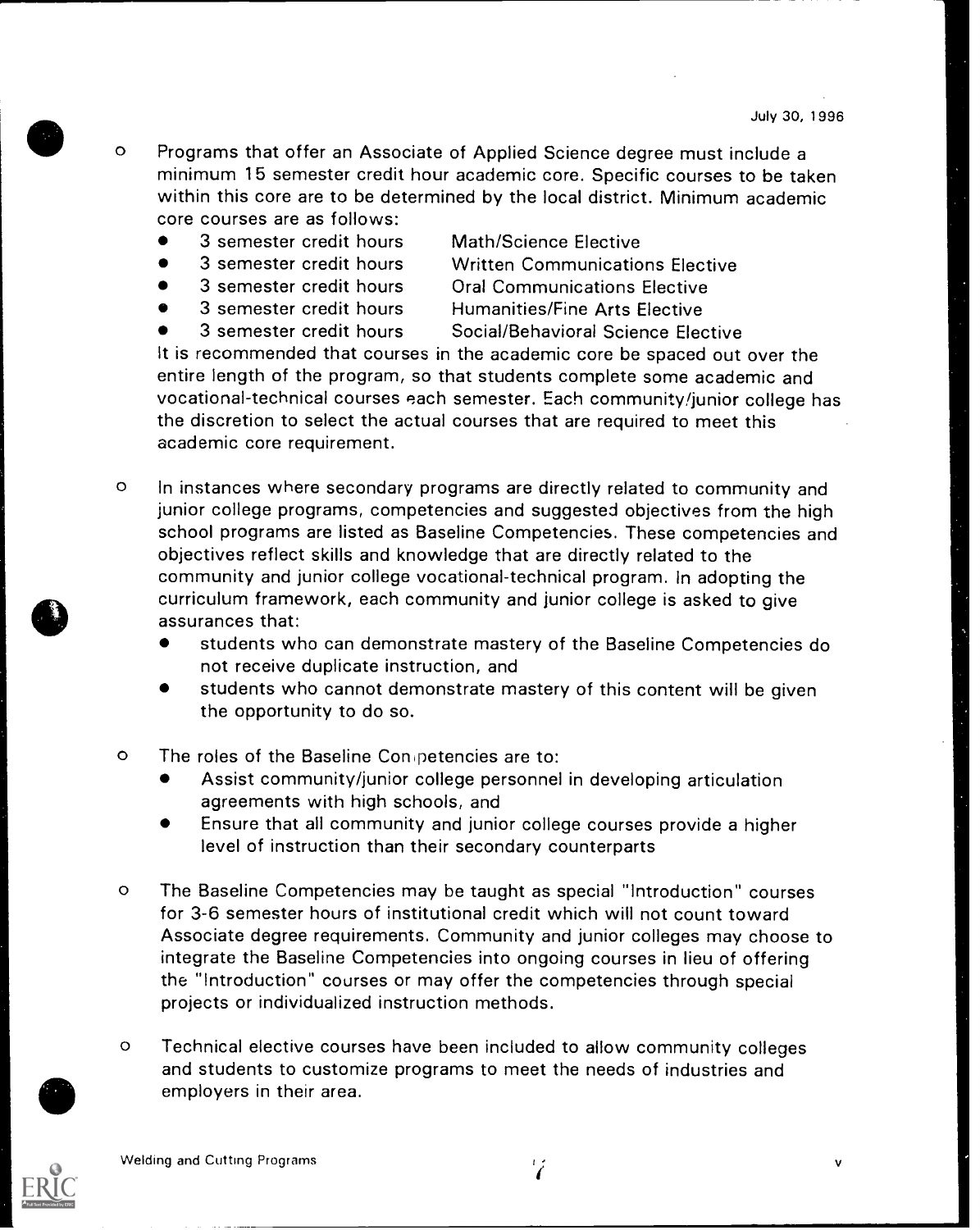#### ACKNOWLEDGEMENTS

#### WRITING TEAM

#### **Instructors**

William Harris, Mississippi Gulf Coast Community College, Jackson County John B. Brown, Mississippi Gulf Coast Community College, Perkinston Lacon Sheppard, Jones County Junior College Major Hudson, Pearl River Community College James Ivey, Ingalls Joseph Bartee, Hinds Community College

Team Leader

Rick Crider, Research Specialist

#### OVTE Staff

John White, Assistant State Supervisor, Trade, Industrial and Related Technology

Reviewers

Practitioners: Ted Bryant Doug Case Joseph Clark Robin Ladner, Sr.

Educators: Ron Brady Larry Crane Jimmy Horne Bruce Irvin

Gary Martens Barry Reynolds Robert Sanders Anthony Shelton

Jeanette Morrison Larry Porter Roosevelt Smith, Jr.

#### Technical Committee for Industrial Curricula

Sam Cobbins Larry Crimm Dearld Dear John DeVoe

Grady Edwards Don Gillespie James Ivy Ken Riley

Joseph Simon L.W. Smith Fred Strohm Jack Wynne



Welding and Cutting Programs  $\delta$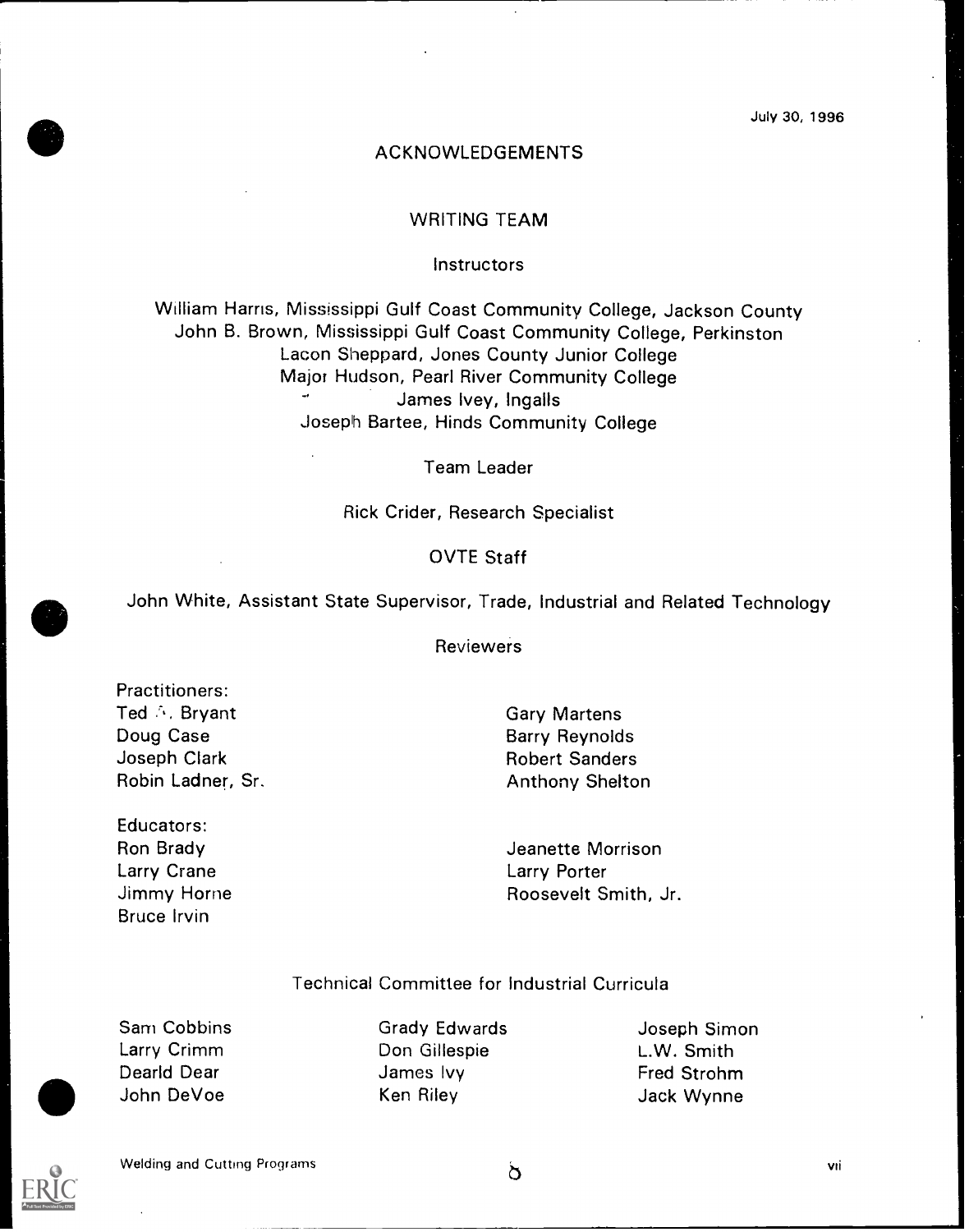## TABLE OF CONTENTS

| Page                                                                                                                                                                                                                                                                                                                                    |  |
|-----------------------------------------------------------------------------------------------------------------------------------------------------------------------------------------------------------------------------------------------------------------------------------------------------------------------------------------|--|
|                                                                                                                                                                                                                                                                                                                                         |  |
|                                                                                                                                                                                                                                                                                                                                         |  |
|                                                                                                                                                                                                                                                                                                                                         |  |
| <b>WELDING AND CUTTING PROGRAM</b>                                                                                                                                                                                                                                                                                                      |  |
| <b>SECTION I: BASELINE COMPETENCIES FOR</b>                                                                                                                                                                                                                                                                                             |  |
| SECTION II: CURRICULUM GUIDE FOR                                                                                                                                                                                                                                                                                                        |  |
| Shielded Metal Arc Welding (SMAW)  15<br>Gas Metal Arc Welding (GMAW)<br>16<br>Welding Inspection and Testing Principles  17<br>Flux Cored Arc Welding (FCAW)<br>19<br>Gas Metal Arc Aluminum Welding  23<br>Oxyfuel Gas Cutting Principles and Practices  25<br>Work-Based Learning in Welding and Cutting (Allandscape Alles Alles 29 |  |
| SECTION III: RECOMMENDED TOOLS AND EQUIPMENT  31                                                                                                                                                                                                                                                                                        |  |
|                                                                                                                                                                                                                                                                                                                                         |  |
|                                                                                                                                                                                                                                                                                                                                         |  |
| APPENDIX C: STUDENT COMPETENCY PROFILE  C-1                                                                                                                                                                                                                                                                                             |  |



 $E$ 

 $\sim$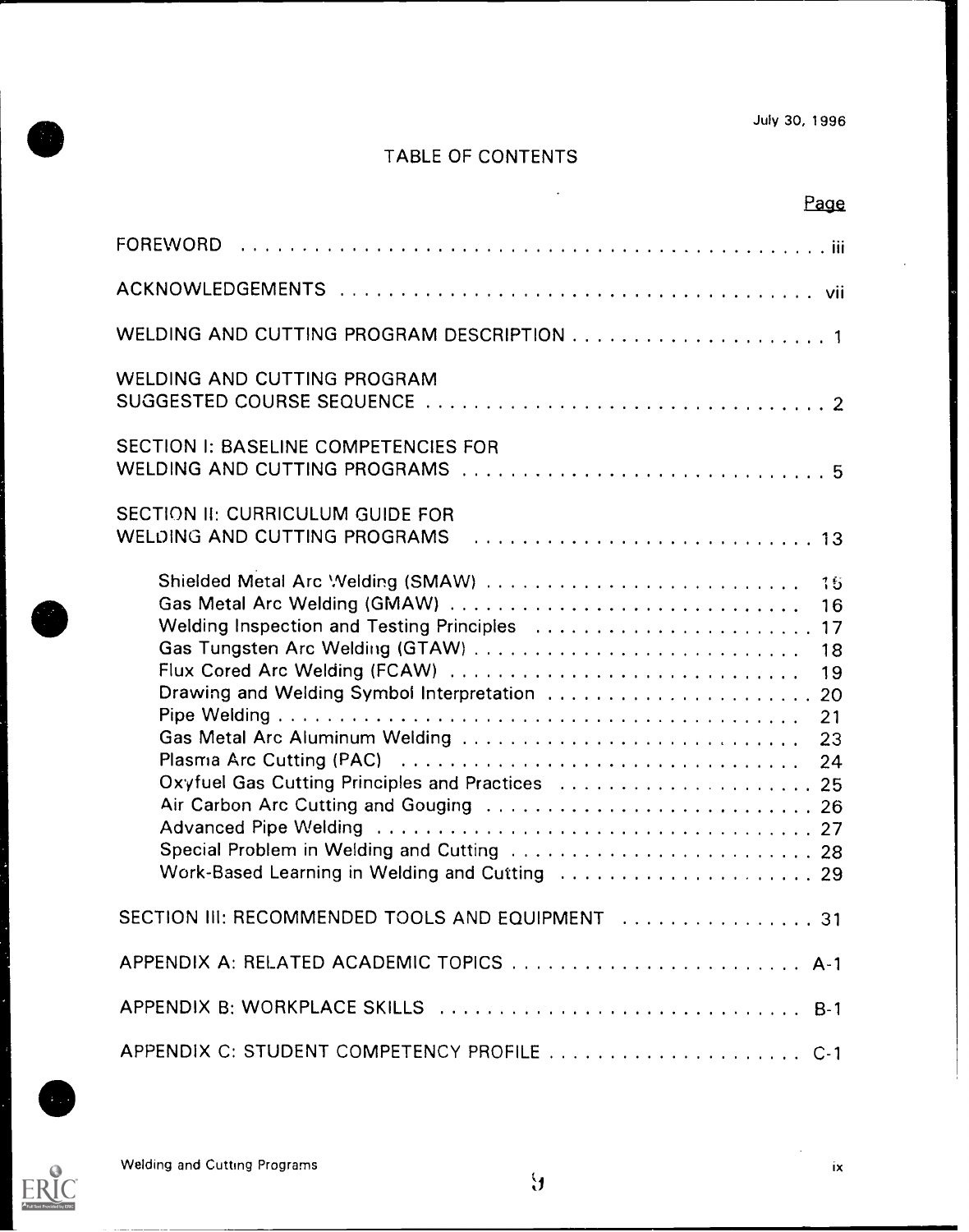#### PROGRAM DESCRIPTION

#### WELDING AND CUTTING PROGRAMS

The Welding and Cutting curriculum is designed to prepare the student for entry level employment in the field of welding and cutting. The curriculum includes Shielded Metal Arc Welding (SMAW), Gas Metal Arc Welding (GMAW), Flux Cored Arc Welding (FCAW), Pipe Welding, Plasma Arc Cutting (PAC), Carbon Arc Cutting, Oxyfuel Cutting, Gas Metal Arc Aluminum Welding, and Gas Tungsten Arc Welding (GTAW).

### National Standards Developed by American Welding Society (AWS)

The welding competencies required in this curriculum were developed to coincide with the Guide for the Training and Qualification of Welding Personnel: Entry Level Welders (AWS EG2.0-95) and Specification for Qualification and Certification for Entry Level Welders (AWS QC 10-95), developed by the American Welding Society and funded by the U.S. Department Education under Grant V.244 B 3006. The contributions of this resource are hereby acknowledged.

The American Welding Society provides a series of reference materials to support this curriculum. For additional information on AWS Educational Membership contact: American Welding Society, AWS Education Department, 550 N.W. LeJeune Road, Miami, FL 33161. (800) 443-WELD. FAX: (305) 443-7559.



 $\mathbf{1}$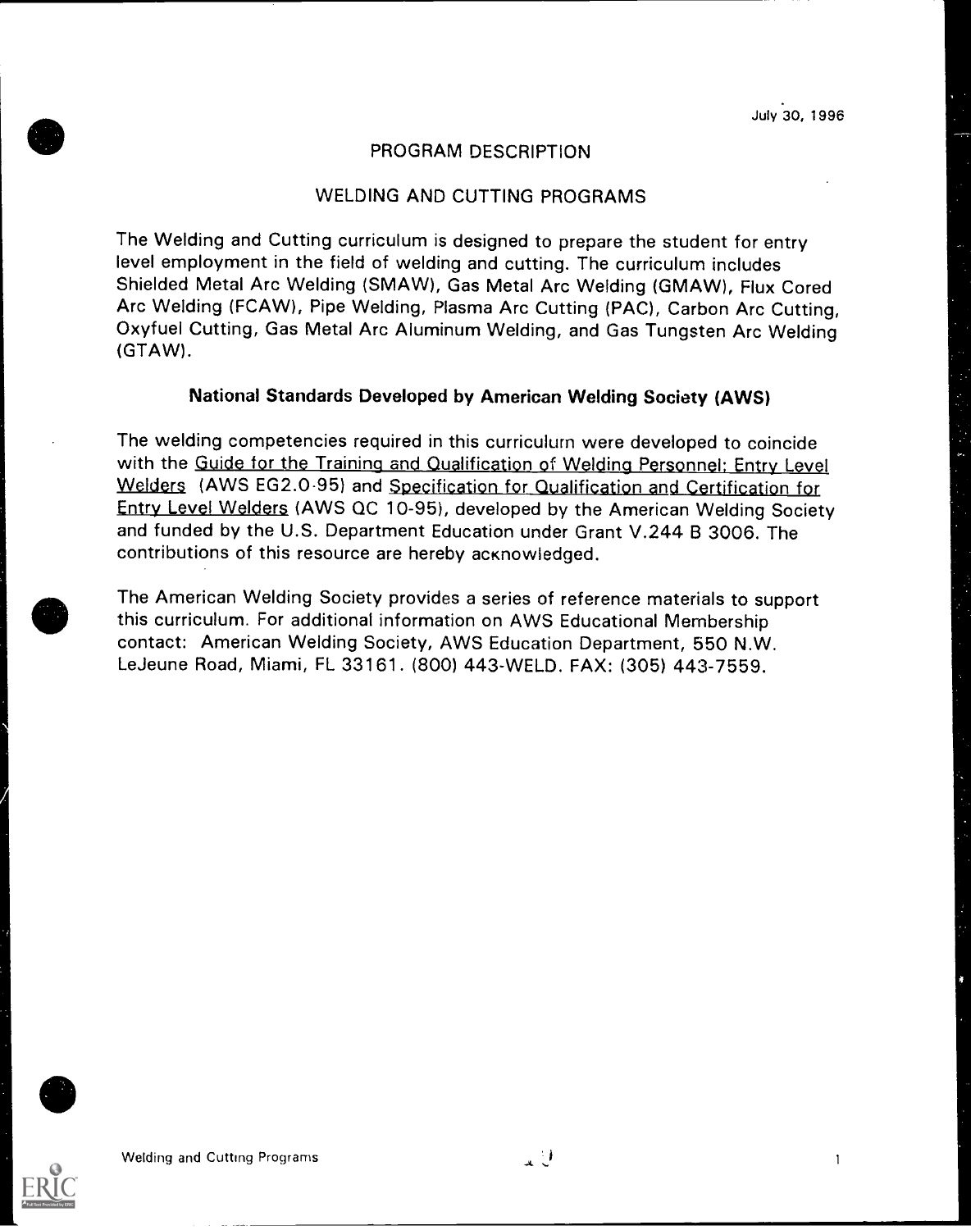#### WELDING AND CUTTING

#### SUGGESTED COURSE SEQUENCE

#### Baseline Competencies for Welding and Cutting"

#### FIRST YEAR

| 7 sch    | <b>Shielded Metal Arc Welding</b> | 1 sch | <b>Welding Inspection and</b>   |  |
|----------|-----------------------------------|-------|---------------------------------|--|
|          | (SMAW) (WLV 1117)                 |       | <b>Testing Principles</b>       |  |
| 4 sch    | <b>Gas Metal Arc Welding</b>      |       | (WLV 1171)                      |  |
|          | (GMAW) (WLV 1124)                 | 6 sch | <b>Gas Tungsten Arc Welding</b> |  |
| 4 sch    | Electives <sup>t</sup>            |       | (GTAW) (WLV 1136)               |  |
|          |                                   | 3 sch | <b>Flux Cored Arc Welding</b>   |  |
| $15$ sch |                                   |       | (FCAW) (WLV 1143)               |  |
|          |                                   | 2 sch | Drawing and Welding             |  |
|          |                                   |       | Symbol Interpretation           |  |
|          |                                   |       | (WLV 1232)                      |  |
|          |                                   | 4 sch | Electives <sup>t</sup>          |  |
|          |                                   | 2 sch | <b>Oxyfuel Gas Cutting</b>      |  |
|          |                                   |       | <b>Principles and Practices</b> |  |
|          |                                   |       | (WLV 1242)                      |  |
|          |                                   |       |                                 |  |

18 sch

- Students who lack entry level skills in math, English, science, etc., will be provided related studies.
- Baseline competencies are taken from the high school Metal Trades program. Students who can document mastery of these competencies should not receive duplicate instruction. Students who cannot demonstrate mastery will be required to do so.

 $\uparrow$ VOCATIONAL/TECHNICAL ELECTIVES: Advanced Pipe Welding (WLV 1252) Air Carbon Arc Cutting and Gouging (WLV 1222) Gas Metal Arc Aluminum Welding (WLV 1162) Pipe Welding (WLV 1155) Plasma Arc Cutting (PAC) (WLV 1212) Special Problem in Welding and Cutting [(WLV 191(1-3)] Work-Based Learning in Welding and Cutting [(WLV 192(1-6)]



 $\overline{11}$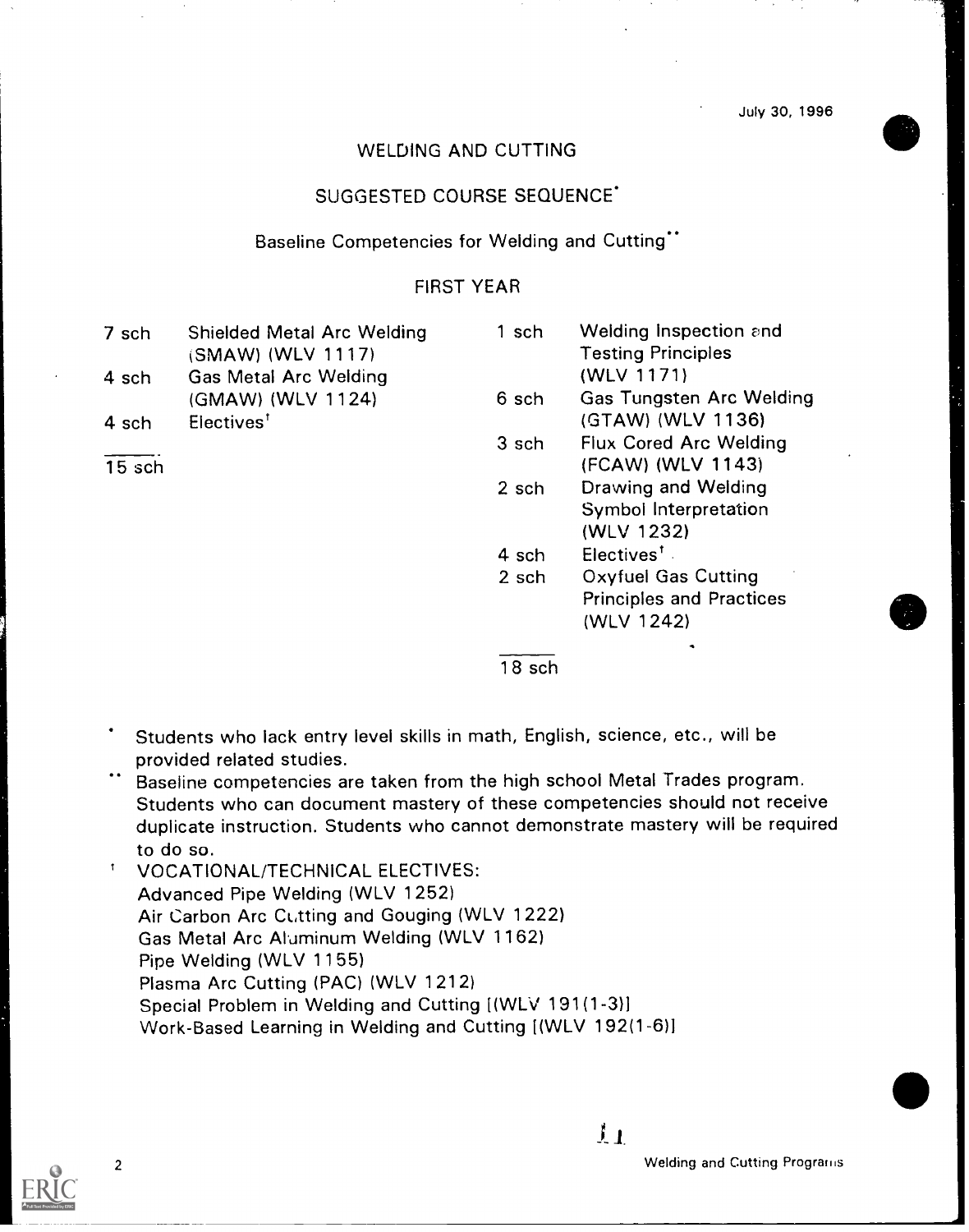$\hat{\boldsymbol{\beta}}$ 

SECTION I:

BASELINE COMPETENCIES



Welding and Cutting Programs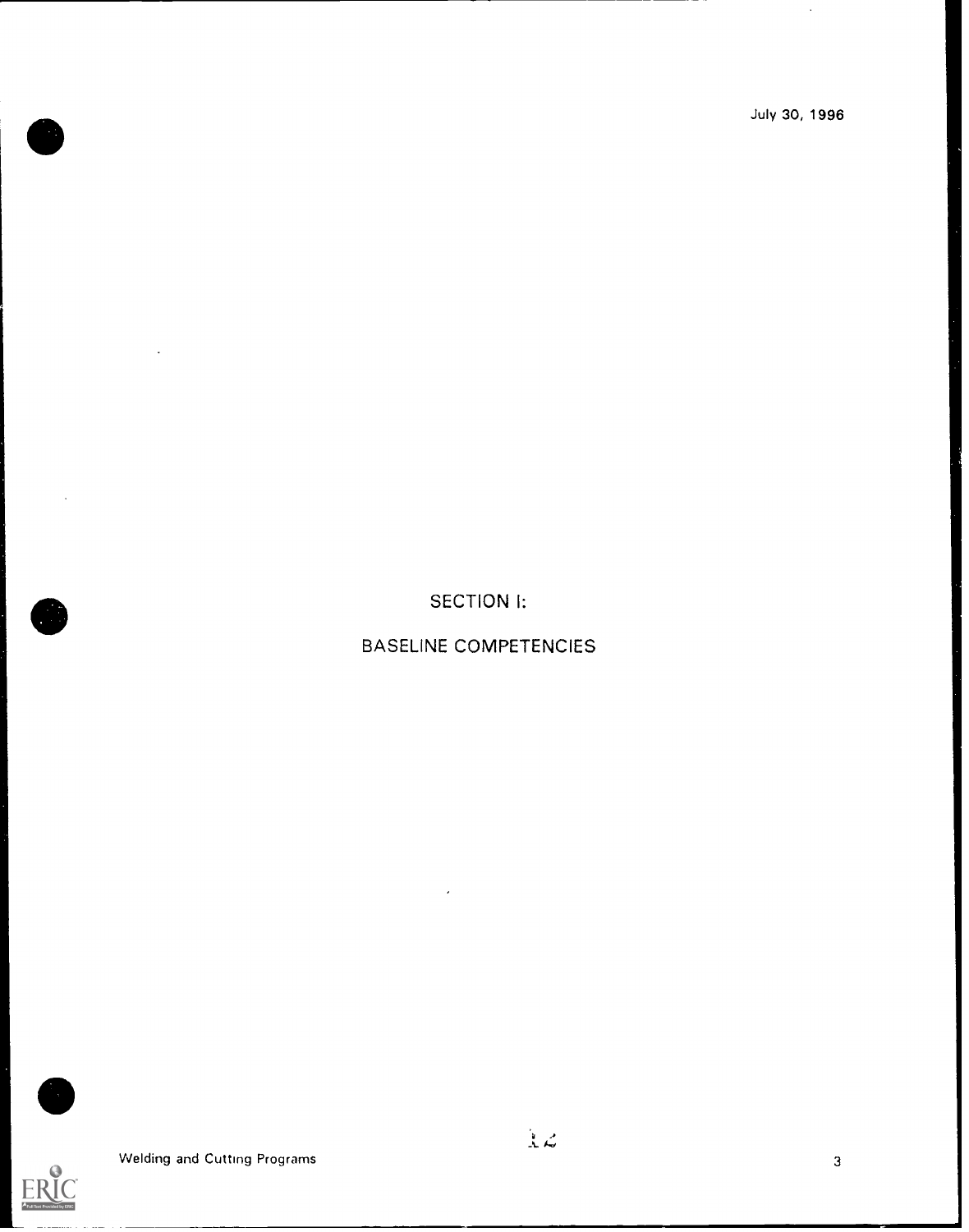#### BASELINE COMPETENCIES FOR WELDING AND CUTTING

The following competencies and suggested objectives are taken from the publication Mississippi Curriculum Framework for Metal Trades. These competencies and objectives represent the baseline which was used to develop the community/junior college Welding and Cutting courses. Students enrolled in postsecondary courses should either (1) have documented mastery of these competencies, or (2) be provided with these competencies before studying the advanced competencies in the Welding and Cutting program.

Baseline competencies may be integrated into existing courses in the curriculum or taught as special "Introduction" courses. The "Introduction" courses may be taught for up to six semester hours of institutional credit and may be divided into two courses. If the Baseline Competencies are to be taught as "Introduction" courses, each course should be at least 3 credit hours. The following course number(s) and description should be used:

Course Name(s): Introduction to Welding and Cutting, Introduction to Welding and Cutting I, or Introduction to Welding and Cutting II

Course Abbreviation(s): WLV 100(3-6), WLV 1013, WLV 1023

Classification: Vocational-Technical Core

Description: These courses contain the baseline competencies and suggested objectives from the high school Metal Trades curriculum which directly relate to the community college Welding and Cutting program. The courses are designed for students entering the community college who have had no previous training or documented experience in the field. (3-6 semester hours based upon existing skills for each student. May be divided into 2 courses for a maximum total of 6 hours of institutional credit.)

#### Competencies ana Suggested Objectives:

- 1. Demonstrate the student school handbook and classroom policies.
	- a. Identify policies found in the school handbook.

b. Identify classroom rules and policies.

Related Academic Topics (See Appendix A): C1, C2, C3 Workplace Skills (See Appendix B): WP2, WP6

- 2. Review occupational and leadership opportunities in metal trades.
	- a. Investigate occupational opportunities in the local area.
	- b. Update the student's Career/Educational Plan.
	- c. Describe leadership opportunities available from student youth organizations in the school and community, including VICA.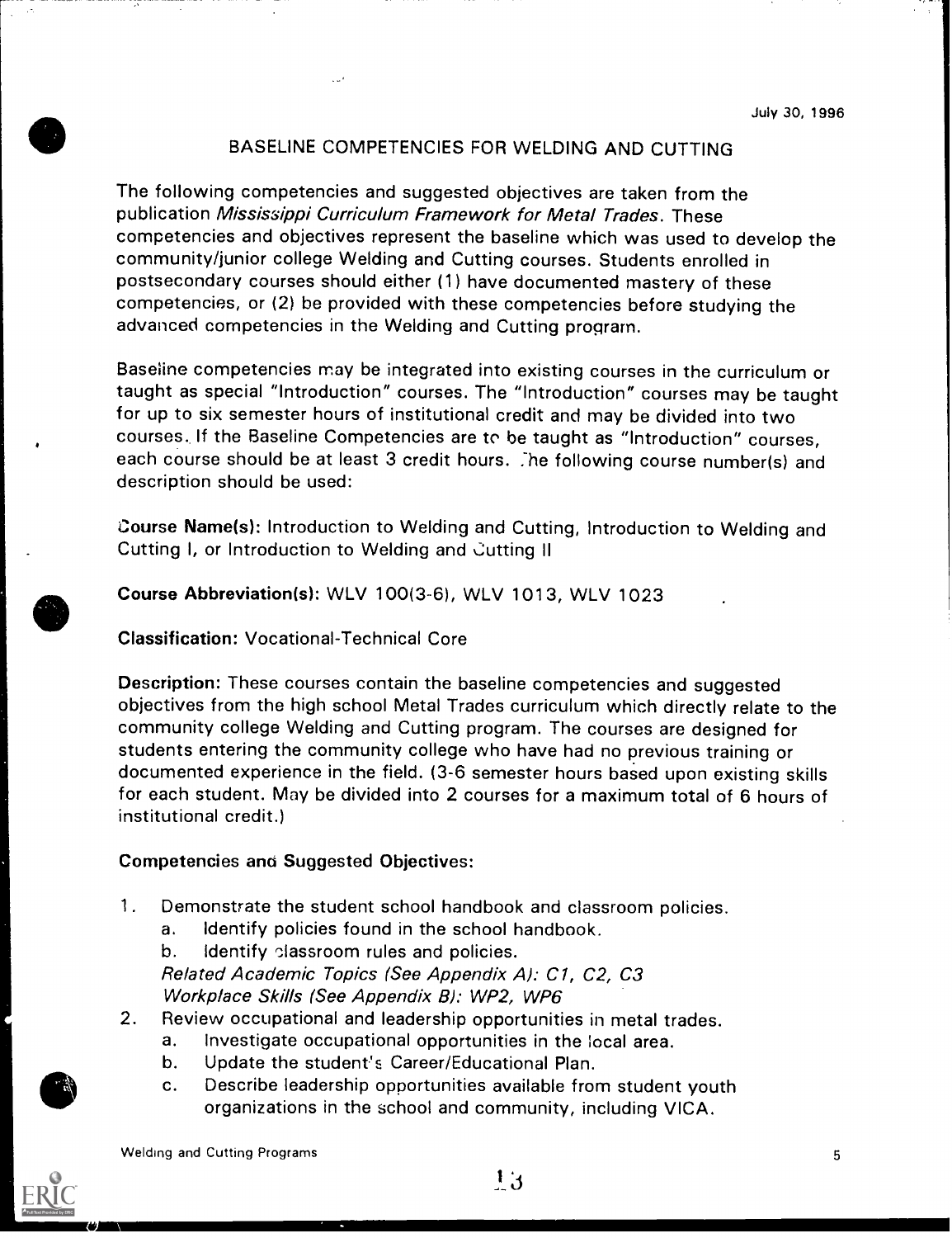## Related Academic Topics (See Appendix A): C1, C4, C6 Workplace Skills (See Appendix B): WP2, WP3, WP6

- 3. Demonstrate safety procedures used in metal trades.
	- a. Apply safety rules for personal and general shop safety including eye (State Eye Safety Law provisions), ear, and body protection; general rules of shop conduct; and the use of safety color coding in metal trades.
	- b. Apply general safety rules for tool and shop equipment use including use of hand tools, air and electric power tools, and other shop equipment.
	- c. Apply rules and procedures associated with fire safety including procedures for handling and storing flammable liquids and proper use of fire fighting devices.

Related Academic Topics (See Appendix A): C2, C4, S5, S6, S8 Workplace Skills (See Appendix B): WP5

- 4. Demonstrate procedures for handling, storing, and disposing of hazardous materials as per current federal and state guidelines.
	- a. Recognize signal words and symbols that indicate severity of a hazard.
	- b. Describe methods for reducing hazardous waste.
	- c. Describe procedures for storing hazardous waste.
	- d. Interpret data found on a hazardous material safety data sheet.
	- e. Describe general safety procedures for first aid and cleanup to follow in case of an accident involving hazardous materials.
	- f. Demonstrate procedures for handling, storing, and disposing of hazardous materials as per current federal and state guidelines.

Related Academic Topics (See Appendix A): C1, C2, C4, S5, S8 Workplace Skills (See Appendix B): WP2, WP3, WP4, WP5, WP6

- 5. Calculate measurements using fractions and decimals.
	- a. Solve problems using fractions including conversion for performing addition, subtraction, multiplication, and division.
	- b. Solve problems using decimals, including the addition, subtraction, multiplication, and division of decimal numbers.

Related Academic Topics (See Appendix A): C1, C5, M1, M4, M7 Workplace Skills (See Appendix B): WP1, WP2, WP6

- 6. Inspect a machined part as per specifications with various instruments.
	- a. Measure a three dimensional part with a steel rule to the nearest 1/32 inch.
	- b. Measure a workpiece with a combination set to lay out lines to the nearest 1/32 inch and angles to the nearest degree, and find the center of a round part.
	- c. Measure various workpieces with a micrometer, outside vernier micrometer, and depth micrometer using vernier and digital scales, to the nearest 0.001 inch.
	- d. Distinguish between materials used in the metal trades, including ferrous, non-ferrous, and non-metallic materials.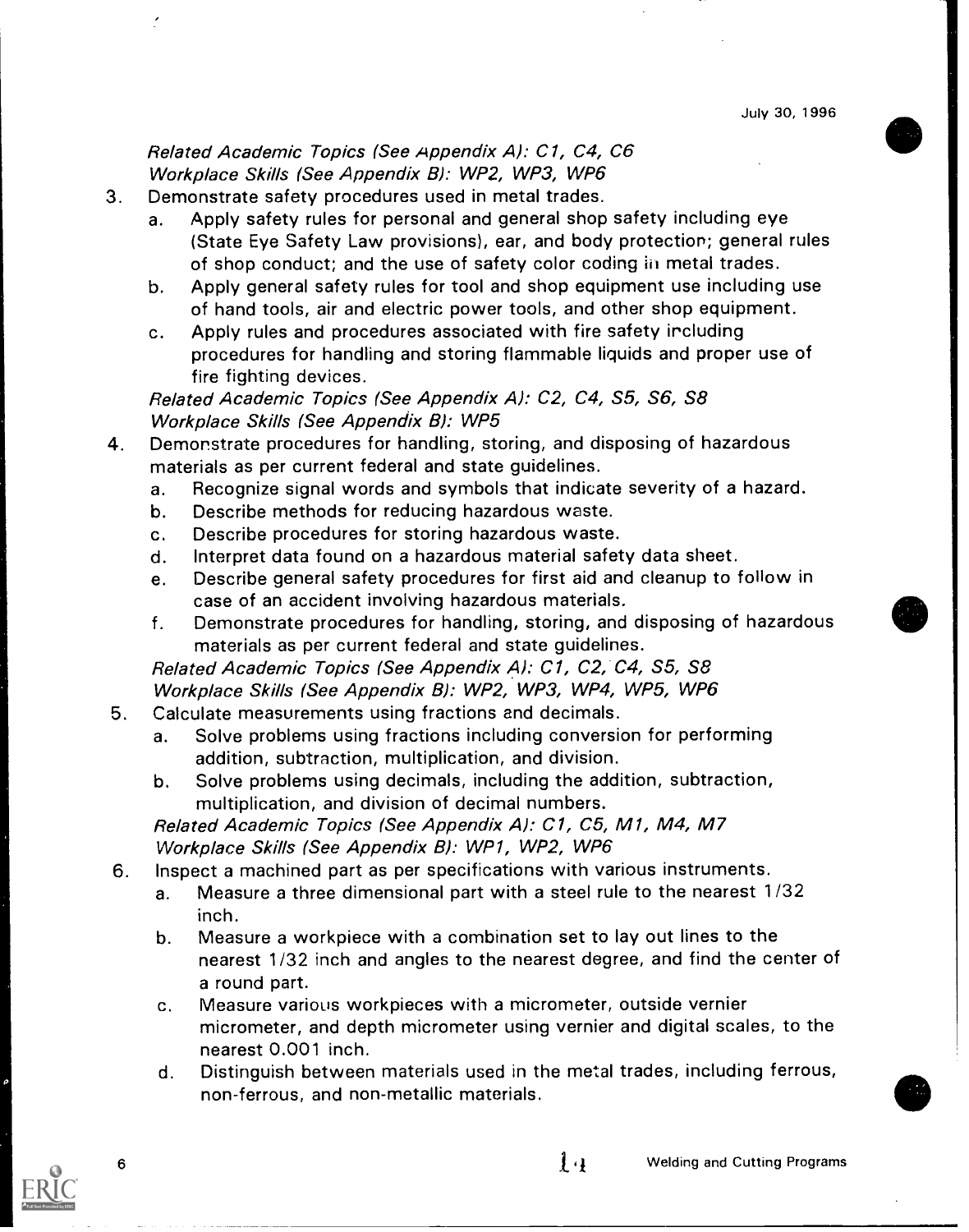Related Academic Topics (See Appendix A): C1, C2, C5, M1, M2, M3, S4 Workplace Skills (See Appendix B): WP1, WP2, WP6

- 7. Interpret blueprint symbols, abbreviations, alphabet of lines, types of views, and title blocks.
	- a. Identify the meaning of common blueprint symbols including concentricity, straightness, perpendicularity, center line, and diameter.
	- b. Describe the abbreviations commonly used on blueprints including the following: Cast iron (CI), Cold rolled steel (CRS), Cast steel (CS), Center to center (CC), Counterbore (C' Bore or CB), Countersink (Csk), Diameter (Dia), Finish (F or Fin), Square (SQ), Hexagon (Hex), Inside diameter (ID), Outside diameter (OD), Radius (R or Rad), Required (Req'd or Req), Pitch diameter (PD), Round (Rd), Symmetrical (SYM), Total indicator reading (TIR), Typical (TYP), Parallel (Par), United National Coarse (UNC), Unified National Fine (UNF), and American Standard Taper Pipe (NTP).
	- c. Identify the alphabet of lines used on blueprints, including object lines, hidden lines, center line, extension line, dimension lines, section lines, cutting plane line, break lines, and phantom line.
	- d. Identify the types of views shown on blueprints including top, front, and right side.
	- e. Define the terms "dimension" including size, shape, location, and slots, and "tolerance" including the total variation permitted in the size of a part.
	- f. Identify methods for showing dimensions and tolerance including linear and angular dimensions and basic size, allowance, and actual size tolerance.
	- g. Interpret information found in the title block of a blueprint including drawing number, file number, name, sheet, scale, code identification number, signatures, tolerances, and revisions.

Related Academic Topics (See Appendix A): C1, C2, C5, Ml, M2, M4 Workplace Skills (See Appendix B): WP1, WP2, WP6

- 8. Identify and describe the basic equipment, setup, and safety rules for proper use of oxyacetylene equipment.
	- a. Identify and describe safety rules and instructions for using oxyacetylene equipment including protective equipment such as goggles and gloves; safety clothing requirements; clearing of work area; oxyacetylene cylinders and gases; adjusting pressure regulator valves; and care of welding hoses, torch body, cutting torch, welding tips, and spark striker.
	- b. Set up oxyacetylene welding and cutting equipment including securing cylinders to hand truck or wall; removing cylinder valve caps; examining cylinder valve threads for damage and wiping clean of dust, oil, or grease with a clean dry cloth; purging cylinder valves; installing regulators; installing hoses; and installing rorch body and welding/cutting tips.
	- c. Prepare oxyacetylene equipment for welding, cutting, and brazing including adjustment of regulator pressure, lighting of torch, and adjustment of flame; define the terms "backfire" and "flashback"; and

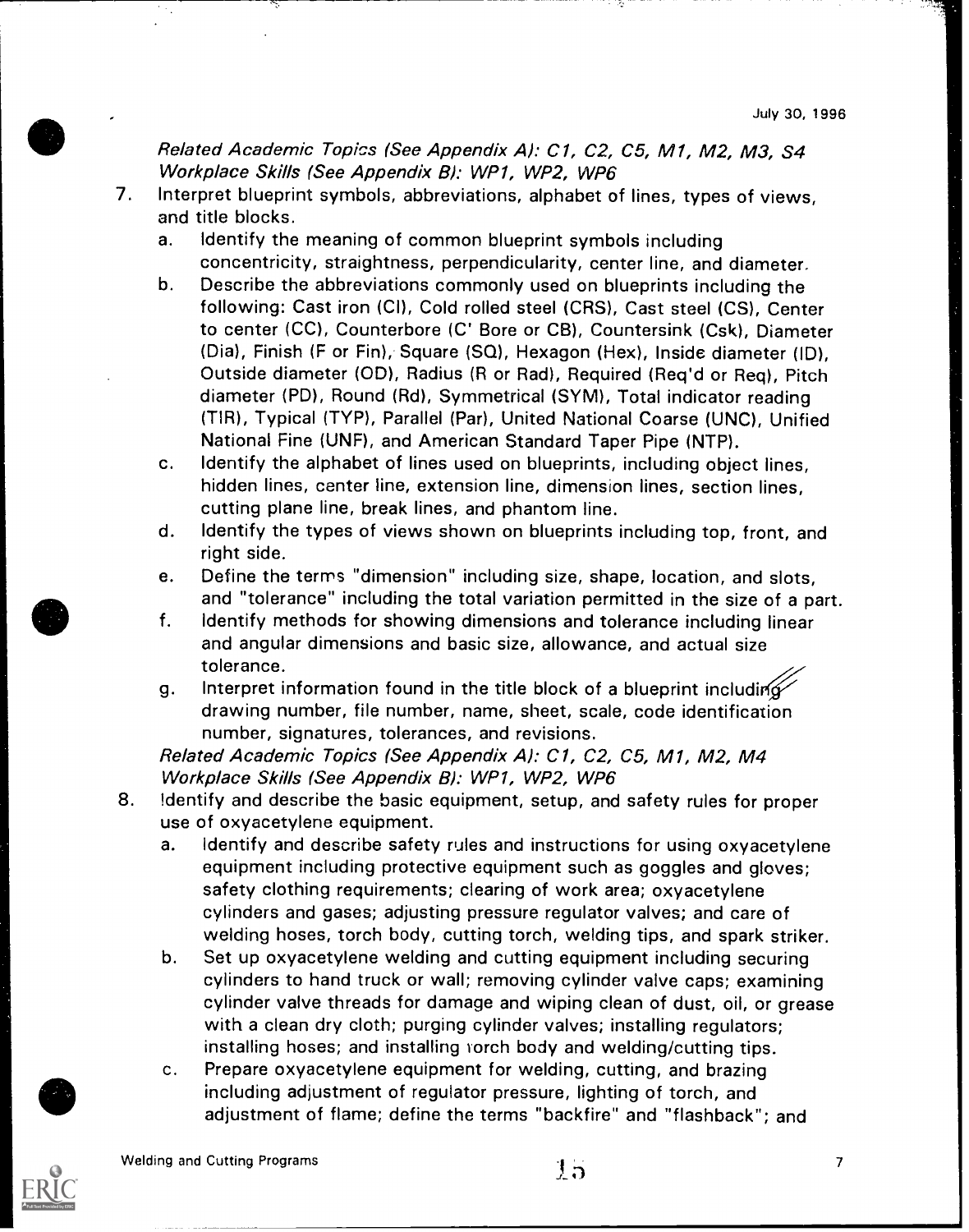state possible causes of flashback including failure to purge equipment, leaks frorn loose tips or tip nuts, incorrect gas pressure, tip held too close to work, insufficient volume of oxygen or acetylene, and using tip in confined area.

d. Distinguish between fusion welding and brazing and the purpose of flux. Related Academic Topics (See Appendix A): C1, C2, C3, M1, M2, S5, S6 Workplace Skills (See Appendix B): WP2, WP5, WP6

- 9. Perform welding, cutting, and brazing operations with oxyacetylene equipment.
	- a. Lay beads on a flat plate with and without filler rod including puddle control according to industry standards, and weld an outside corner joint in the flat position including puddle control and metal fusion.
	- b. Make 90-degree cuts on mild steel including control and handling of equipment according to industry standards, and braze weld a square groove butt joint in the flat position including control of temperature of base metal and filler rod.

Related Academic Topics (See Appendix A): C1, C2, C3, Ml, M2, S5, S6 Workplace Skills (See Appendix B): WP2, WP5, WP6

- 10. Identify and describe procedures and processes for SMAW.
	- a. Explain safety rules related to SMAW equipment and processes including electrical safety, handling of welding cables and containers, hazards of arc rays, protective clothing, and environmental safety requirements.
	- b. Describe how flux-covered electrodes work including design of the metal core with flux coating, contribution of metal to the weld, and shielding to prevent oxidation; explain the meaning of the numbers in the AWS electrode code classification including prefix, tensile strength, position, and special characteristics; and identify welding symbols.
	- c. Describe the basic elements and techniques of arc welding including electrode selection, welding speed, welding position, joint preparation, fit-up, polarity, striking and maintaining an arc, arc gap, operating speed, electrode angle, movement of electrode, and the characteristics of good and bad welds by identifying the effects of current, voltage, and speed. Related Academic Topics (See Appendix A): C1, C2, C3, Ml, M2, M4, S5, S6 Workplace Skills (See Appendix B): WP1, WP2, WP4

11. Demonstrate proper striking and restriking of an electrode, controlling the crater, backfilling a bead, and building a pad.

- a. Strike and re-strike an arc, crater, and backfill a bead while running a bead on mild steel plate.
- b. Build a pad in the flat position on mild steel, and fabricate a butt joint and a multiple pass T-joint in flat and horizontal positions in mild steel according to specifications.

Related Academic Topics (See Appendix A): S5 Workplace Skills (See Appendix B): WP1, WP6



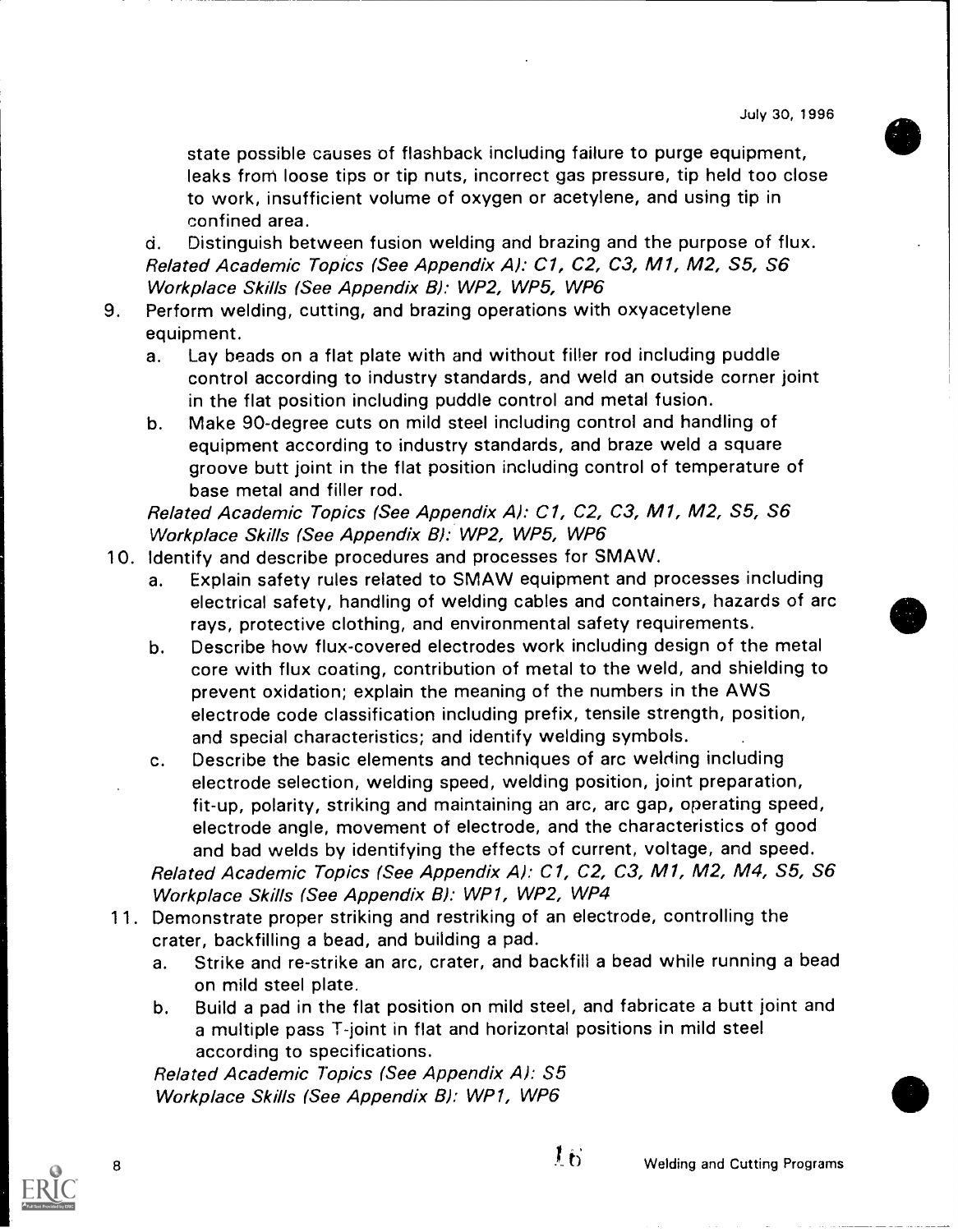- 12. Identify and describe safety rules that apply to the pedestal grinder, and perform inspection, maintenance, and grinding operations.
	- a. Describe safety rules that apply to the pedestal grinder including wearing safety glasses, standing to side when turning on machine, gap between wheel and rest, conducting ring test when installing wheel, and correct feed.
	- b. Inspect and maintain a pedestal grinder including checking a new wheel for cracks, replacing a wheel, and dressing a wheel, and grinding a high speed tool bit and twist drill to specifications.

Related Academic Topics (See Appendix A): C1, C2, C5, M1, M2, M4, S4, S5 Workplace Skills (See Appendix B): WP1, WP2, WP4

- 13. Demonstrate proper safety practices and welding techniques for SMAW.
	- a. Demonstrate and review safety rules and practices, including hand tools, power equipment, and personal safety.
	- b. Construct a V-groove butt joint, a T-joint, and a lap joint in the flat position according to specifications.

Related Academic Topics (See Appendix A): C1, C2, M1, M4, M5, S5, S6 Workplace Skills (See Appendix B): WP2, WP5, WP6

- 14. Demonstrate and discuss proper GMAW safety procedures, applications, and the advantages and limitations of gas metal arc welding (GMAW), and identify the machine controls on a GMAW welder.
	- a. Demonstrate safety procedures for GMAW, and describe applications for GMAW, including the welding of ferrous and non-ferrous metals.
	- b. Compare the advantages and limitations of GMAW.
	- c. Identify the machine controls on a GMAW welder including the function of each.

Related Academic Topics (See Appendix A): C1, C2, C5, Ml, M4, M7, S5, S6 Workplace Skills (See Appendix B): WP2, WP4, WP5

- 15. Describe the short circuit transfer and spray arc metal transfer process, rules for GMAW electrode selection, uses of the common shielding gases in GMAW, and setup and shutdown of GMAW equipment.
	- a. Describe the short circuit transfer and spray arc metal transfer processes.
	- b. Describe rules for GMAW electrode selection including short circuit iransfer uses of small diameter wires of .035" or larger and the uses of the common shielding gases in GMAW (argon,  $CO<sub>2</sub>$ , and oxygen).
	- c. Set up GMAW equipment, perform short circuit transfer, and shut down equipment.

Related Academic Topics (See Appendix A): C1, C2, C5, Ml, M4, M7, S5, S6 Workplace Skills (See Appendix B): WP2, WP4, WP5

- 16. Perform various welds in the flat position according to specifications.
	- a. Fabricate a butt joint weld, a lap joint fillet weld, a T-joint fillet weld, and a V-groove butt joint weld in the flat and horizontal positions (vertical and overhead optional) according to specifications.

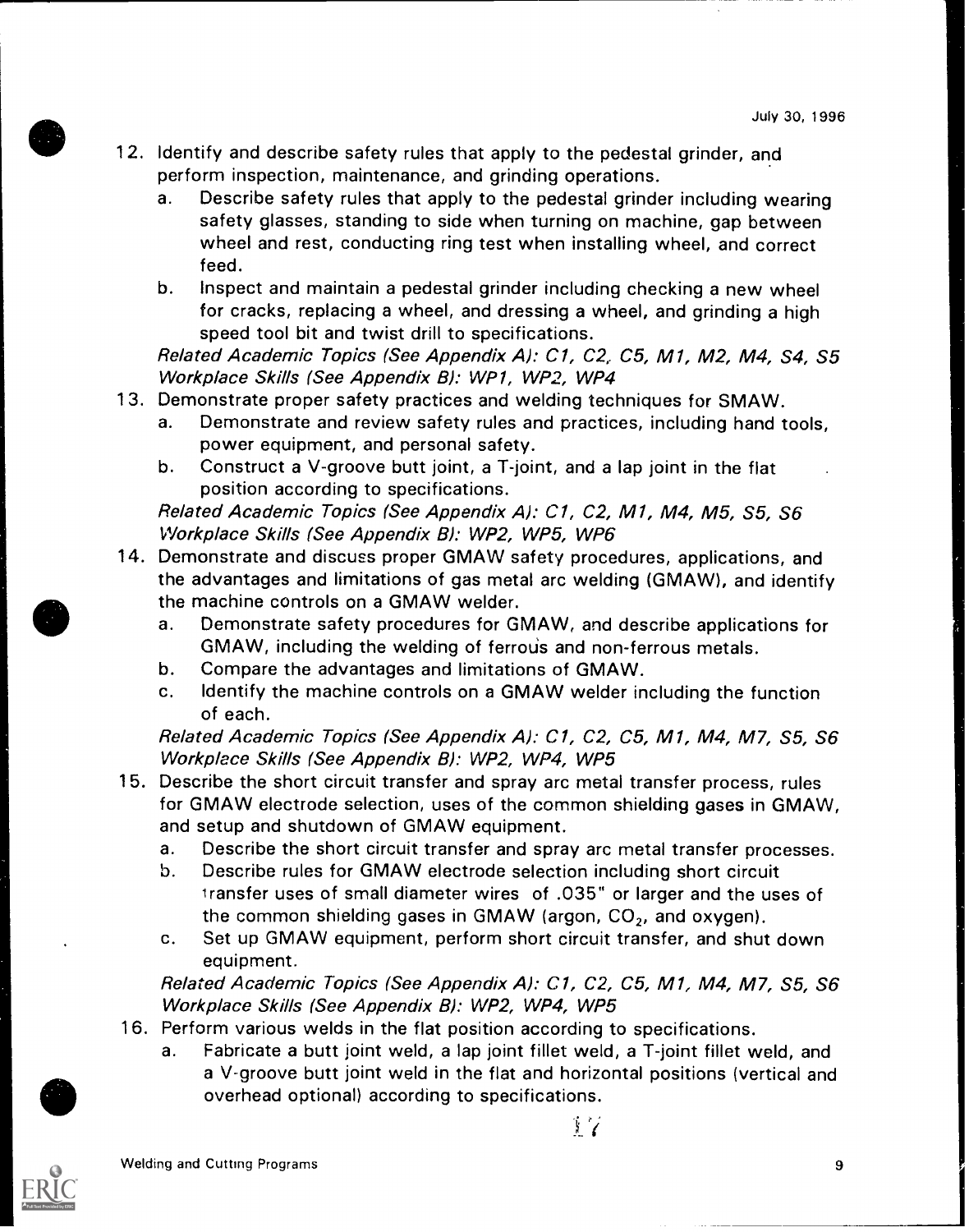Related Academic Topics (See Appendix A): C2, C3, Ml, M4, M5, S5, S6 Workplace Skills (See Appendix B): WP1, WP5, WP6

- 17. Demonstrate and describe proper safety practices required in FCAW, FCAW procedures, and major factors to consider when selecting FCAW electrodes.
	- a. Demonstrate proper safety precautions required in FCAW including hand tools, power equipment, and personal safety.
	- b. Describe FCAW procedures including dual-shield and self-shielding, and the major factors to consider when selecting FCAW electrodes including deposition rate, base metal, and shielding gas.

Related Academic Topics (See Appendix A): C1, C2, C3, M1, M4, S5, S6 Workplace Skills (See Appendix B): WP2, WP4, WP5

- 18. Perform various welds in the flat position using FCAW techniques.
	- a. Fabricate a multi-pass fillet weld and V-grooved butt joint weld in the flat and vertical positions (vertical and overhead optional) using FCAW techniques according to specifications.

Related Academic Topics (See Appendix A): C1, C2, Ml, M4, M5, S5, S6 Workplace Skills (See Appendix B): WP1, WP5, WP6

- 19. Demonstrate and identify proper safety procedures, principles of GTAW, and setup of a GTAW welder.
	- a. Demonstrate and describe proper safety precautions required in GTAW including hand tools, power equipment, and personal safety, and describe the principles of GTAW including heat generation, shielding gas, filler rod, and the different types of tungsten electrodes including color, finish, and application.
	- b. Identify the major controls on a GTAW machine including the functions of each, the parts of a GTAW torch including the functions of each, and the different types of cups used on a GTAW torch including an application of each.
	- c. Set up a GTAW welder including the adjustment of the flow meter regulator according to manufacturer's specifications.

Related Academic Topics (See Appendix A): Cl, C2, C6, Ml, M2, M4, S5, S6 Workplace Skills (See Appendix B): WP2, WP4, WP5

- 20. Perform various welds in the flat position using proper GTAW techniques.
	- a. Run stringer beads in the flat and horizontal positions (vertical and overhead optional).
	- b. Fabricate a square grove butt weld and a T-joint fillet weld in the flat and horizontal positions (vertical and overhead optional).

Related Academic Topics (See Appendix A): C1, C2, C6, Ml, M2, M4, S5, S6 Workplace Skills (See Appendix B): WP2, WP4, WP5

- 21. Set up and apply safety procedures in operation of the plasma arc cutter (PAC).
	- a. Identify the major components of a PAC.
	- b. Apply safety procedures in operation of the PAC.
	- c. Adjust airflow and temperature settings.

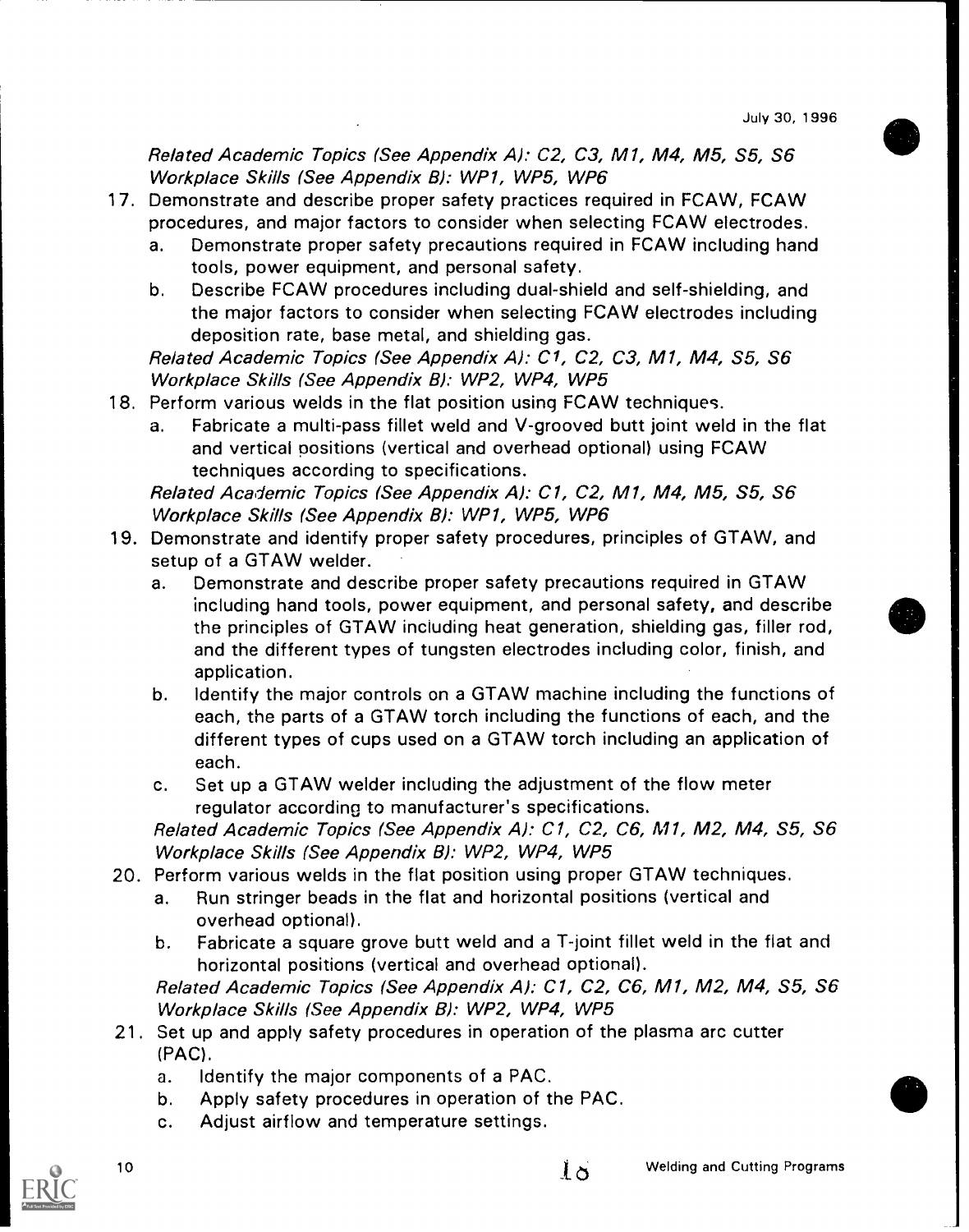d. Operate a PAC to cut mild steel.

Related Academic Topics (See Appendix A): C1, C2, C3, C4, C5, C6, M1, S5 Workplace Skills (See Appendix B): WP2, WP4



Welding and Cutting Programs 11 and 200 million and 200 million and 200 million and 200 million and 200 million and 200 million and 200 million and 200 million and 200 million and 200 million and 200 million and 200 millio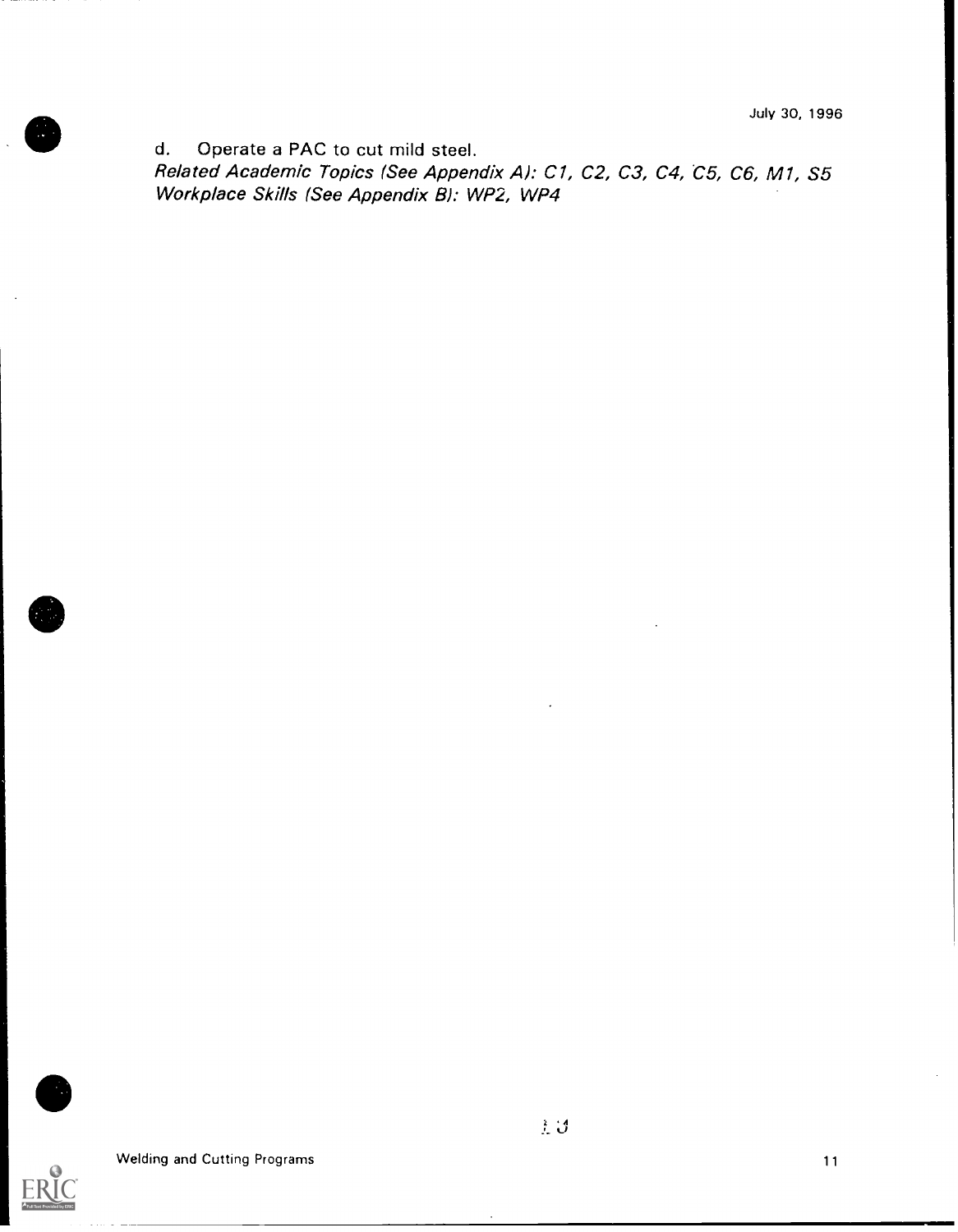## SECTION **II**:

## CURRICULUM GUIDE

FOR

## WELDING AND CUTTING

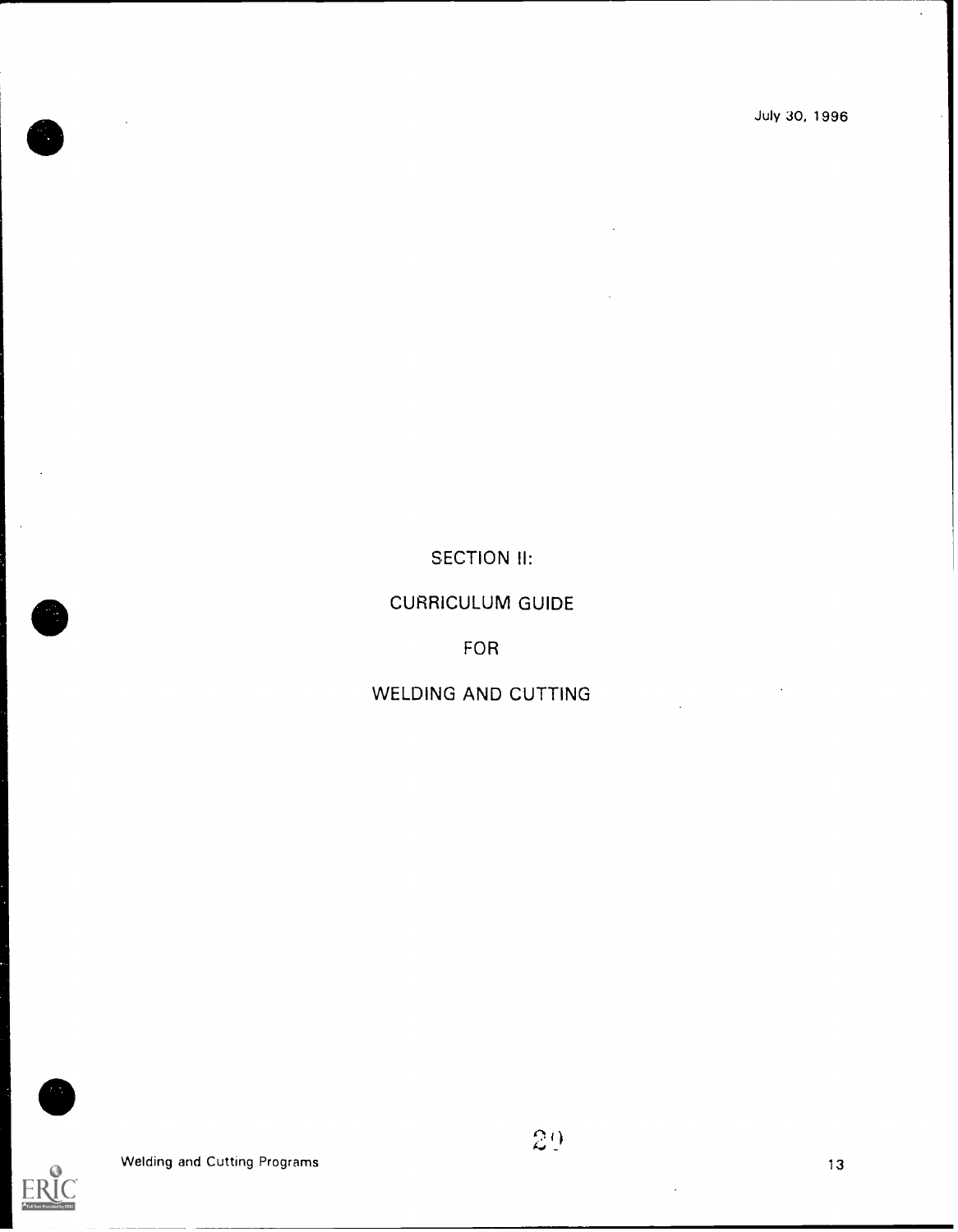## Course Name: Shielded Metal Arc Welding (SMAW)

Course Abbreviation: WLV 1117

Classification: Vocational-Technical Core

Description: This course is designed to teach students welding techniques using electrodes. (7 sch: 1 hr. lecture, 12 hr. lab)

#### Prerequisites: None

#### Competencies and Suggested Objectives:

- 1. Set up equipment for shielded metal arc welding operations, and perform welds for all position fillet and groove welding within a limited thickness range of plain carbon steel material.
	- a. Perform safety inspections of equipment and accessories.
	- b. Make minor external repairs to equipment and accessories.
	- c. Set up for shielded metal arc welding operations on plain carbon steel.
	- d. Operate shielded metal arc welding equipment.
	- e. Make fillet welds, all positions, on plain carbon steel.
	- f. Make groove welds, all positions, on plain carbon steel.
	- g. Perform 2G 4G limited thickness qualification tests on plain carbon steel plate.

Related Academic Topics (See Appendix A): C1, C2, C3, C4, M7 Workplace Skill's (See Appendix B): WP1, WP2, WP4, WP5

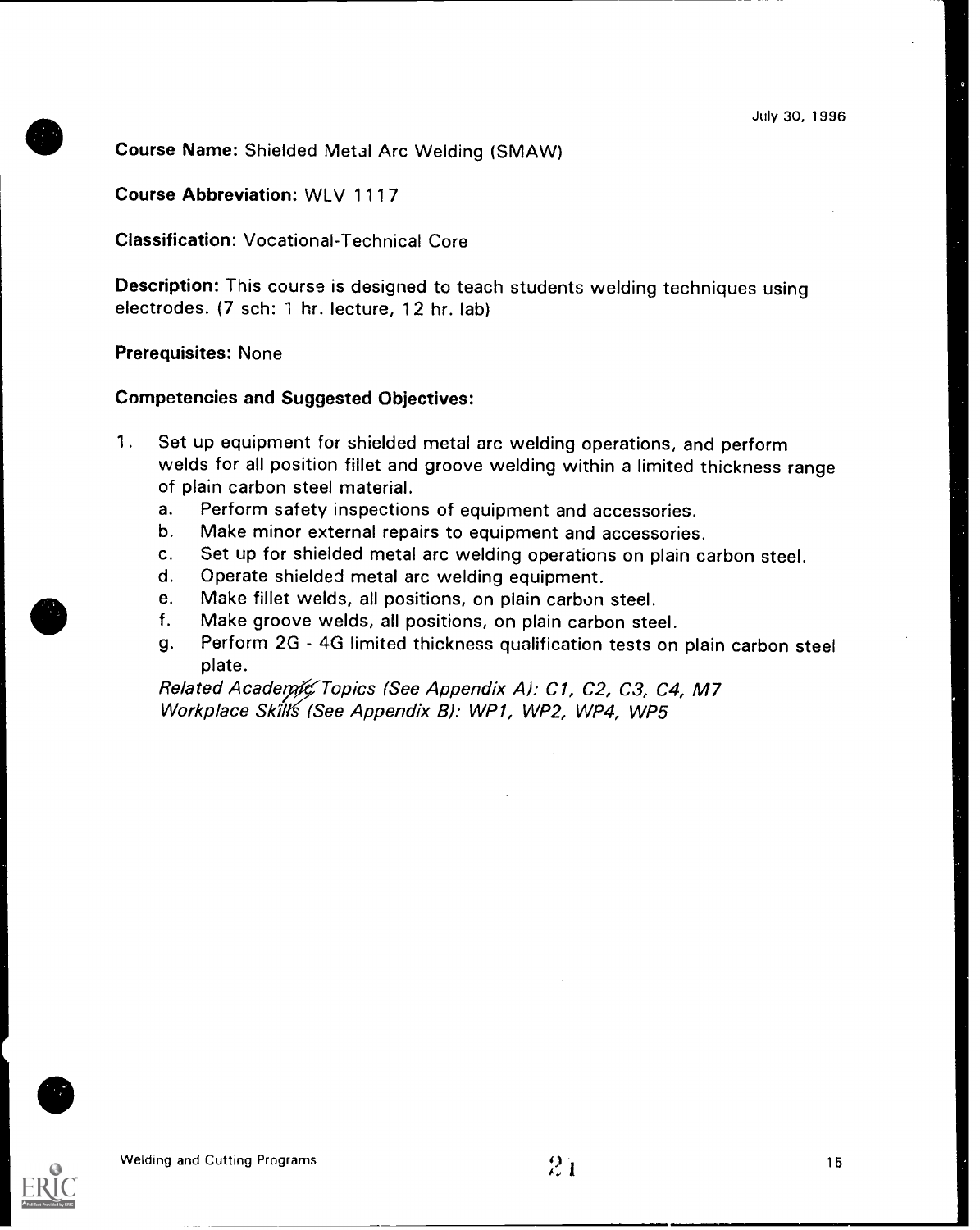Course Name: Gas Metal Arc Welding (GMAW)

#### Course Abbreviation: WLV 1 1 24

#### Classification: Vocational-Technical Core

Description: This course is designed to give the student experience in various welding applications with the GMAW welder including short circuiting and pulsed transfer. (4 sch: 1 hr. lecture, 6 hr. lab)

#### Prerequisites: None

#### Competencies and Suggested Objectives:

- 1. Set up equipment for gas metal arc welding operations, and perform welds for all position fillet and groove welding within a limited thickness range of plain carbon steel material.
	- a. Perform safety inspections of equipment and accessories.
	- b. Make minor external repairs to equipment and accessories.
	- c. Set up for gas metal arc welding operations on plain carbon steel.
	- d. Operate gas metal arc welding equipment.
	- e. Short circuit transfer: Make fillet and groove welds, all positions, on plain carbon steel.
	- f. Spray transfer: Make 1F 2F welds on plain carbon steel. Make 1G welds on plain carbon steel.

Related Academic Topics (See Appendix A): C1, C2, C3, C4, M7 Workplace Skills (See Appendix B): WP1, WP2, WP4, WP5

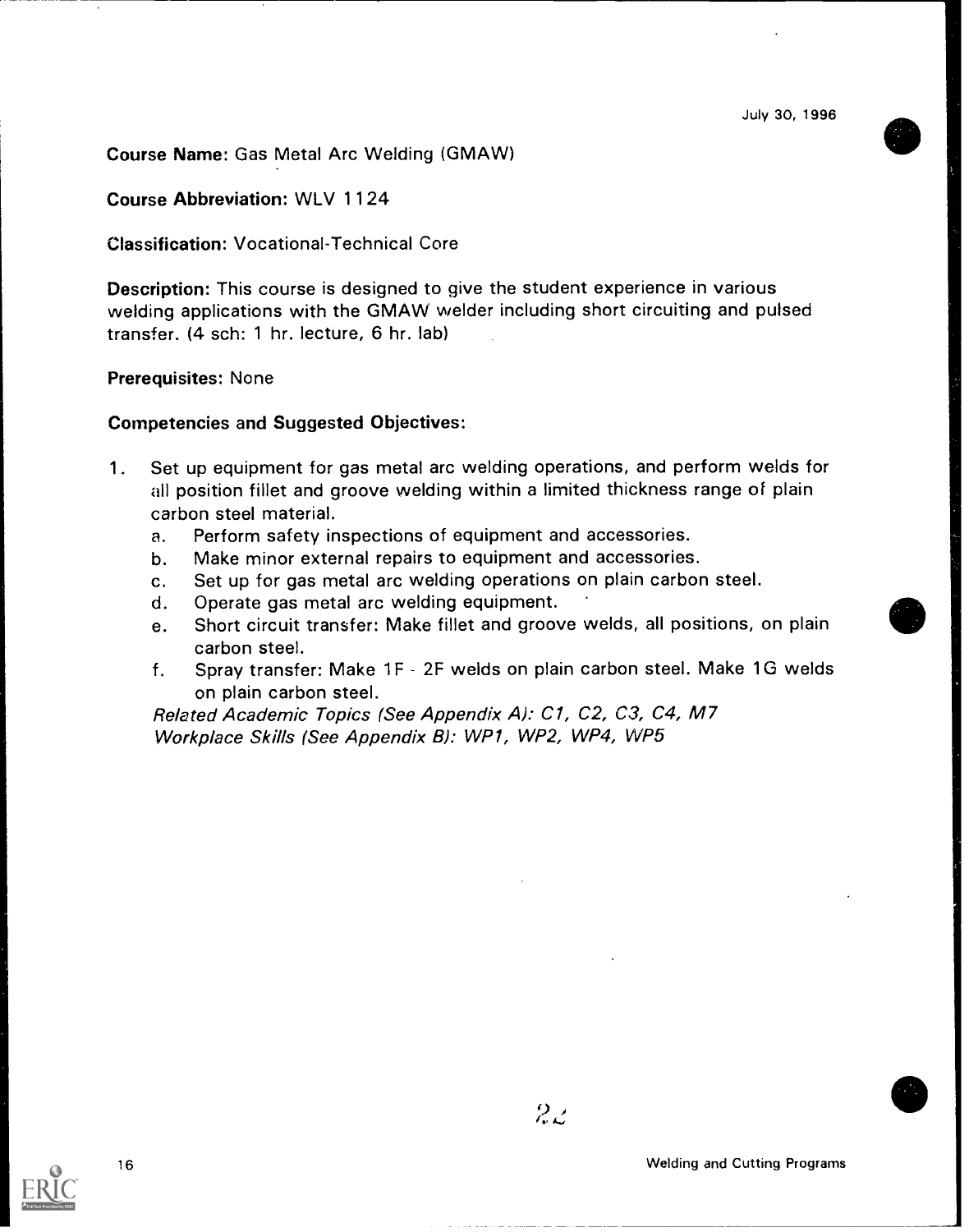#### Course Name: Welding Inspection and Testing Principles

Course Abbreviation: WLV 1171

Classification: Vocational-Technical Core

Description: This course is designed to give the student experience in inspection and testing of welds. (1 sch: 2 hr. lab)

#### Prerequisites: None

#### Competencies and Suggested Objectives

- 1. Perform visual inspection of completed welds to include removal of test specimen, preparation of test specimen, free bend test, and analysis of test specimen.
	- a. Examine cut surfaces and edges of prepared base metal parts.
	- b. Examine tack, intermediate layers, and completed welds.
	- c. Remove, prepare, and bend designated weld areas for root, face, and bend specimens, per AWS QC 10-95.
	- d. Visually inspect face and root bend specimens and evaluate for compliance with AWS QC 10-95.

Related Academic Topics (See Appendix A): C1, C2, C3, C4, M7, S8 Workplace Skills (See Appendix 8): WP1, WP2, WP4, WP5

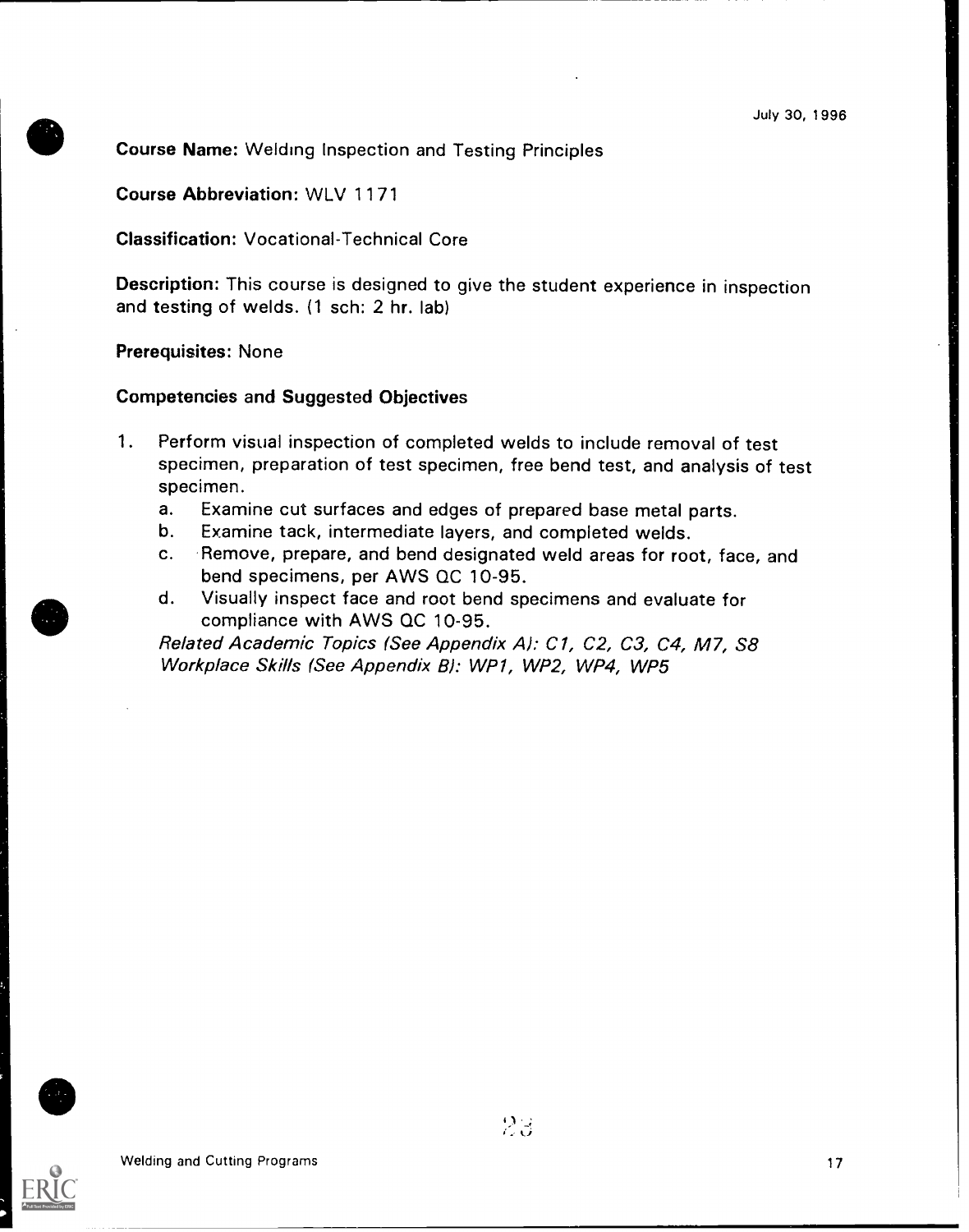Course Name: Gas Tungsten Arc Welding (GTAW)

Course Abbreviation: WLV 1 1 36

Classification: Vocational-Technical Core

Description: This course is designed to give the student experience in various welding applications with the GTAW welder. (6 sch: 1 hr. lecture, 10 hr. lab)

#### Prerequisites: None

#### Competencies and Suggested Objectives:

- 1. Set up equipment for gas tungsten arc welding operations, and perform welds for all position fillet and groove welding within a limited thickness range of plain carbon steel material. Perform gas tungsten arc welding operations on aluminum, stainless steel or plain carbon steel with a stainless steel filler rod.
	- a. Perform safety inspections of equipment and accessories.
	- b. Make minor external repairs to equipment and accessories.
	- c. Set up for gas tungsten arc welding operations on plain carbon steel, aluminum, and stainless steel.
	- d. Operate gas tungsten arc welding equipment.
	- e. Make fillet welds, all positions, on plain carbon steel.
	- f. Make groove welds, all positions, on plain carbon steel.
	- 9. Make 1F 2F welds on aluminum.
	- h. Make 1G welds on aluminum.
	- i. Make 1F 3F welds on stainless steel or carbon steel using stainless steel filler rod.
	- j. Make 1G 2G on stainless steel or carbon steel using stainless steel filler rod.

Related Academic Topics (See Appendix A): C1, C2, C3, C4, M7 Workplace Skills (See Appendix B): WP1, WP2, WP4, WP5

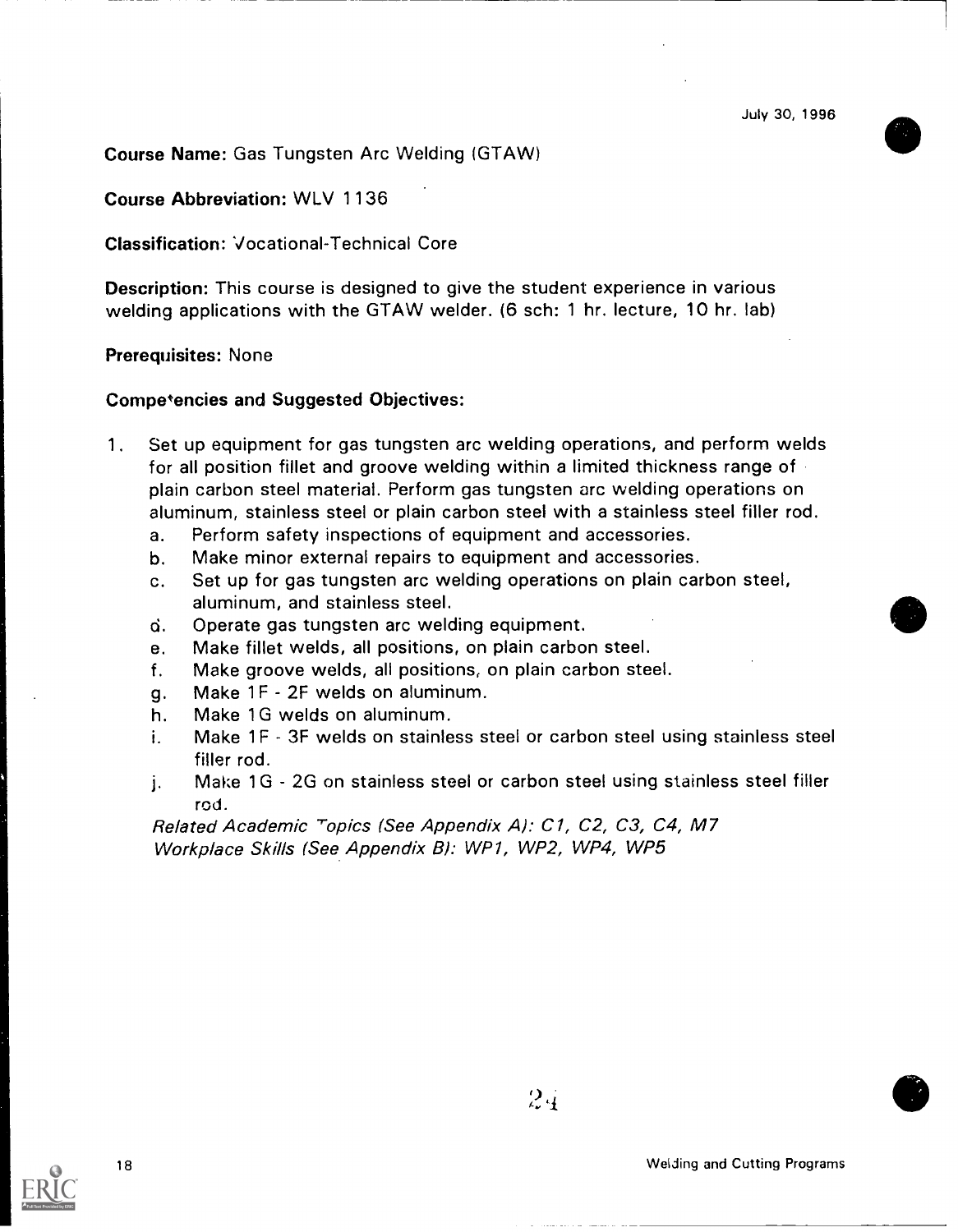#### Course Name: Flux Cored Arc Welding (FCAW)

#### Course Abbreviation: WLV 1143

Classification: Vocational-Technical Core

Description: This course is designed to give the student experience in FCAW. (3 sch: 1 hr. lecture, 4 hr. lab)

#### Prerequisites: None

#### Competencies and Suggested Objectives:

- 1. Set up equipment for flux cored arc welding operations, and perform welds for all position fillet and groove welding within a limited thickness range of plain carbon steel material.
	- a. Perform safety inspections of equipment and accessories.
	- b. Make minor external repairs to equipment and accessories.
	- c. Set up for flux cored arc welding operations on plain carbon steel.
	- d. Operate flux cored arc welding equipment.
	- e. Make fillet welds, all positions, on plain carbon steel.
	- f. Make groove welds, all positions, on plain carbon steel.

Related Academic Topics (See Appendix A): C1, C2, C3, C4, M7 Workplace Skills (See Appendix B): WP1, WP2, WP4, WP5

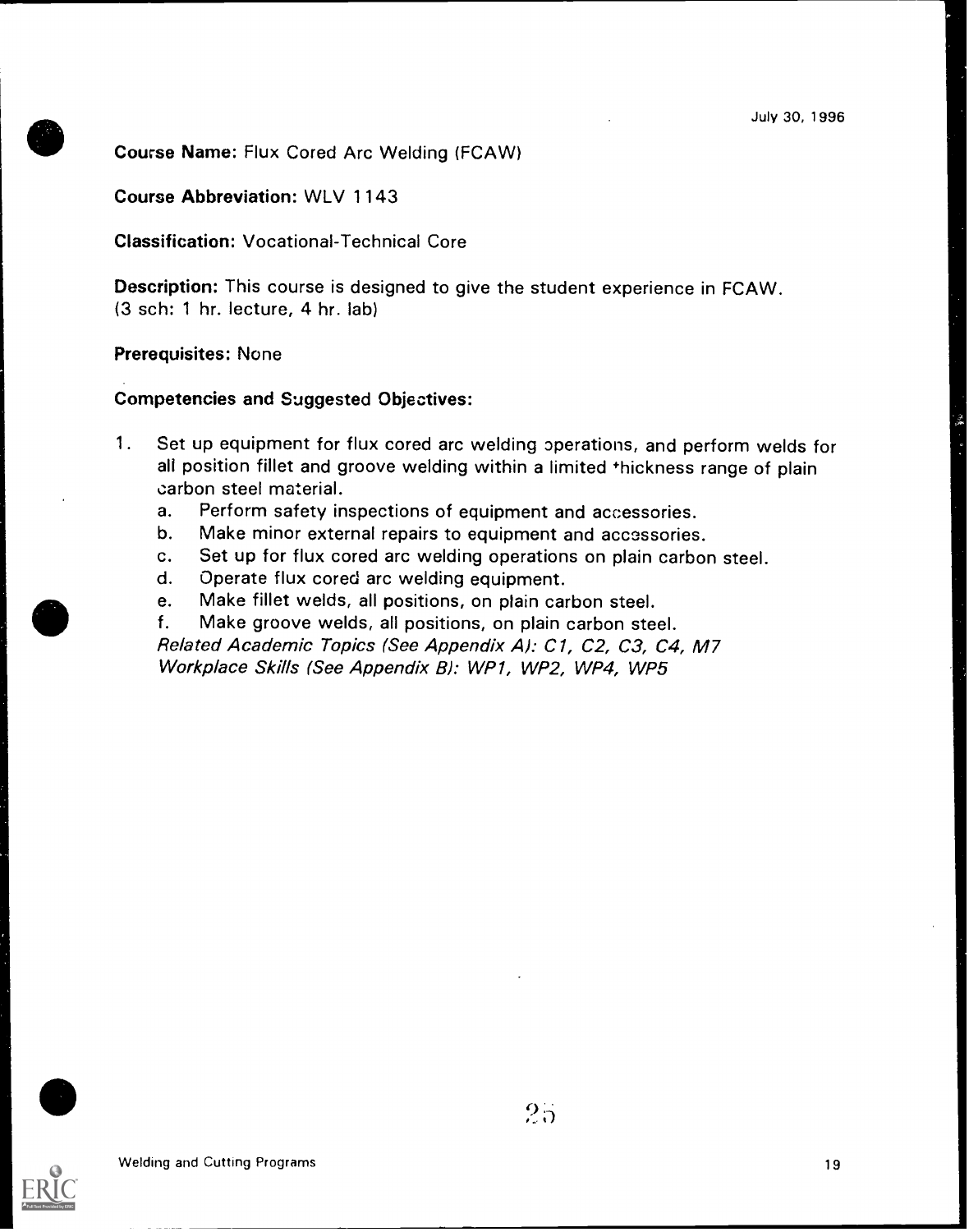Course Name: Drawing and Welding Symbol Interpretation

Course Abbreviation: WLV 1232

Classification: Vocational-Technical Core

Description: This course is designed to give the student advanced experience in reading welding symbols. (2 sch: 1 hr. lecture, 2 hr. lab)

#### Prerequisites: None

#### Competencies and Suggested Objectives:

- 1. Prepare parts from simple sketches or drawings; perform welding operations and prepare welded joints from welding symbol information.
	- a. Interpret basic elements of a drawing or sketch.
	- b. Interpret welding symbol information.

c. Fabricate parts from a drawing or sketch.

Related Academic Topics (See Appendix A): C1, C2, C3, C4, M7, S8 Workplace Skills (See Appendix B): WP1, WP2, WP4, WP5

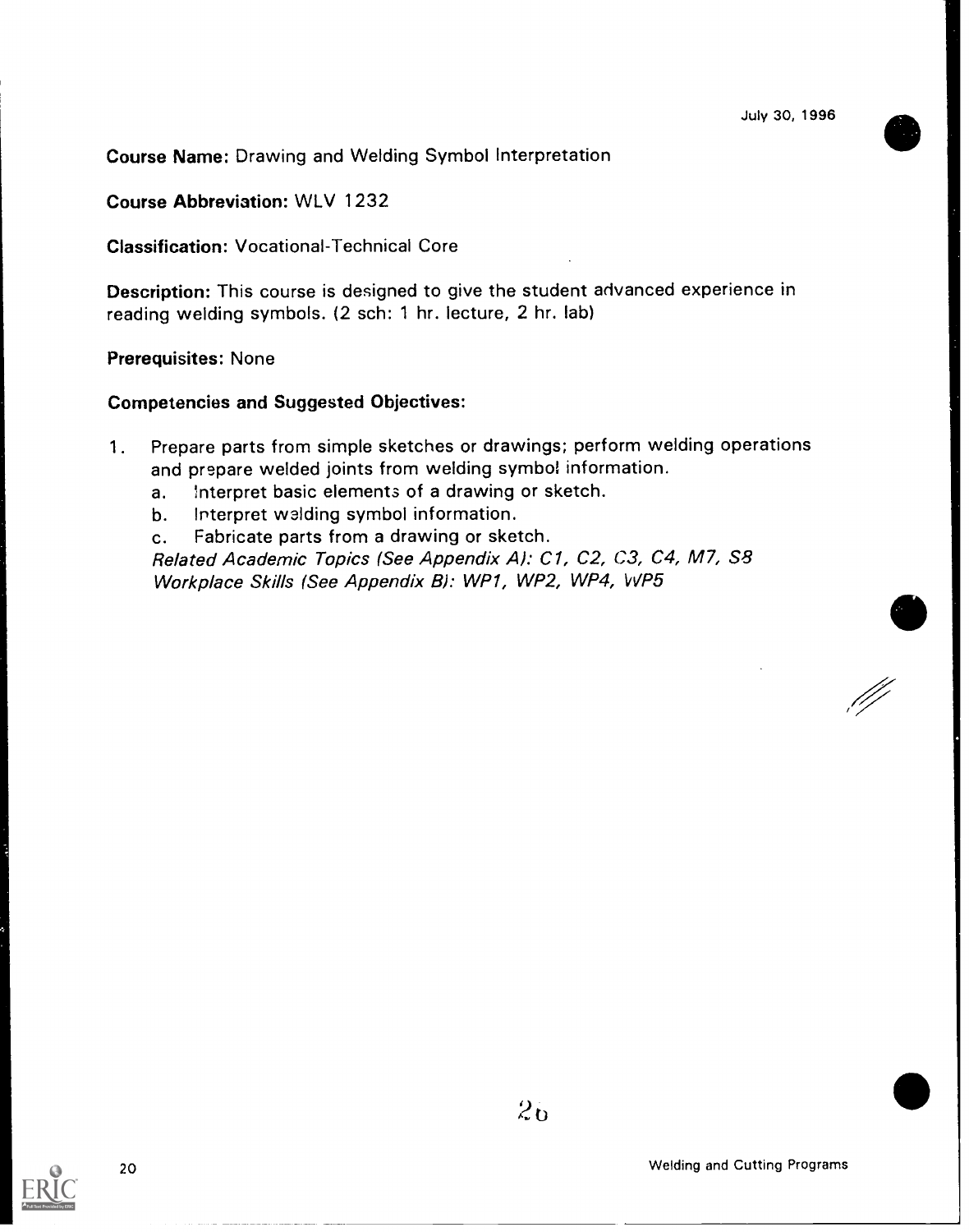#### Course Name: Pipe Welding

Course Abbreviation: WLV 1155

## Classification: Vocational-Technical Elective

Description: This course is designed to give the student experience in pipe welding procedures. (5 sch: 1 hr. lecture, 8 hr. lab)

Prerequisites: Shielded Metal Arc Welding (SMAW) (WLV 1117) and Gas Tungsten Arc Welding (GTAW) (WLV 1136)

## Competencies and Suggested Objectives:

- 1. Demonstrate safety precautions, and identify pipe weld test positions.
	- a. Demonstrate safety precautions required in pipe welding.
	- b. Name four pipe welding test positions.

Related Academic Topics (See Appendix A): C1, C2, C3, C4, M7 Workplace Skills (See Appendix B): WP1, WP2, WP4, WP5

- 2. Describe differences in pipe and tubing, faults in pipe welding, and determine thickness limit for pipe welding.
	- a. Describe the difference between pipe and tubing.
	- b. Name and describe the two most common faults in pipe welding (lack of and too much penetration).
	- c. Determine the thickness limit for welding pipe down hill (less than  $1/2$ inch.)

Related Academic Topics (See Appendix A): C1, C2, C3, C4, M7 Workplace Skills (See Appendix B): WP1, WP2, WP4, WP5

- 3. Use correct methods for preparation and fitting of pipe, and demonstrate correct pipe welding procedures.
	- a. Use correct methods of pipe preparation and fit.
	- b. Demonstrate correct pipe welding procedures.

Related Academic Topics (See Appendix A): C1, C2, C3, C4, M7 Workplace Skills (See Appendix B): WP1, WP2, WP4, WP5

- 4. Perform open V-grooved pipe welds and bend tests.
	- a. Fabricate and weld an open V-grooved pipe weld in the 2G and 5G positions using E-6010 and E-7018 electrodes, and test (bend).
	- b. Pass a guided bend test on an open butt.

Related Academic Topics (See Appendix A): C1, C2, C3, C4, M7 Workplace Skills (See Appendix B): WP1, WP2, WP4, WP5

- 5. Perform open butt V-groove pipe welds and bend tests.
	- a. Fabricate and weld an open butt V-grooved pipe weld in the 2G and 5G positions using GTAW and E-7018 electrodes.



 $27.$ 

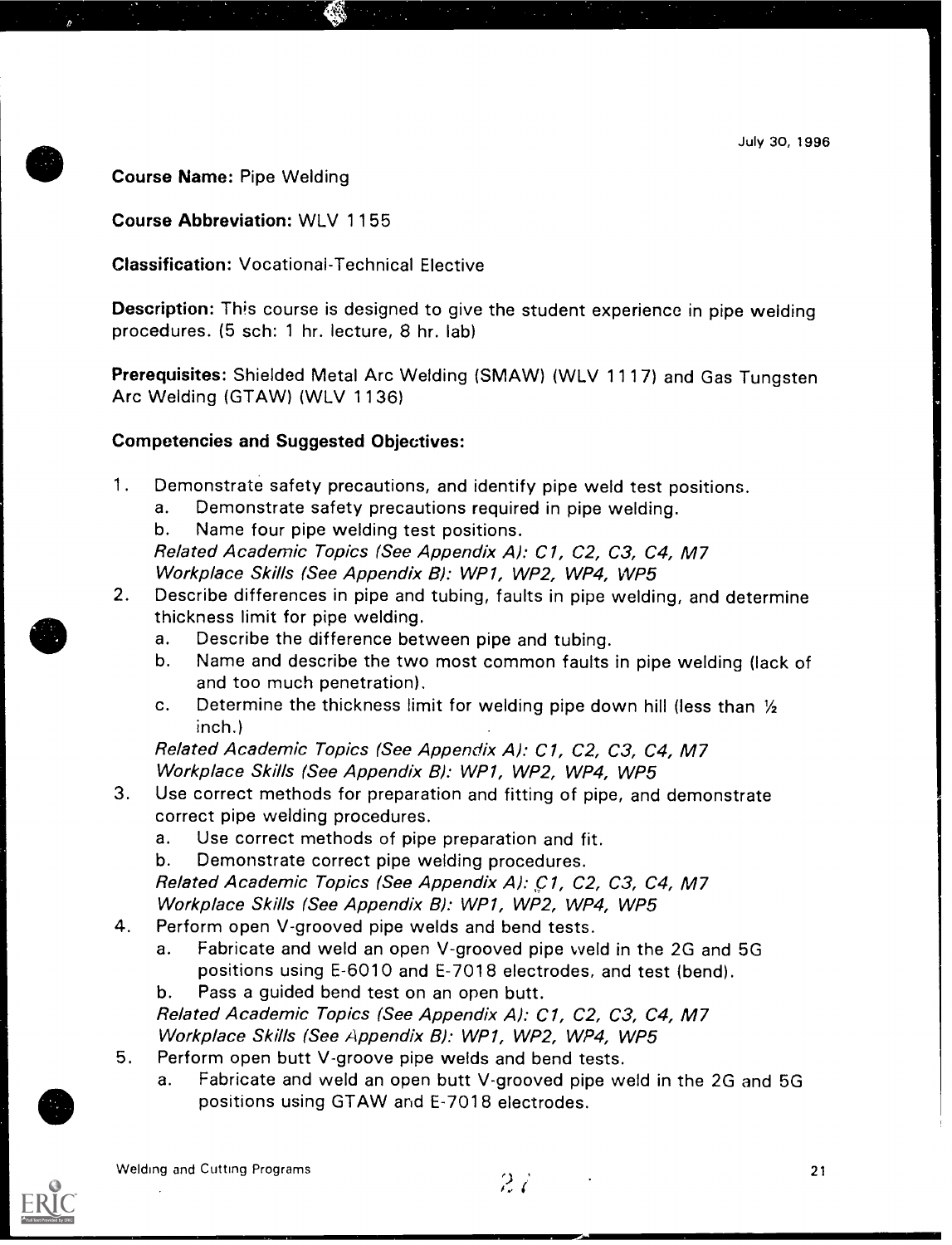b. Pass a guided bend test on open butt V-grooved pipe weld in the 6G position using GTAW and E-7018 electrodes as per AWS Dl.l Code. Related Academic Topics (See Appendix A): C1, C2, C3, C4, M7 Workplace Skills (See Appendix B): WP1, WP2, WP4, WP5

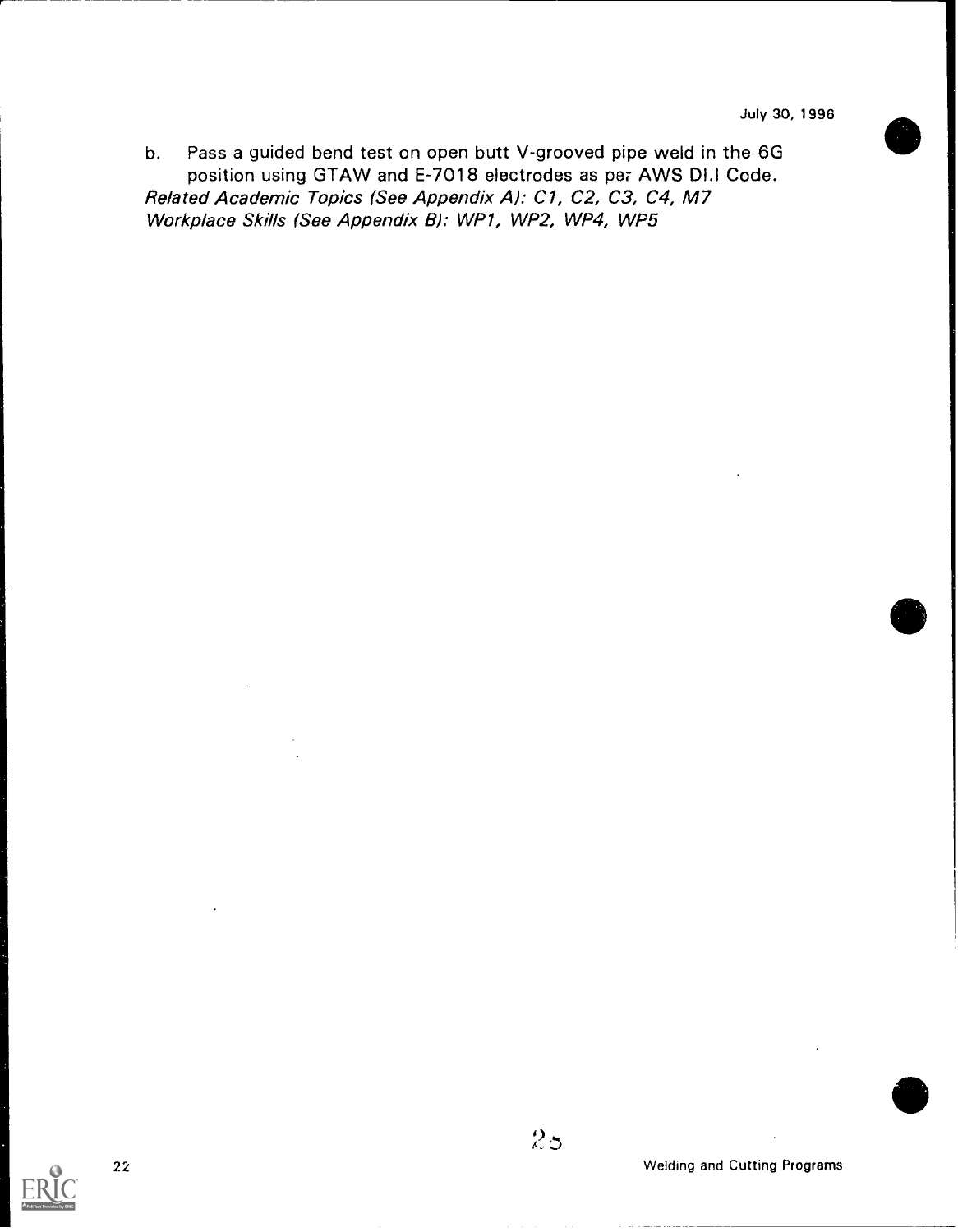#### Course Name: Gas Metal Arc Aluminum Welding

#### Course Abbreviation: WLV 1162

Classification: Vocational-Technical Elective

Description: This course is designed to give the student experience in Gas Metal Aluminum Welding. (2 sch: 1 hr. lecture, 2 hr. lab)

#### Prerequisites: None

#### Competencies and Suggested Objectives:

- 1. Identify aluminum alloys, aluminum weldability, and results of welding aluminum.
	- a. List three advantages of aluminum alloys.
	- b. Identify three factors that make aluminum difficult to weld.
	- c. Name three results that must be obtained when welding aluminum. Related Academic Topics (See Appendix A): C1, C2, C3, C4, M7 Workplace Skills (See Appendix B): WP1, WP2, WP4, WP5
- 2. Fabricate and weld multi-pass fillet welds.
	- a. Fabricate and weld multi-pass fillet weld and V-grooved butt joint in the horizontal, vertical, and overhead positions using aluminum alloys.

Related Academic Topics (See Appendix A): C1, C2, C3, C4, M7 Workplace Skills (See Appendix B): WP1, WP2, WP4, WP5

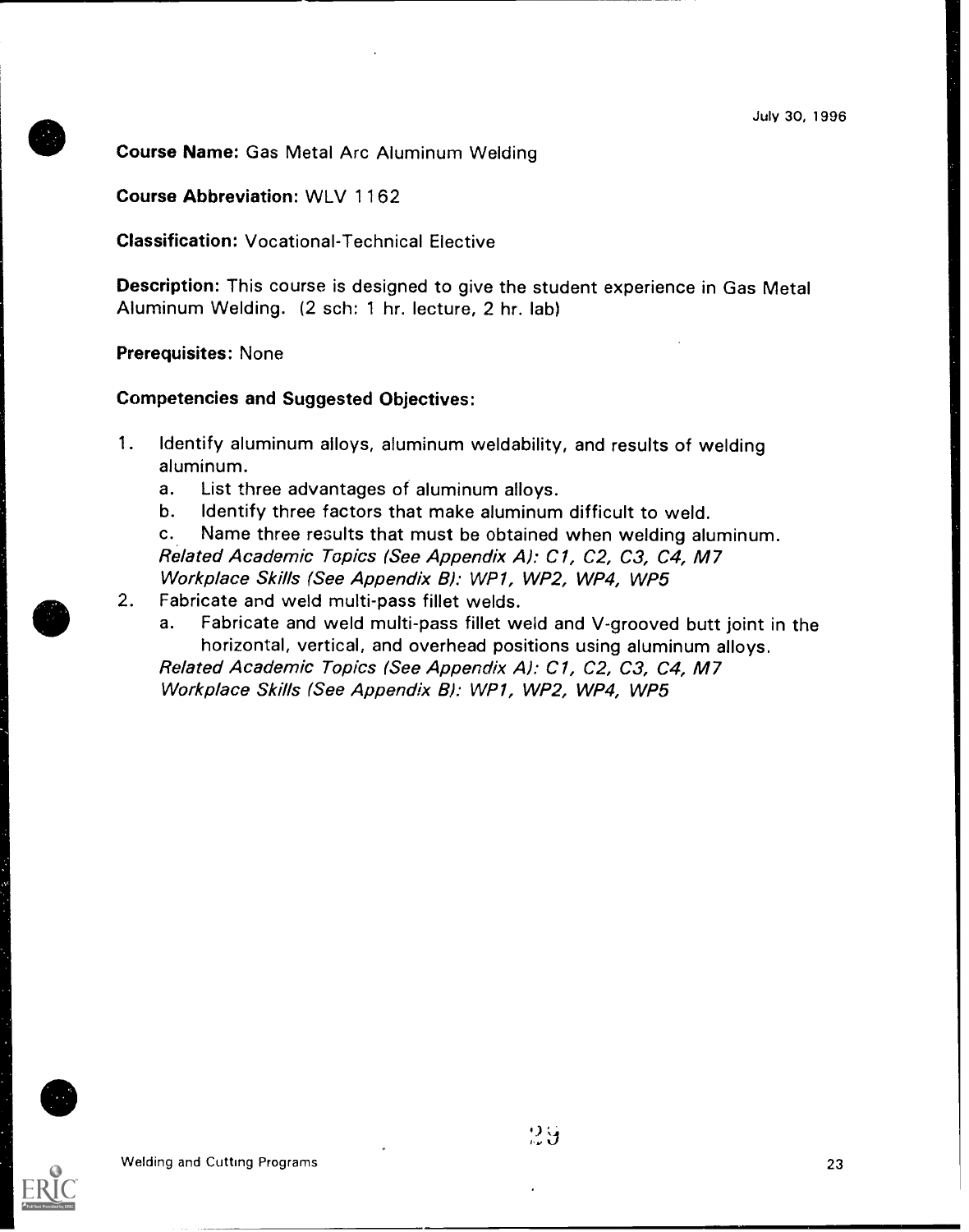Course Name: Plasma Arc Cutting (PAC)

Course Abbreviation: WLV 1212

Classification: Vocational-Technical Elective

Description: This course is designed to give the student experience in PAC. (2 sch: 1 hr. lecture, 2 hr. lab)

#### Prerequisites: None

#### Competencies and Suggested Objectives:

- 1. Perform shape cutting operations using the manual plasma arc cutting process.
	- a. Perform safety inspections of equipment and accessories.
	- b. Make minor external repairs to equipment and accessories.
	- c. Set up for manual plasma arc cutting operations on plain carbon steel, aluminum, and stainless steel.
	- d. Operate manual plasma arc cutting equipment.
	- e. Perform shape cutting operations on plain carbon steel, aluminum, and stainless steel.

Related Academic Topics (See Appendix A): C1, C2, C3, C4, M7 Workplace Skills (See Appendix B): WP1, WP2, WP4, WP5



 $3J$ 

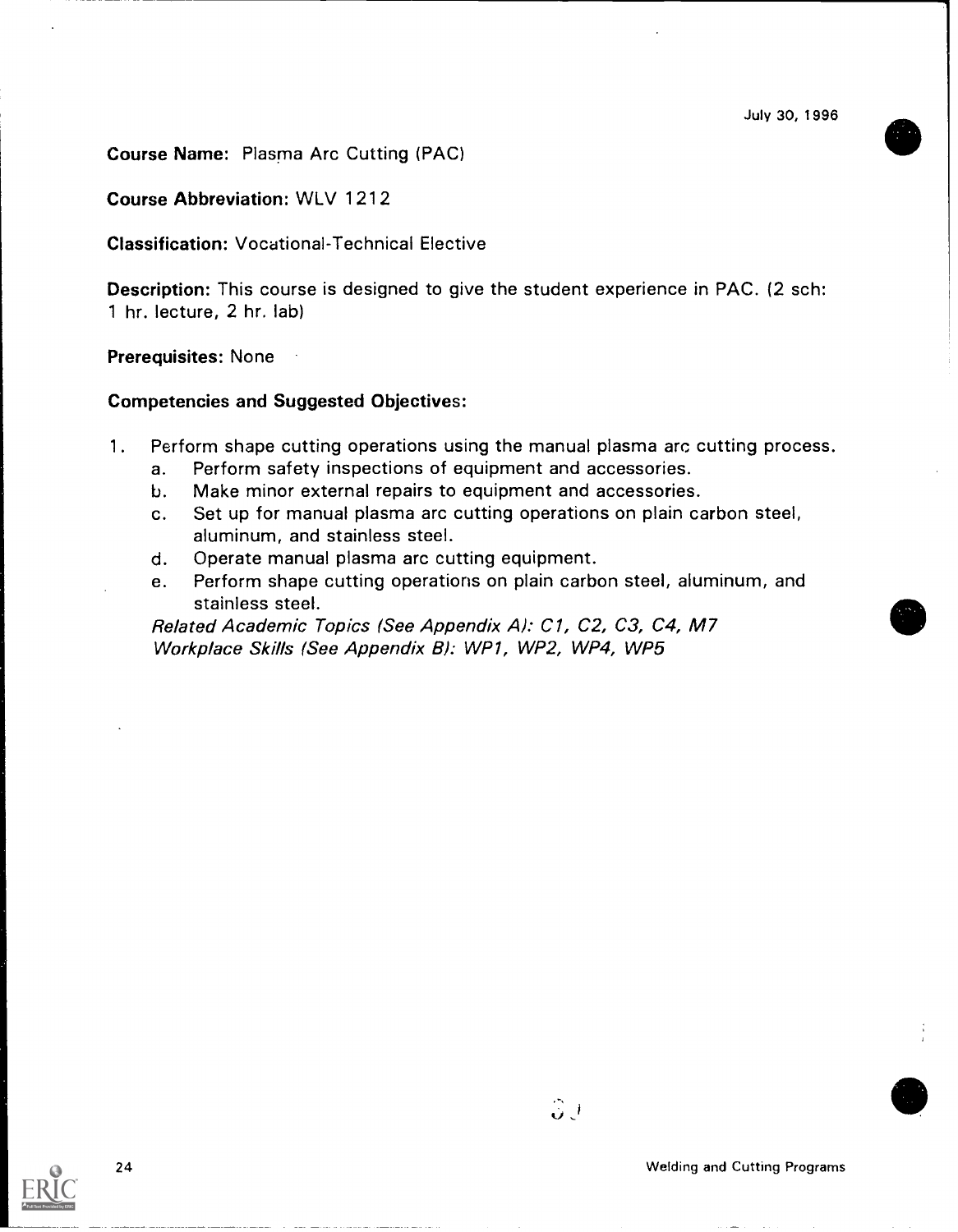Course Name: Oxyfuel Gas Cutting Principles and Practices

#### Course Abbreviation: WLV 1242

#### Classification: Vocational-Technical Core

Description: This course is designed to give the student experience in oxyfuel cutting principles and practices. (2 sch: 1 hr. lecture, 2 hr. lab)

#### Prerequisites: None

#### Competencies and Suggested Objectives:

- 1. Set up and perform manual oxyfuel gas cutting operations.
	- a. Perform safety inspections of equipment and accessories.
	- b. Make minor external repairs to equipment and accessories.
	- c. Set up for manual oxyfuel gas cutting operations on plain carbon steel.
	- d. Operate manual oxyfuel cutting equipment.
	- e. Perform straight cutting operations on plain carbon steel.
	- f. Perform shape cutting operations on plain carbon steel.
	- g. Perform bevel cutting operations on plain carbon steel.
	- h. Remove weld metal from plain carbon steel using weld washing techniques.

Related Academic Topics (See Appendix A): C1, C2, C3, C4, M7 Workplace Skills (See Appendix B): WP1, WP2, WP4, WP5

- 2. Set up and operate machine oxyfuel gas cutting equipment (track burner) to perform cutting operations.
	- a. Perform safety inspections of equipment and accessories.
	- b. Make minor external repairs to equipment and accessories.
	- c. Set up for machine oxyfuel gas cutting (track burner) operations on plain carbon steel.
	- d. Operate machine oxyfuel gas cutting (track burner) equipment.
	- e. Perform straight cutting operations on plain carbon steel.
	- f. Perform bevel cutting operations on plain carbon steel.

Related Academic Topics (See Appendix A): C1, C2, C3, C4, M7 Workplace Skills (See Appendix B): WP1, WP2, WP4, WP5

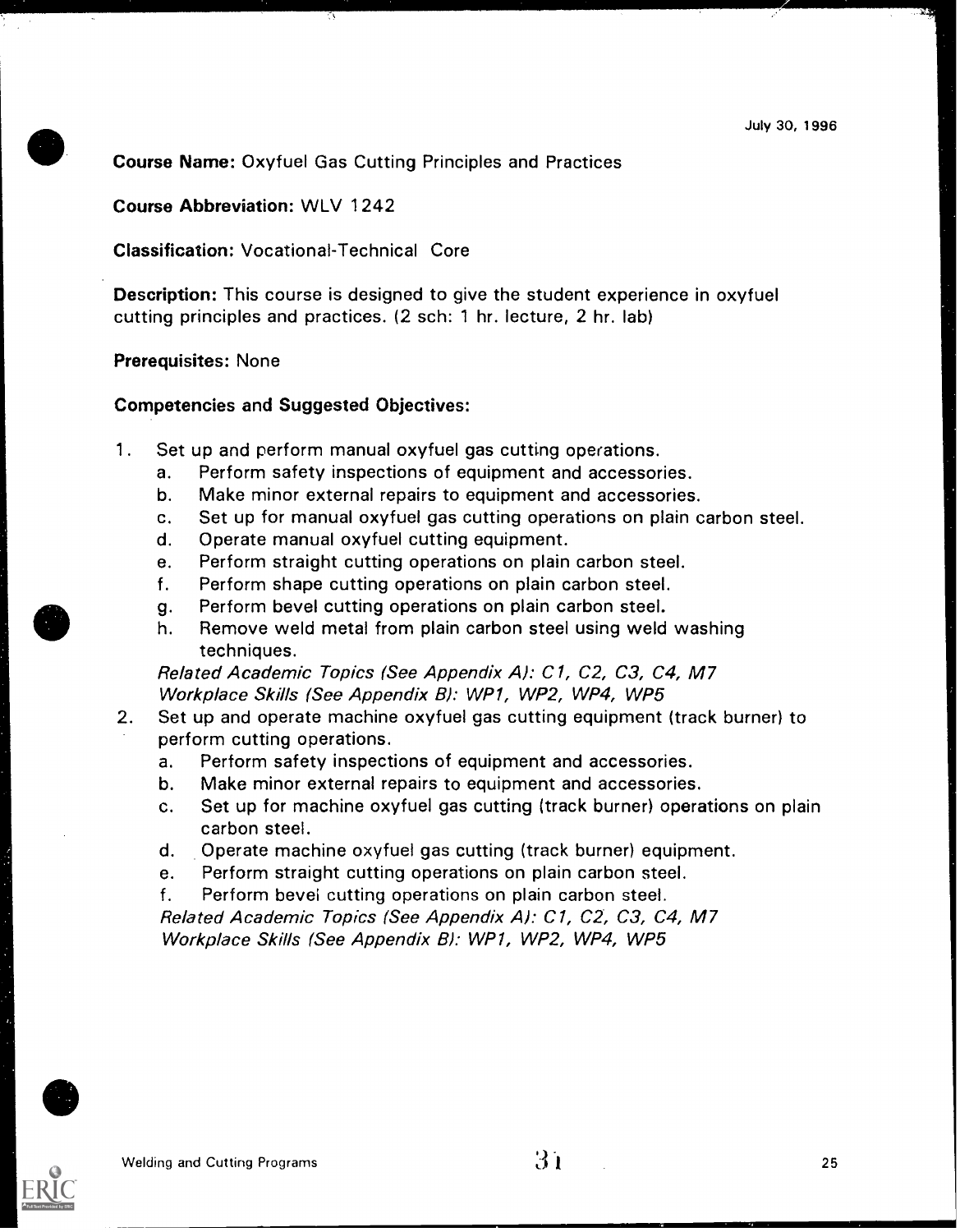Course Name: Air Carbon Arc Cutting and Gouging

Course Abbreviation: WLV 1222

Classification: Vocational-Technical Elective

Description: This course is designed to give the student experience in Air Carbon Cutting and Gouging. (2 sch: 1 hr. lecture, 2 hr. lab)

#### Prerequisites: None

#### Competencies and Suggested Objectives:

- 1. Set up and perform metal removal using the carbon arc cutting process.
	- a. Perform safety inspections of equipment and accessories.
	- b. Make minor external repairs to equipment and accessories.
	- c. Set up for manual air carbon arc gouging and cutting operations on plain carbon steel.
	- d. Operate manual air carbon arc cutting equipment.

e. Perform metal removal operations on plain carbon steel. Related Academic Topics (See Appendix A): C1, C2, C3, C4, M7 Workplace Skills (See Appendix B): WP1, WP2, WP4, WP5



32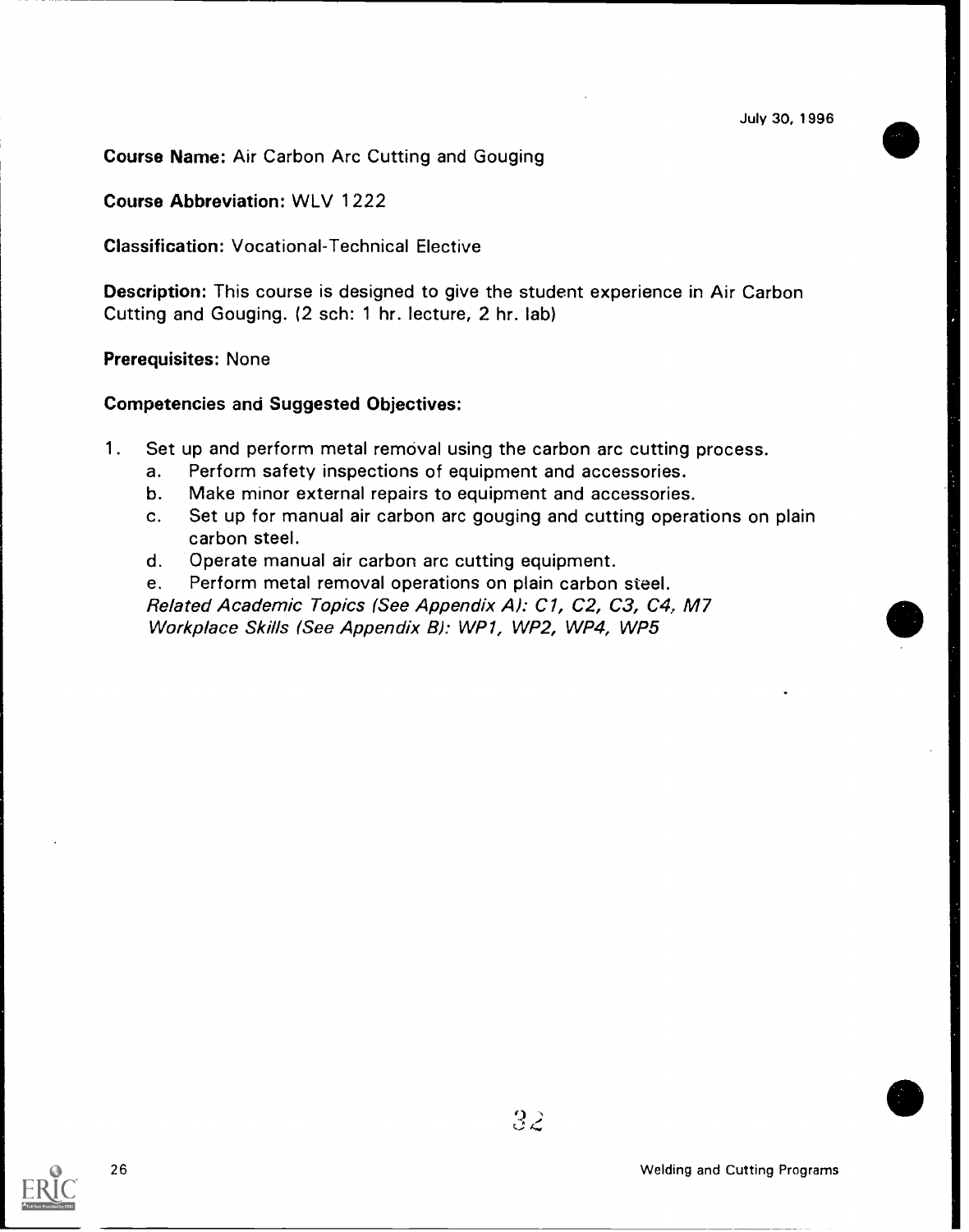Course Name: Advanced Pipe Welding

Course Abbreviation: WLV 1252

Classification: Vocational-Technical Elective

Description: This course is designed to give the student advanced pipe welding techniques using shielded metal arc and gas tungsten arc welding processes. (2 sch: 1 hr. lecture, 2 hr. lab)

Prerequisites: Pipe Welding (WLV 1155)

#### Competencies and Suggested Objectives:

 $\Delta_{\rm L}$ 

- 1. Fabricate and weld pipe accordir.g to specifications.
	- a. Fabricate and weld an open butt V-grooved pipe weld in the 5G position using the down hill technique.
	- b. Fabricate and weld an open butt V-grooved 2 inch pipe weld in the 6G position utilizing the GTAW process.

Related Academic Topics (See Appendix A): C1, C2, C3, C4, M7 Workplace Skills (See Appendix B): WP1, WP2, WP4, WP5



Welding and Cutting Programs 27

ea.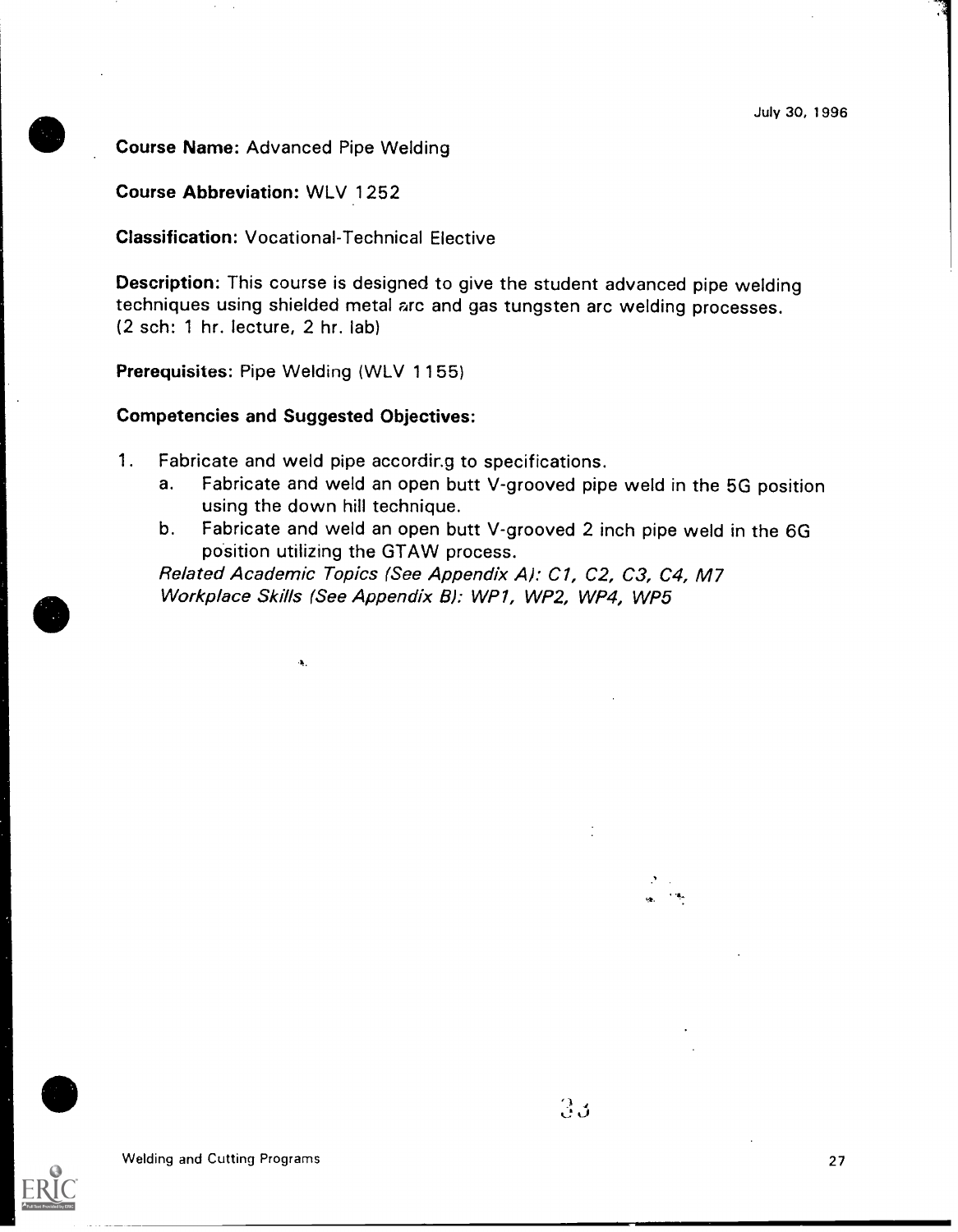Course Name: Special Problem in Welding and Cutting

Course Abbreviation: WLV 191(1-3)

Classification: Vocational-Technical Elective

Description: A course designed to provide the student with practical application of skills and knowledge gained in other Welding and Cutting courses. The instructor works closely with the student to insure that the selection of a project will enhance the student's learning experience. (1-3 sch: 2-6 hr. lab)

Prerequisites: Consent of instructor

#### Competencies and Suggested Objectives:

- 1. Prepare a written agreement.
	- Compile a written training agreement in cooperation with the instructor and student which details work schedule and specific tasks/skills to be mastered in the program.

Related Academic Skills (See Appendix A): C1, C2, C3, C4, C5, C6 Workplace Skills (See Appendix B): WP1, WP2, WP3, WP6

- 2. Prepare a written report of activities.
	- a. Compile a daily log of activities and tasks.
	- b. Submit weekly reports to the instructor summarizing activities and tasks completed.
	- c. Submit a final report of activities and experiences.

Related Academic Skills (See Appendix A): C1, C2, C4, C6 Workplace Skills (See Appendix B): WP1, WP2, WP6

- 3. Follow written guidelines for work experience programs.
	- a. Complete all required activities in the training programs.

b. Adhere to all written and oral instructions for the supervised experience. Related Academic Skills (See Appendix A): C1, C2, C3, C4, C5, M7, S8 Workplace Skills (See Appendix B): WP1, WP2, WP3, WP4, WP5, WP6

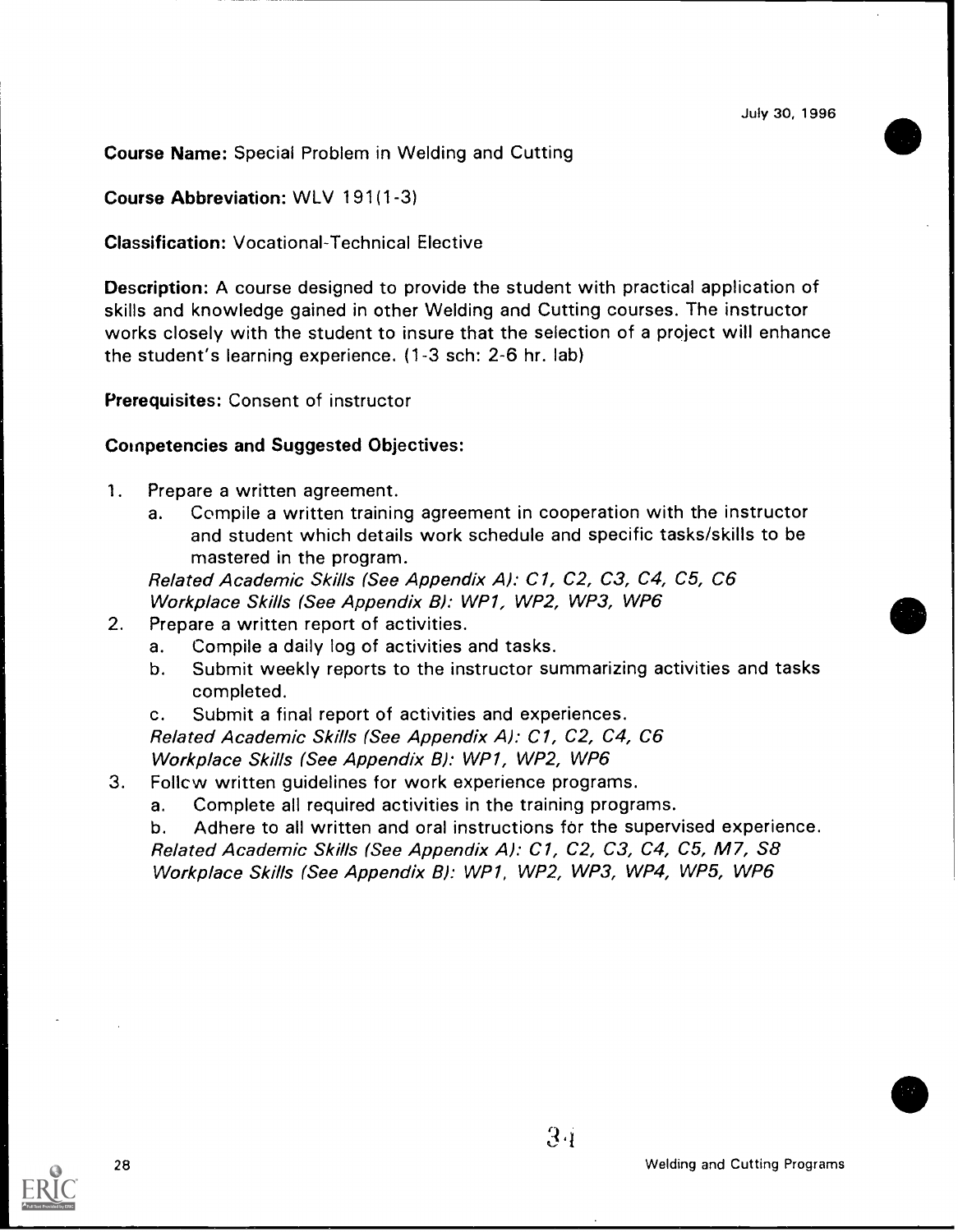Course Name: Work-Based Learning in Welding and Cutting

Course Abbreviation: WLV 192(1-6)

Classification: Vocational-Technical Elective

Description: This course is a cooperative program between the industry and education and is designed to integrate the student's technical studies with industrial experience. Variable credit is awarded on the basis of 1 semester hour per 45 contact hours. (1-6 sch variable: 3-18 hr., externship)

Prerequisites: Minimum of 12 sch Welding and Cutting related courses or consent of instructor

#### Competencies and Suggested Objectives:

- 1. Apply technical skills needed to be a viable member of the work force.
	- a. Prepare a description of technical skills to be developed in the work-based learning program.

b. Develop technical skills needed to be a viable member to the work force. Related Academic Topics (See Appendix A): C5, C6 Workplace Skills (See Appendix B): WP1

- 2. Apply skills developed in other program area courses.
	- a. Perform skills developed in other program area courses in the work-based learning program.

Related Academic Topics (See Appendix A): C5, C6 Workplace Skills (See Appendix B): WP5, WP6

- 3. Apply human relationship skills.
	- a. Use pro-active human relationship skills in the work-based learning program.

Related Academic Topics (See Appendix A): C5, C6 Workplace Skills (See Appendix B): WP3

- 4. Apply and practice positive work habits and responsibilities. Related Academic Topics (See Appendix A): C5, C6 Workplace Skills (See Appendix B): WP3
- 5. Work with instructor and employer to develop wril ten occupational objectives to be accomplished.
	- a. Perform written occupational objectives in the work-based learning program.

Related Academic Topics (See Appendix A): C5, C6 Workplace Skills (See Appendix 8): WP6

- 6. Assess accomplishment of objectives.
	- a. Prepare daily written assessment of accomplishment of objectives.

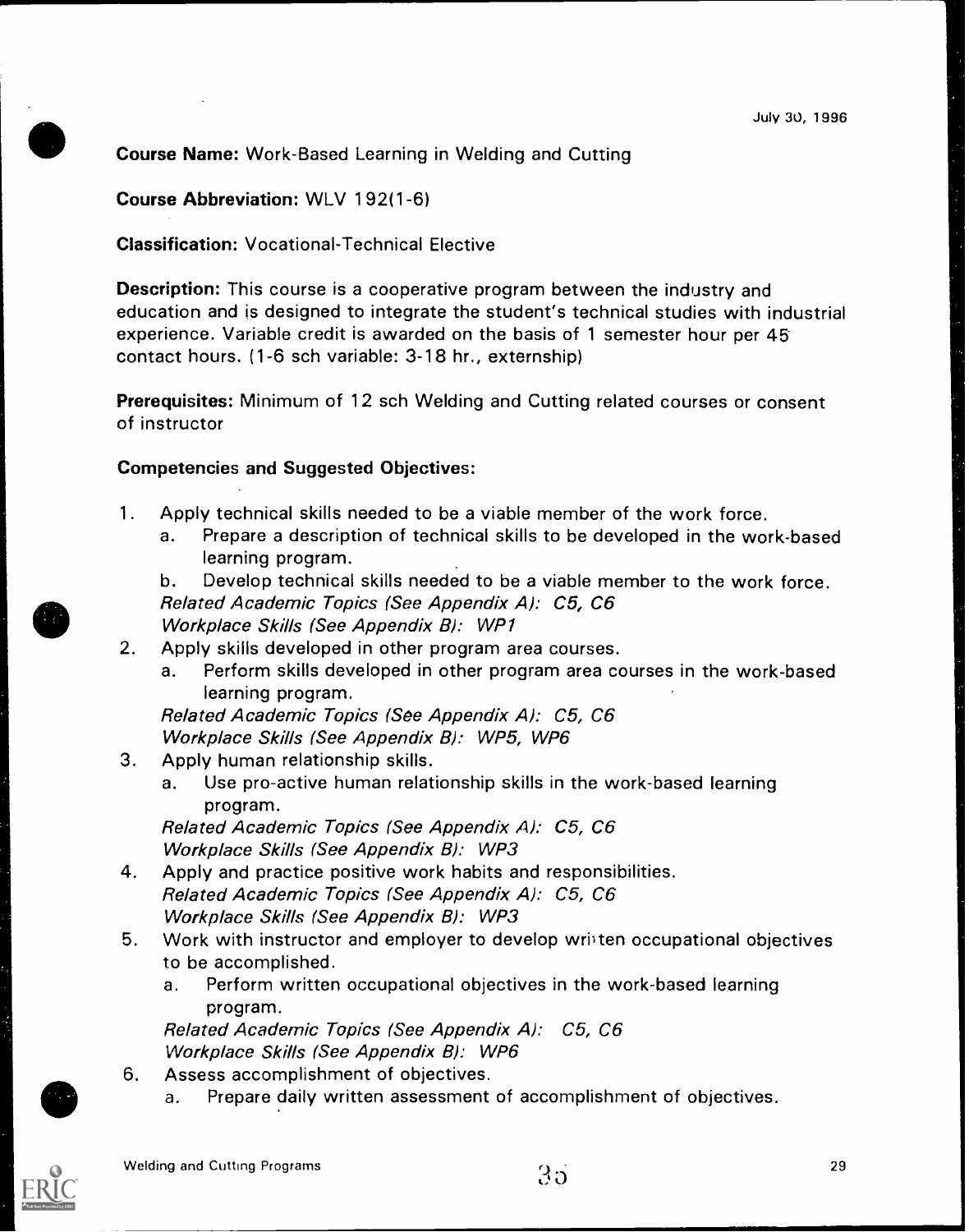b. Present weekly written reports to instructor in activities performed and objectives accomplished.

Related Academic Topics (See Appendix A): C5, C6 Workplace Skills (See Appendix B): \*WP6

7. Utilize a set of written guidelines for the work-based learning program.

a. Develop and follow a set of written guidelines for the work-based learning program.

Related Academic Topics (See Appendix A): C5, C6 Workplace Skills (See Appendix B): WP6



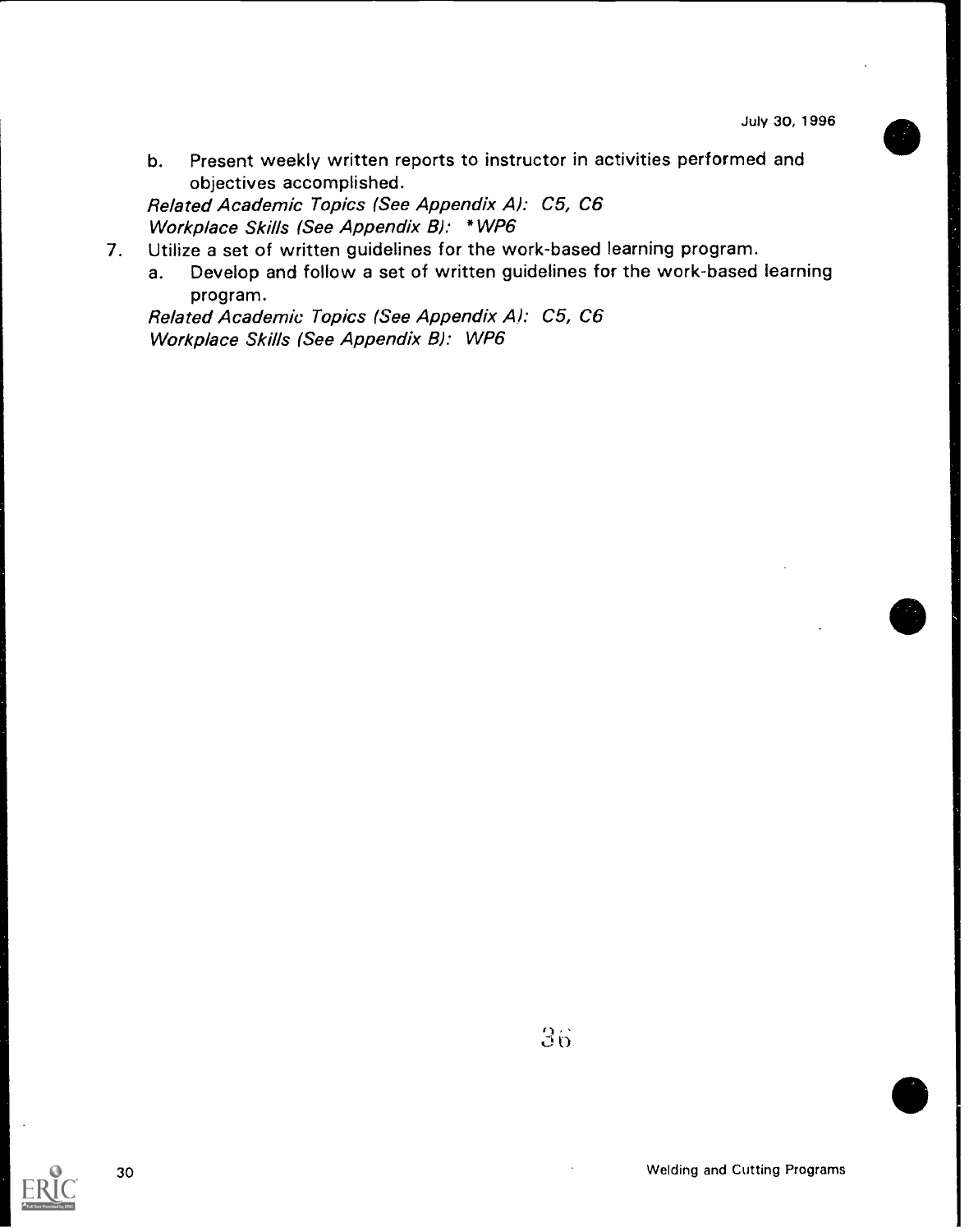SECTION III:

RECOMMENDED TOOLS AND EQUIPMENT



E



3 r'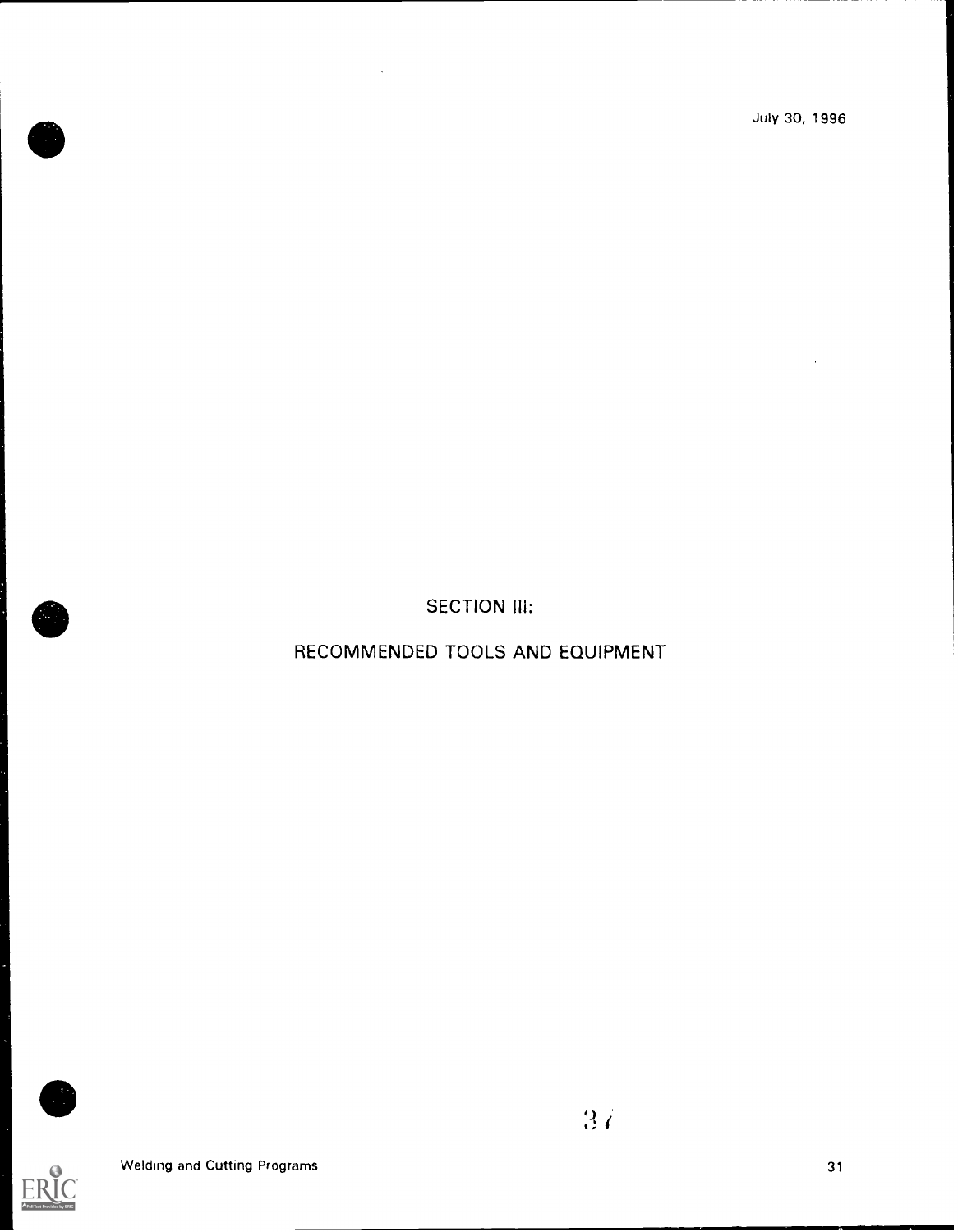## RECOMMENDED TOOLS AND EQUIPMENT FOR WELDING AND CUTTING PROGRAMS

#### **Welding**

- 1. First aid kit (1 each)
- 2. Emergency eye wash station (1 each)
- 3. Work bench with medium duty vise (4 each)
- 4. 8" C-clamps (1 set)
- 5.  $4\frac{1}{2}$  " Right angle grinder (3 each)
- 6. 9" Right angle grinder (3 each)
- 7. Oxyfuel burning table with dross pan and replaceable slats (4'x8'x31") (1 each)
- 8. Work area protective screens (as required) (1 for each welding booth)
- 9. Exhaust system (1 each)
- 10. Guided bend test jig or machine (hydraulic) (1 each)
- 11. Framing squares (24"x 1 8") (6 each)
- 12. Compressed air supply and accessories (min. delivery 80 psi @ 8 cfm per station) (1 each)
- 13. Compressed air hose (50') with retractable reel (2 each)
- 14. Compressed air regulator (1 each)
- 15. Male and female quick couples and adaptors (1 each)
- 16. Hose repair kit with crimping tool for oxyfuel cutting equipment (1 each)
- 17. Plasma arc cutting device with min.  $\frac{1}{2}$  " cutting depth (2 each)
- 18. Combination (multi-process) machine with power source (6 or 8 pack) with cables and accessories for 4 GTAW and 4 GMAW setup (13 each)
- 19. Shielded metal arc welding machines (AC/DC constant current 250-300 amp @ 60%) with cables and accessories (13 each)
- 20. Oxyfuel gas cutting equipment with regulators, hoses, torch, tips, cart, and accessories (5 sets)
- 21. Machine oxyfuel gas cutting equipment with regulators, hoses, torch, tips, rails or track, and accessories (1 set)
- 22. Leather jacket, cape, sleeves or apron leather gloves (new program) (2 sets)
- 23. Safety glasses with side shields and a sanitizing cabinet (1 set)
- 24. Burning goggles or face shield (5 each)
- 25. #5 Filter plate/lens for burning goggles (2 each)
- 26. Clear cover plate/lens for burning goggles (4 each)
- 27. Welding helmet (20 each)
- 28. Welding lenses to match helmet, #10 shaded filter plate/lens (2 each)
- 29. Clear cover plate/lens for welding helmets (4 each)
- 30. Stainless steel wire brush (20 each)
- 31. 16 ounce ball peen hammer (4 each)
- 32. Electric hand drill  $(X^*, \mathcal{V}_8", Y^*$  chuck) (1 each)
- 33. Center punches (1 set)
- 34. Metal scribe (6 each)



Welding and Cutting Programs  $33$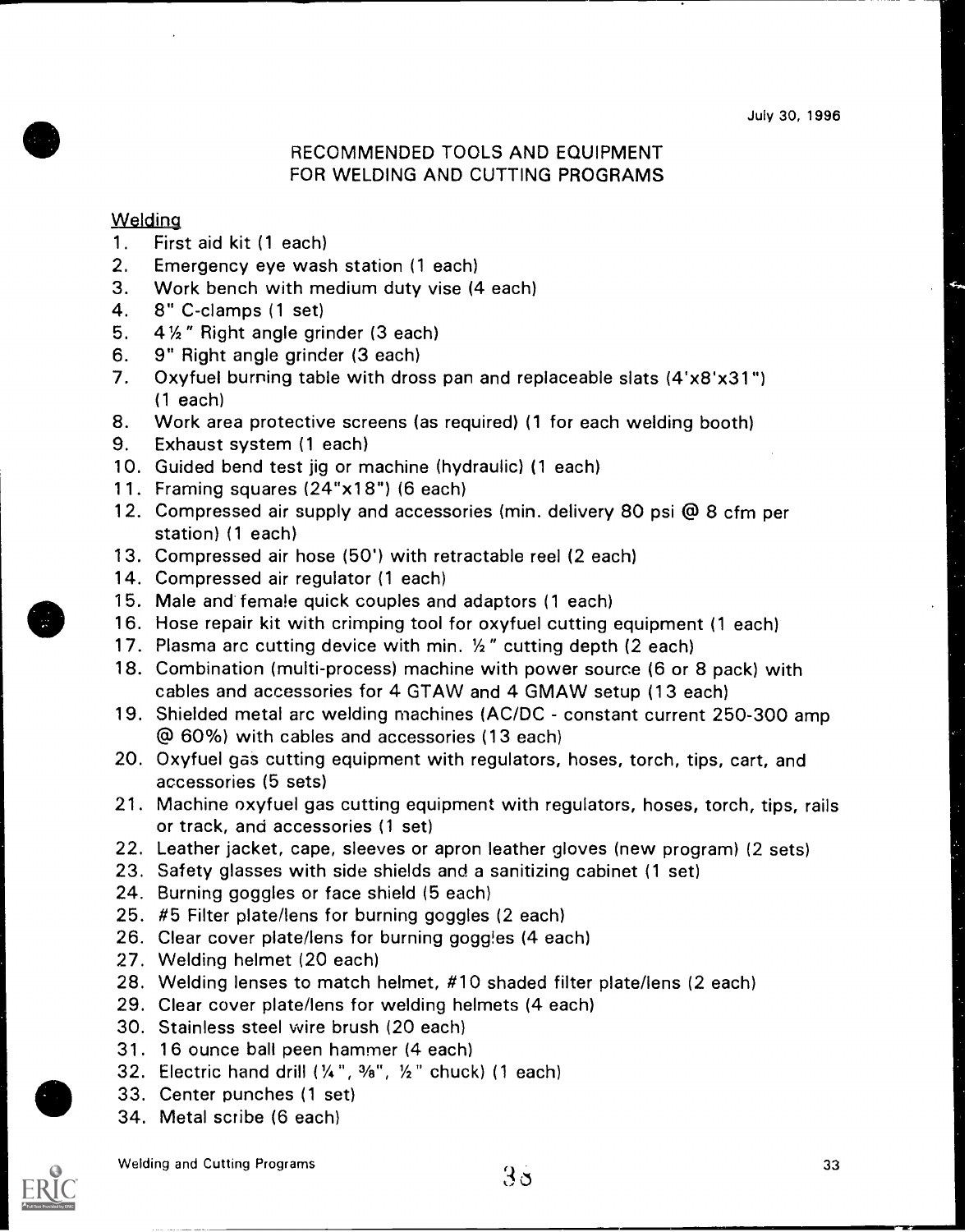- 35. Steel dividers (radius maker, min. 6") (2 each)
- 36. Steel tape measure (minimum 10') (20 each)
- 37. Combination square set (4 each)
- 38. Chipping hammer (20 each)
- 39. 10" mill file (half round-bastard cut) (20 each)
- 40. Cold chisels (1 set)
- 41. Adjustable wrenches (12", 10", 8", 6") (1 set)
- 42. Tank wrench (2 each)
- 43. 10" groove or slip joint pliers (8 each)
- 44. 6" combination side cutting/needle nose pliers (10 each)
- 45. 10" vice grips (4 each)
- 46. 10" vice grip clamp or tongs (20 each)
- 47. Allen or hex wrenches (to <sup>3/8"</sup>) (2 sets)
- 48. Screwdrivers flat head (1 set)
- 49. Screwdrivers Phillip's head (1 set)
- 50. Oxyfuel friction lighter, with flints and tip cleaners (12 each)
- 51. Fillet gages (2 sets)
- 52. Ironworker (1 each)
- 53. Pedestal grinder (2 each)
- 54. Large drill press (1 each)
- 55. Small drill press (1 each)
- 56. Band saw (vertical or horizontal) (1 each)
- 57. Portable abrasive cutoff saw (min. 20") (1 each)
- 58. Heavy duty four wheel material mover (1 each)
- 59. Crane (a-frame) heavy duty (1 each)
- 60. Carbon arc gouging whip (2 each)
- 61. Steel wire brush (20)
- 62. Pipe bevel machine for mild steel (oxyfuel) (1)
- 63. Welder, engine driven (200 amps, constant current/constant voltage @60% duty cycle) (1)
- 64. Electrode shop oven (1)

## RECOMMENDED INSTRUCTIONAL AIDS

- 1. Calculator (1)
- 2. Cart, AV (for overhead projector) (1)
- 3. Cart, AV (for TV-VCR) (1)
- 4. Projector, overhead (1)
- 5. TV-VCR (1)
- 6. Video out (Microcomputer to TV monitor) (1)
- 7. Microcomputer with CD-ROM, SVGA Graphics Card, and Modem and Operating Software (1)

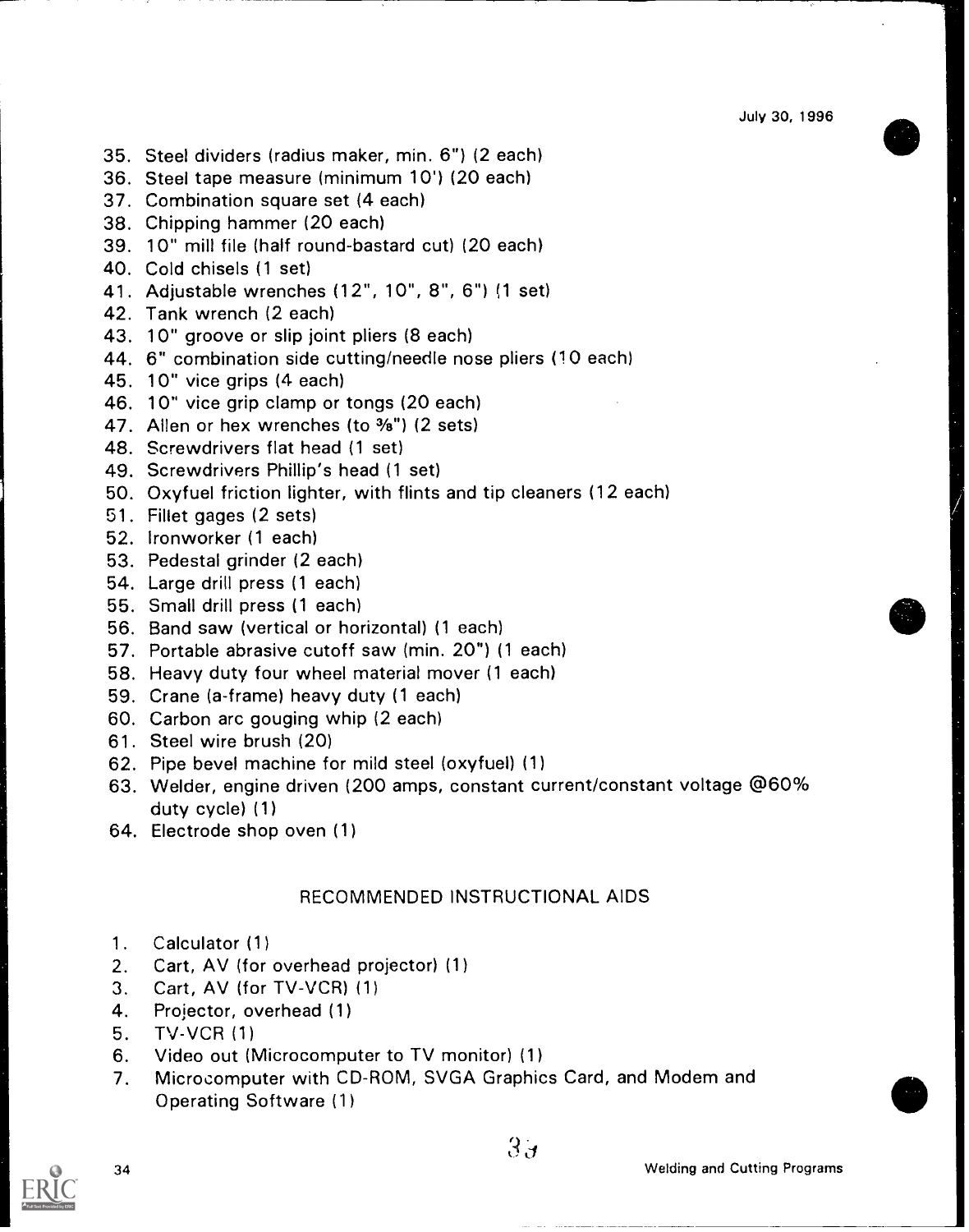- 8. AWS. Welding Educator's Library, Miami, FL: American Welding Society, 1995.
- 9. AWS. Safety in Welding and Cutting (ANSI/ASC Z49.1-88). Miami, FL: American Welding Society, 1988. (1)



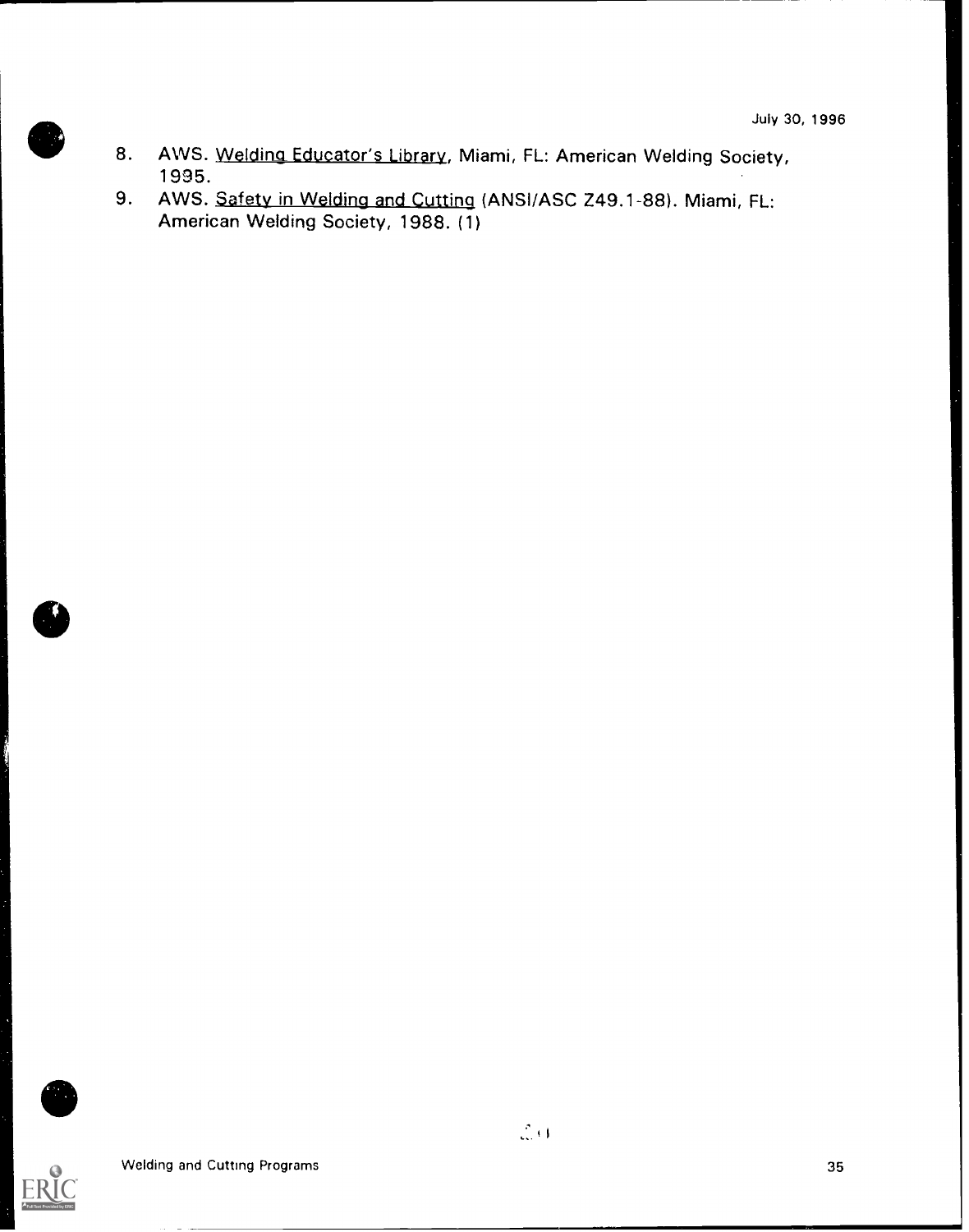July 3C, 1996

APPENDIX A:

## RELATED ACADEMIC TOPICS

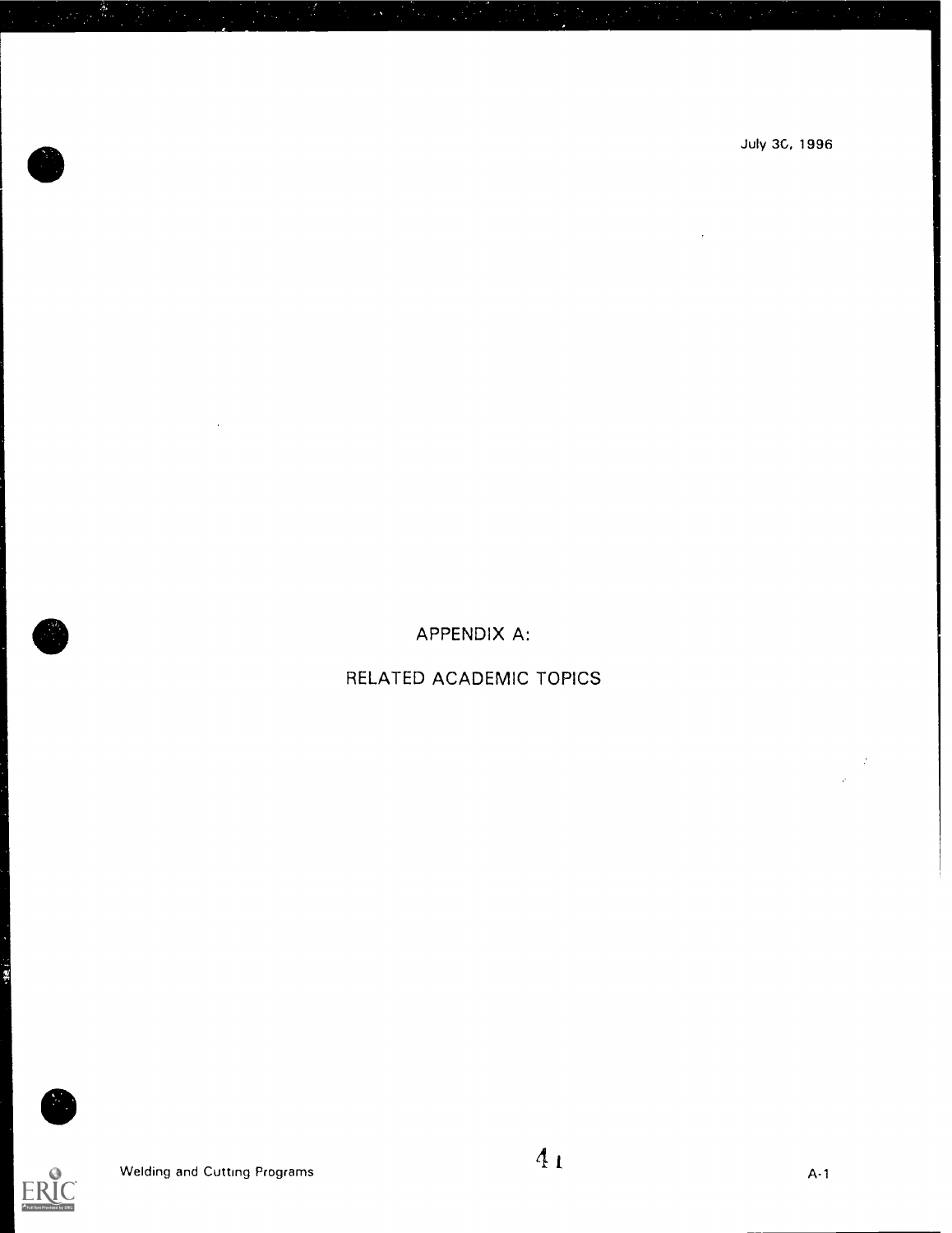#### APPENDIX A

## RELATED ACADEMIC TOPICS FOR COMMUNICATIONS

- C1 Interpret written material.<br>C2 Interpret visual materials (
- C2 Interpret visual materials (maps, charts, graphs, tables, etc.).<br>C3 Listen, comprehend, and take appropriate actions
- Listen, comprehend, and take appropriate actions.
- C4 Access, organize, and evaluate information.
- C5 Use written and/or oral language skills to work cooperatively to solve problems, make decisions, take actions, and reach agrgement.
- C6 Communicate ideas and information effectively using various oral and written forms for a variety of audiences and purposes.

## EXPANDED TOPICS FOR COMMUNICATIONS

TOPIC C1: Interpret written material.

- C1.01 Read and follow complex written directions.
- C1.02 Recognize common words and meanings associated with a variety of occupations.
- C1.03 Adjust reading strategy to purpose and type of reading.<br>C1.04 Use sections of books and reference sources to obtain in
- Use sections of books and reference sources to obtain information.
- C1.05 Compare information from multiple sources and check validity.<br>C1.06 Interpret items and abbreviations used in multiple forms.
- C1.06 Interpret items and abbreviations used in multiple forms.<br>C1.07 Interpret short notes, memos, and letters
- Interpret short notes, memos, and letters.
- C1.08 Comprehend technical words and concepts.
- C1.09 Use various reading techniques depending on purpose for reading.<br>C1.10 Find. read. understand, and use information from printed matter or
- Find, read, understand, and use information from printed matter or electronic sources.

TOPIC 02: Interpret visual materials (maps, charts, graphs, tables, etc.).

- C2.01 Use visuals in written and in oral presentations.
- C2.02 Recognize visual cues to meaning (layout, typography, etc.).
- C2.03 Interpret and apply information using visual materials.

TOPIC C3: Listen, comprehend, and take appropriate action.

- C3.01 Identify and evaluate orally-presented messages according to purpose.
- C3.02 Recognize barriers to effective listening.
- C3.03 Recognize how voice inflection changes meaning.
- C3.04 Identify speaker signals requiring a response and respond accordingly.
- C3.05 Listen attentively and take accurate notes.
- C3.06 Use telephone to receive informaticn.

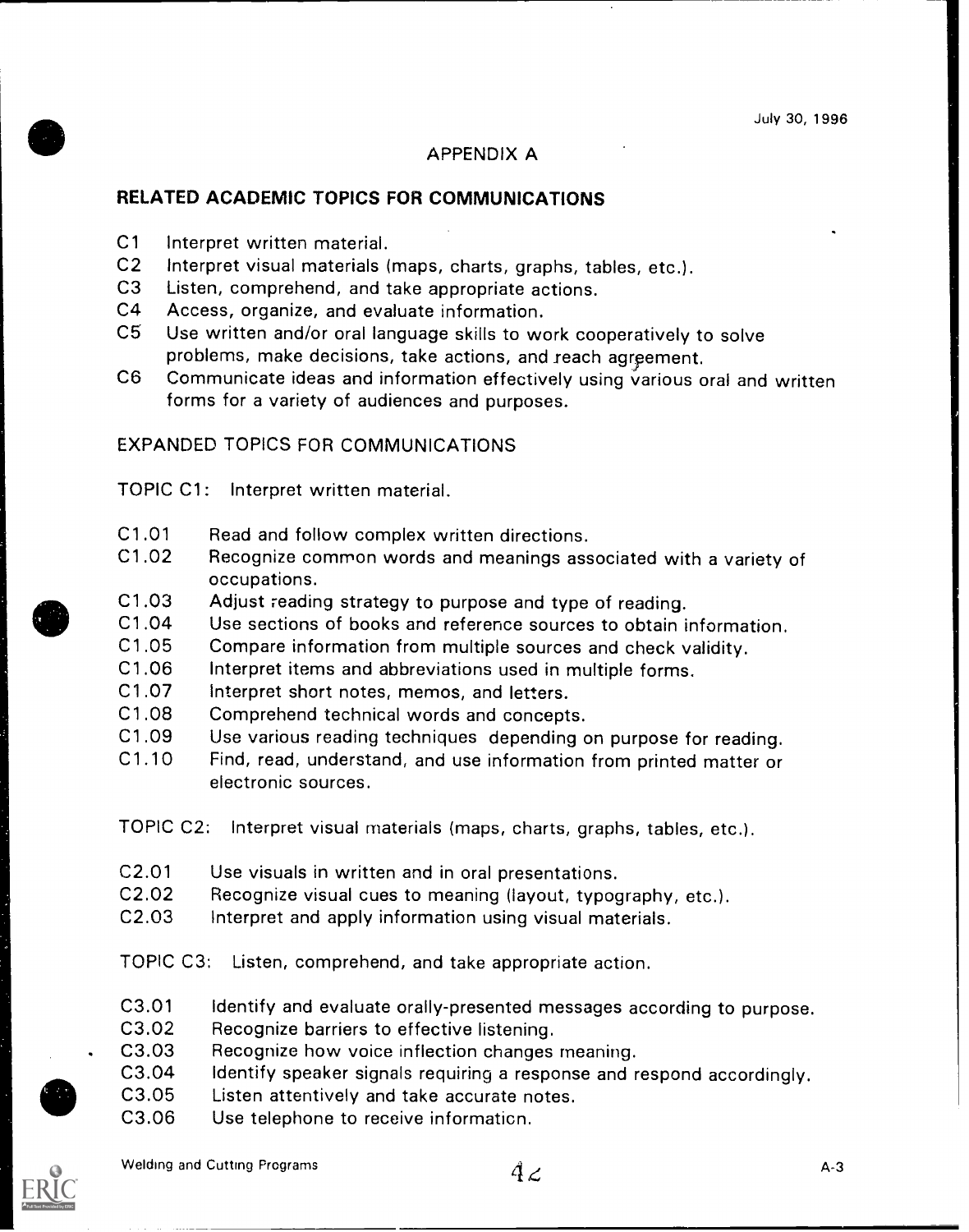03.07 Analyze and distinguish information from formal and informal oral presentations.

TOPIC C4: Access, organize, and evaluate information.

- C4.01 Distinguish fact from opinion.
- 04.02 Use various print and non-print sources for specialized information.
- C4.03 Interpret and distinguish between literal and figurative meaning.
- C4.04 Interpret written or oral communication in relation to context and writer's point of view.
- C4.05 Use relevant sources to gather information for written or oral communication.
- TOPIC C5: Use written and/or oral language skills to work cooperatively to solve problems, make decisions, take actions, and reach agreement.
- C5.01 Select appropriate words for communication needs.
- C5.02 Use reading, writing, listening, and speaking skills to solve problems.
- 05.03 Compose inquiries and requests.
- 05.04 Write persuasive letters and memos.
- 05.05 Edit written reports, letters, memos, and short notes for clarity, correct grammar, and effective sentences.
- 05.06 Write logical and understandable statements, phrases, or sentences for filling out forms, for correspondence or reports.
- C5.07 Write directions or summaries of processes, mechanisms, events, or concepts.
- C5.08 Select and use appropriate formats for presenting reports.
- C5.09 Convey information to audiences in writing.
- C5.10 Compose technical reports and correspondence that meet accepted standards for written communications.
- TOPIC 06: Communicate ideas and information using oral and written forms for a variety of audiences and purposes.
- C6.01 Give complex oral instructions.
- C6.02 Describe a business or industrial process/mechanism.
- 06.03 Participate effectively in group discussions and decision making.
- C6.04 Produce effective oral messages utilizing different media.
- C6.05 Explore ideas orally with partners.
- C6.06 Participate in conversations by volunteering information when appropriate and asking relevant questions when appropriate.
- 06.07 Restate or paraphrase a conversation to confirm one's own understanding.
- 06.08 Gather and provide information utilizing different media.  $(4, 4)$



A-4 Welding and Cutting Programs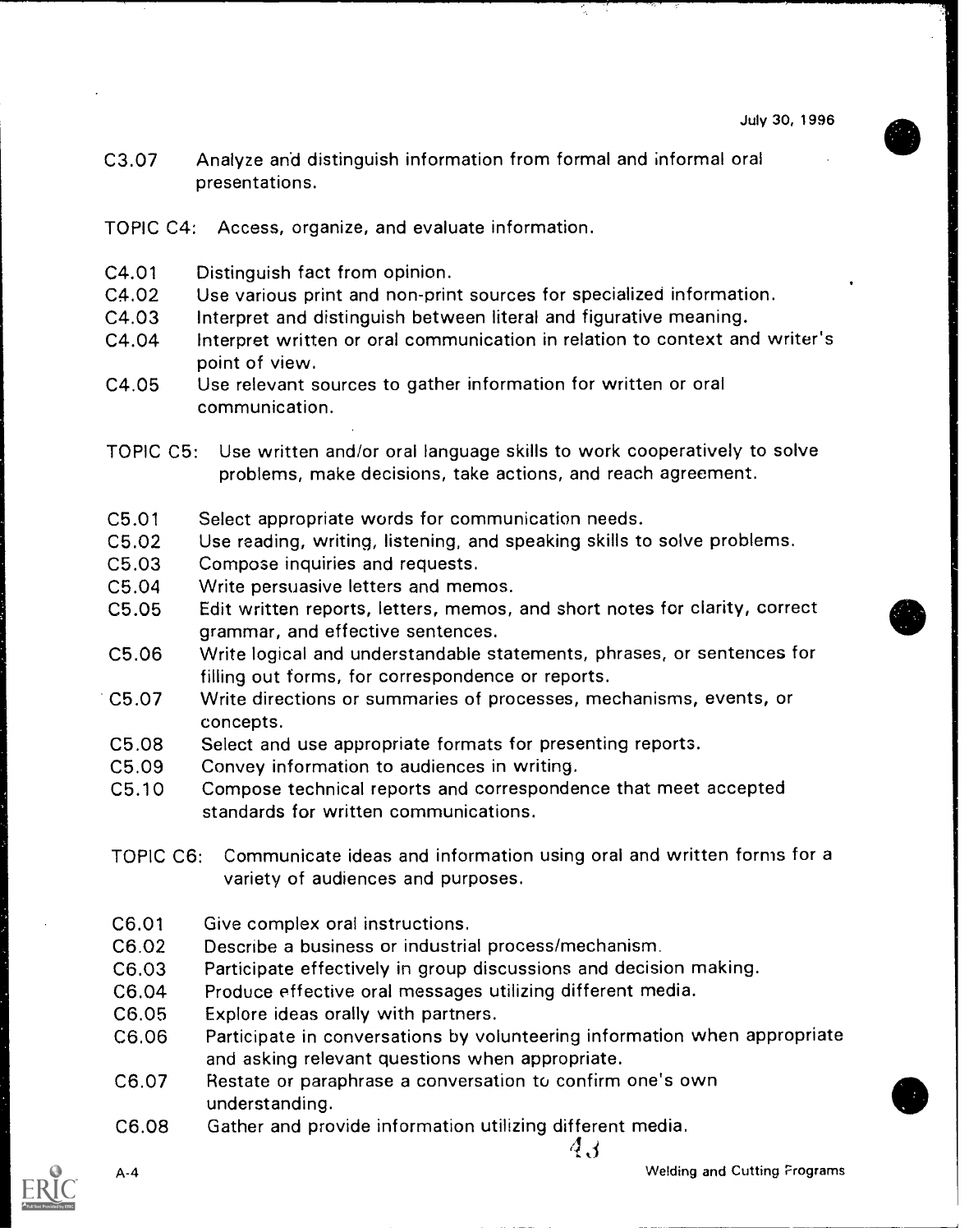C6.09 Prepare and deliver persuasive, descriptive, and demonstrative oral presentations.

#### RELATED ACADEMIC TOPICS FOR MATHEMATICS

- M1 Relate number relationships, number systems, and number theory.
- M2 Explore patterns and functions.
- M3 Explore algebraic concepts and processes.
- M4 Explore the concepts of measurement.
- M5 Explore the geometry of one-, two-, and three-dimensions.
- M6 Explore concepts of statistics and probability in real world situations.
- M7 Apply mathematical methods, concepts, and properties to solve a variety of real-world problems.

EXPANDED TOPICS FOR MATHEMATICS

TOPiC Ml: Relate number relationships, number systems, and number theory.

- M1.01 Understand, represent, and use numbers in a variety of equivalent forms (integer, fraction, decimal, percent, exponential, and scientific notation) in real world and mathematical problem situations.
- M1.02 Develop number sense for whole numbers, fractions, decimals, integers, and rational numbers.
- M1.03 Understand and apply ratios, proportions, and percents in a wide variety of situations.
- M1.04 Investigate relationships among fractions, decimals, and percents.
- M1.05 Compute with whole numbers, fractions, decimals, integers, and rational numbers.
- M1.06 Develop, analyze, and explain procedures for computation and techniques for estimations.
- M1.07 Select and use an appropriate method for computing from among mental arithmetic, paper-and-pencil, calculator, and computer methods.
- M1.08 Use computation, estimation, and proportions to solve problems.
- M1.09 Use estimation to check the reasonableness of results.

TOPIC M2: Explore patterns and functions.

- M2.01 Describe, extend, analyze, and create a wide variety of patterns.
- M2.02 Describe and represent relationships with tables, graphs, and rules.
- M2.03 Analyze functional relationships to explain how a change in one quantity results in a change in another.
- M2.04 Use patterns and functions to represent and solve problems.
- M2.05 Explore problems and describe results using graphical, numerical, physical, algebraic, and verbal mathematical models or representations.



Welding and Cutting Programs A-5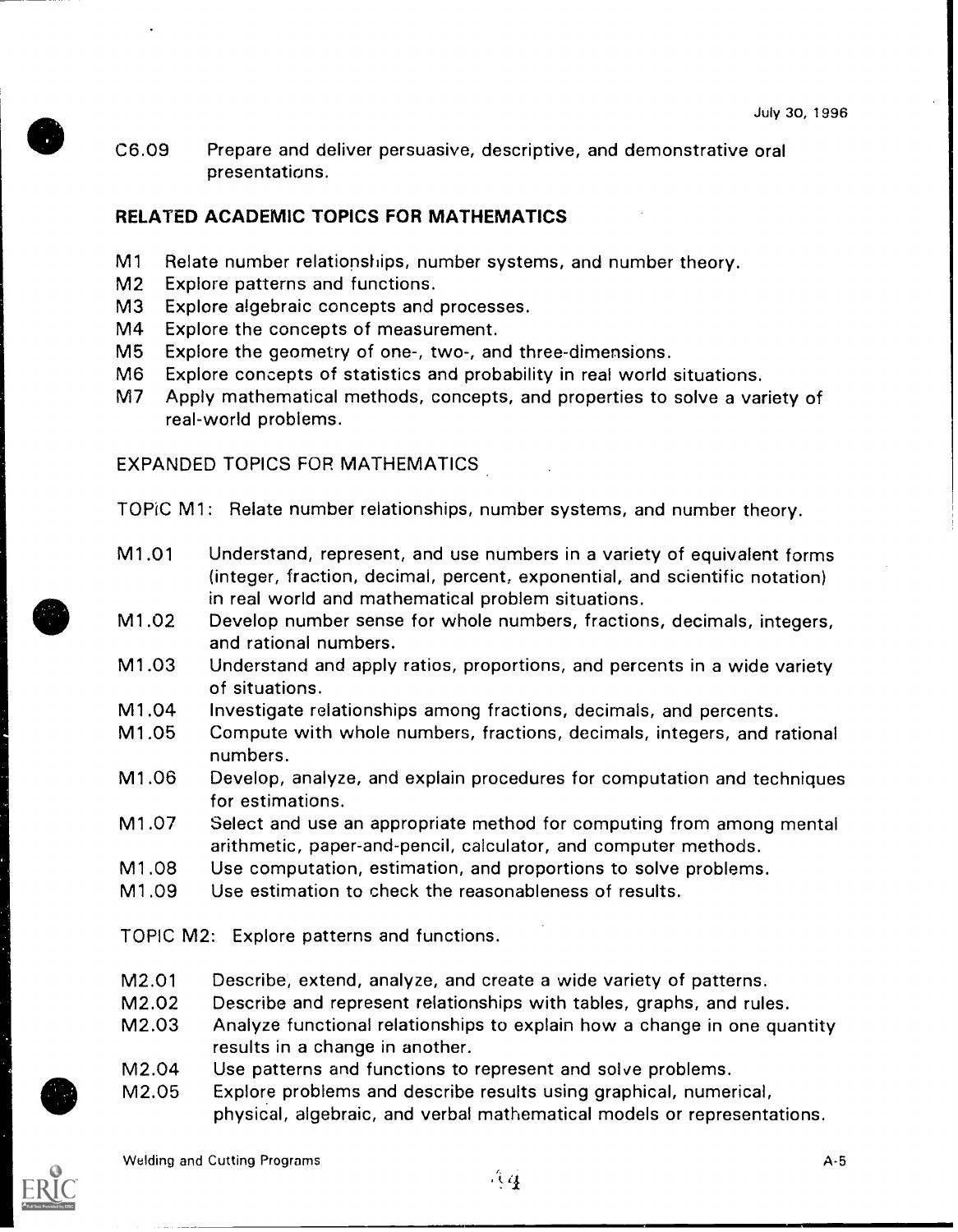- M2.06 Use a mathematical idea to further their understanding of other mathematical ideas.
- M2.07 Apply mathematical thinking and modeling to solve problems that arise in other disciplines, such as art, music, and business.
- TOPIC M3: Explore algebraic concepts and processes.
- M3.01 Represent situations and explore the interrelationships of number patterns with tables, graphs, verbal rules, and equations.
- M3.02 Analyze tables and graphs to identify properties and relationships and to interpret expressions and equations.
- M3.03 Apply algebraic methods to solve a variety of real world and mathematical problems.
- TOPIC M4: Explore the concepts of measurement.
- M4.01 Estimate, make, and use measurements to describe and compare phenomena.
- M4.02 Select appropriate units and tools to measure to the degree of accuracy required in a particular situation.
- M4.03 Extend understanding of the concepts of perimeter, area, volume, angle measure, capacity, and weight and mass.
- M4.04 Understand and apply reasoning processes, with special attention to spatial reasoning and reasoning with proportions and graphs.
- TOPIC M5: Explore the geometry of one-, two-, and three-dimensions.
- M5.01 Identify, describe, compare, and classify geometric figures.
- M5.02 Visualize and represent geometric figures with special attention to developing spatial sense.
- M5.03 Explore transformations of geometric figures.
- M5.04 Understand and apply geometric properties and relationships.
- M5.05 Classify figures in terms of congruence and similarity and apply these relationships.
- TOPIC M6: Explore the concepts of statistics and probability in real world situations.
- M6.01 Systematically collect, organize, and describe data.
- M6.02 Construct, read, and interpret tables, charts, and graphs.
- M6.03 Develop an appreciation for statistical methods as powerful means for decision making.
- M6.04 Make predictions that are based on exponential or theoretical probabilities.

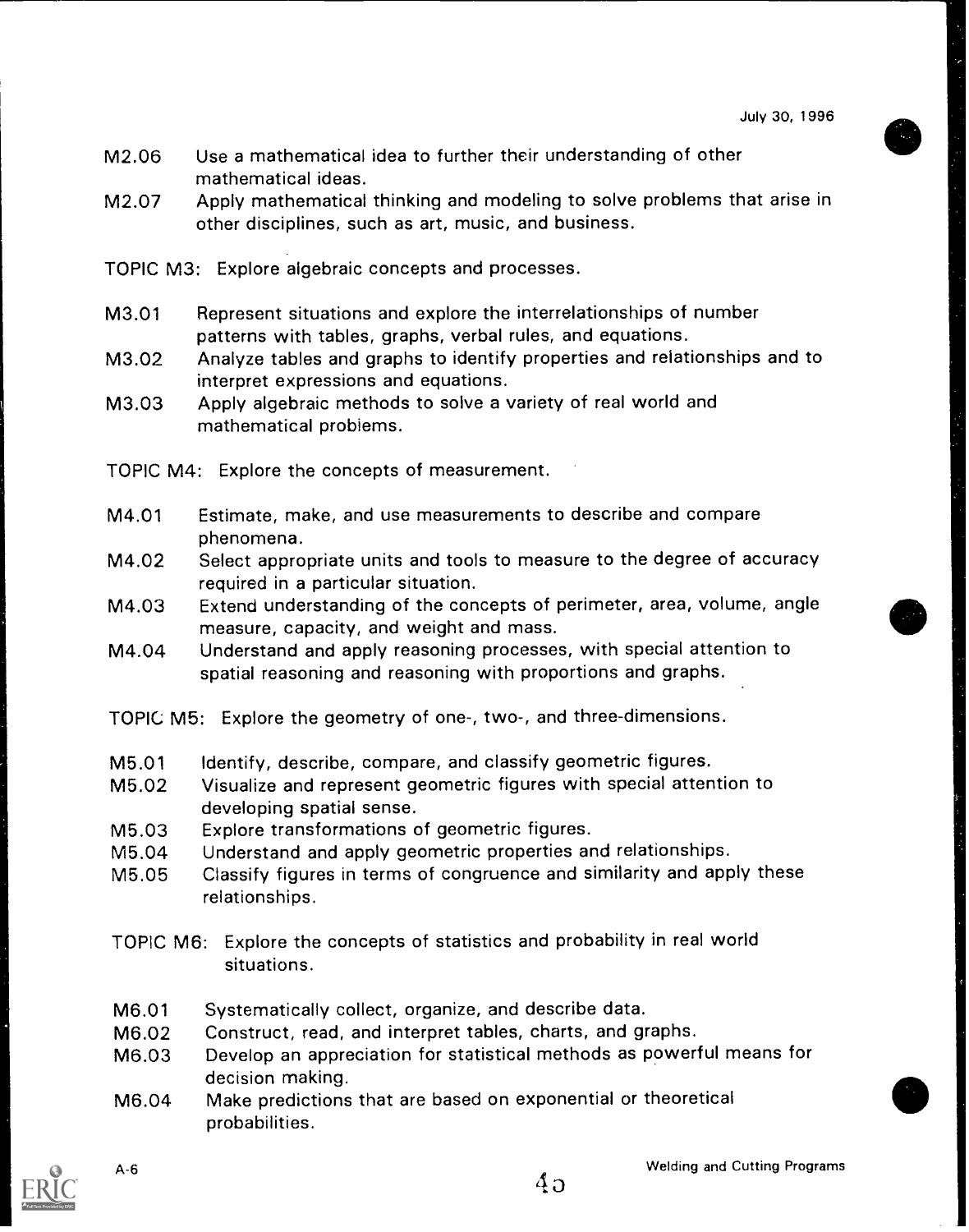- M6.05 Develop an appreciation for the pervasive use of probability in the real world.
- TOPIC M7: Apply mathematical methods, concepts, and properties to solve a variety of real-world problems.
- M7.01 Use computers and/or calculators to process information for all mathematical situations.
- M7.02 Use problem-solving approaches to investigate and understand mathematical content.
- M7.03 Formulate problems from situations within and outside mathematics.
- M7.04 Generalize solutions and strategies to new problem situations.

## RELATED ACADEMIC TOPICS FOR SCIENCE

- S1 Explain the Anatomy and Physiology of the human body.
- S2 Apply the basic biological principles of Plants, Viruses and Monerans, Algae, Protista, and Fungi.
- S3 Relate the nine major phyla of the kingdom animalia according to morphology, anatomy, and physiology.
- S4 Explore the chemical and physical properties of the earth to include Geology, Meteorology, Oceanography, and the Hydrologic Cycle.
- S5 Investigate the properties and reactions of matter to include symbols, formulas and nomenclature, chemical equations, gas laws, chemical bonding, acid-base reactions, equilibrium, oxidation-reduction, nuclear chemistry, and organic chemistry.
- S6 Explore the principles and theories related to motion, mechanics, electricity, magnetism, light energy, thermal energy, wave energy, and nuclear physics.
- S7 Explore the principles of genetic and molecular Biology to include the relationship between traits and patterns of inheritance, population genetics, the structure and function of DNA, and current applications of DNA technology.
- S8 Apply concepts related to the scientific process and method to include safety procedures for classroom and laboratory; use and care of scientific equipment; interrelationships between science, technology and society; and effective communication of scientific results in oral, written, and graphic form.

## EXPANDED TOPICS FOR SCIENCE

TOPIC Sl: Explain the Anatomy and Physiology of the human body.

- S1.01 Recognize common terminology and meanings.
- S1.02 Explore the relationship of the cell to more complex systems within the body.

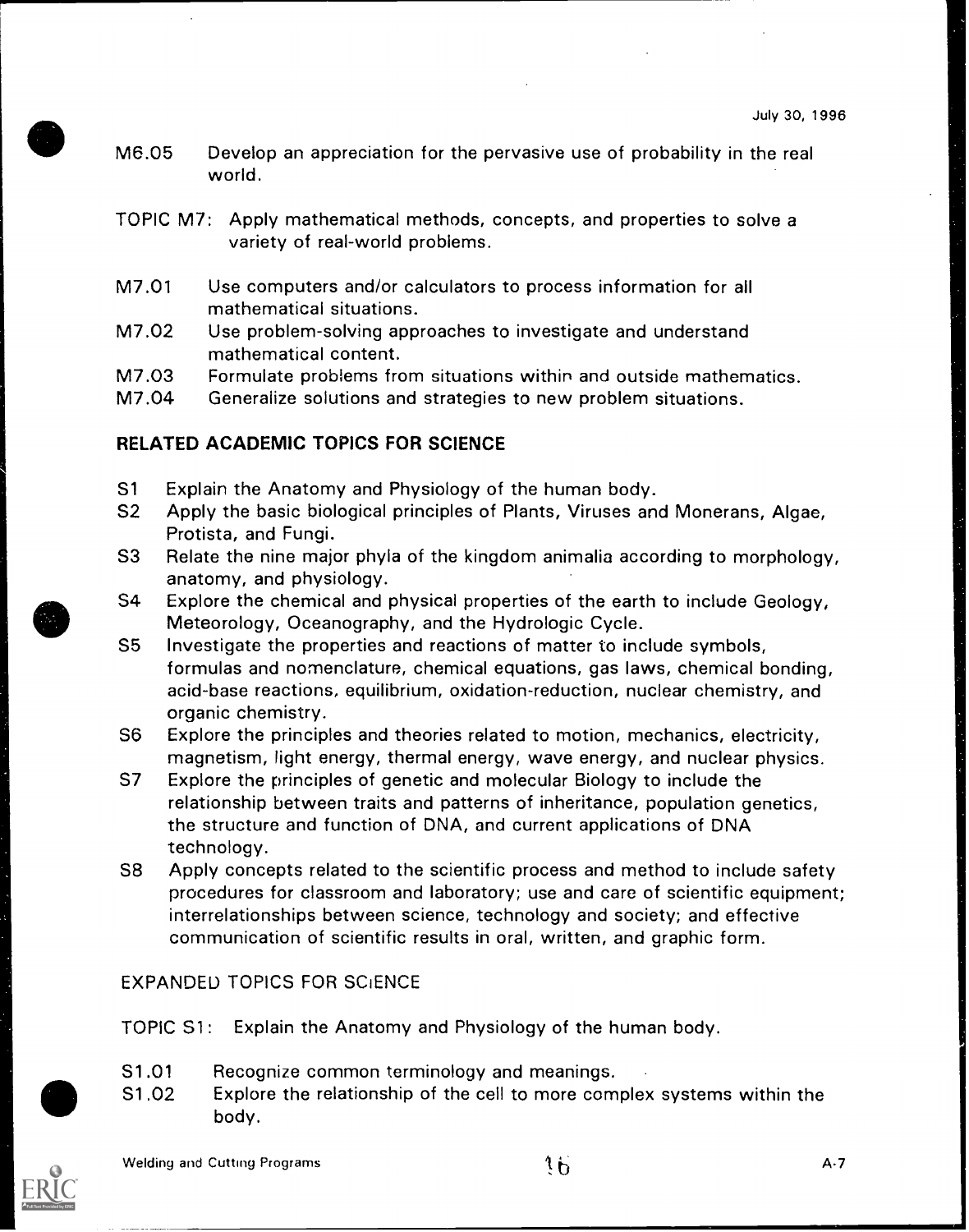- S1.03 Summarize the functional anatomy of all the major body systems.
- S1.04 Relate the physiology of the major body systems to its corresponding anatomy.
- S1.05 Compare and contrast disease transmission and treatment within each organ system.
- S1.06 Explore the usage of medical technology as related to human organs and organ systems.
- S1.07 Explain the chemical composition of body tissue.
- TOPIC S2: Apply the basic biological principles of Plants, Viruses and Monerans, Algae, Protista, and Fungi.
- S2.01 Identify the major types and structures of plants, viruses, monera, algae protista, and fungi.
- S2.02 Explain sexual and asexual reproduction.
- S2.03 Describe the ecological importance of plants as related to the environment.
- S2.04 Analyze the physical chemical and behavioral process of a plant.
- TOPIC S3: Relate the nine major phyla of the kingdom animalia according to morphology, anatomy, and physiology.
- S3.01 Explain the morphology, anatomy, and physiology of animals.
- S3.02 Describe the characteristics, behaviors, and habitats of selected animals.
- TOPIC S4: Explore the chemical and physical properties of the earth to include Geology, Meteorology, Oceanography, and the Hydrologic Cycle.
- S4.01 Examine minerals and their identification, products of the rock cycle, byproducts of weathering, and the effects of erosion.
- S4.02 Relate the Hydrologic Cycle to include groundwater its zones, movement, and composition; surface water systems, deposits, and runoff.
- S4.03 Consider the effects of weather and climate on the environment.
- S4.04 Examine the composition of seawater; wave, tides, and currents; organisms, environment, and production of food; energy, food and mineral resources of the oceans.
- TOPIC S5: Investigate the properties and reactions of matter to include symbols, formulas and nomenclature, chemical equations, gas laws, chemical bonding, acid-base reactions, equilibrium, oxidation-reduction, nuclear chemistry, and organic chemistry.
- S5.01 Examine the science of chemistry to include the nature of matter, symbols, formulas and nomenclature, and chemical equations.

A-8 Welding and Cutting Programs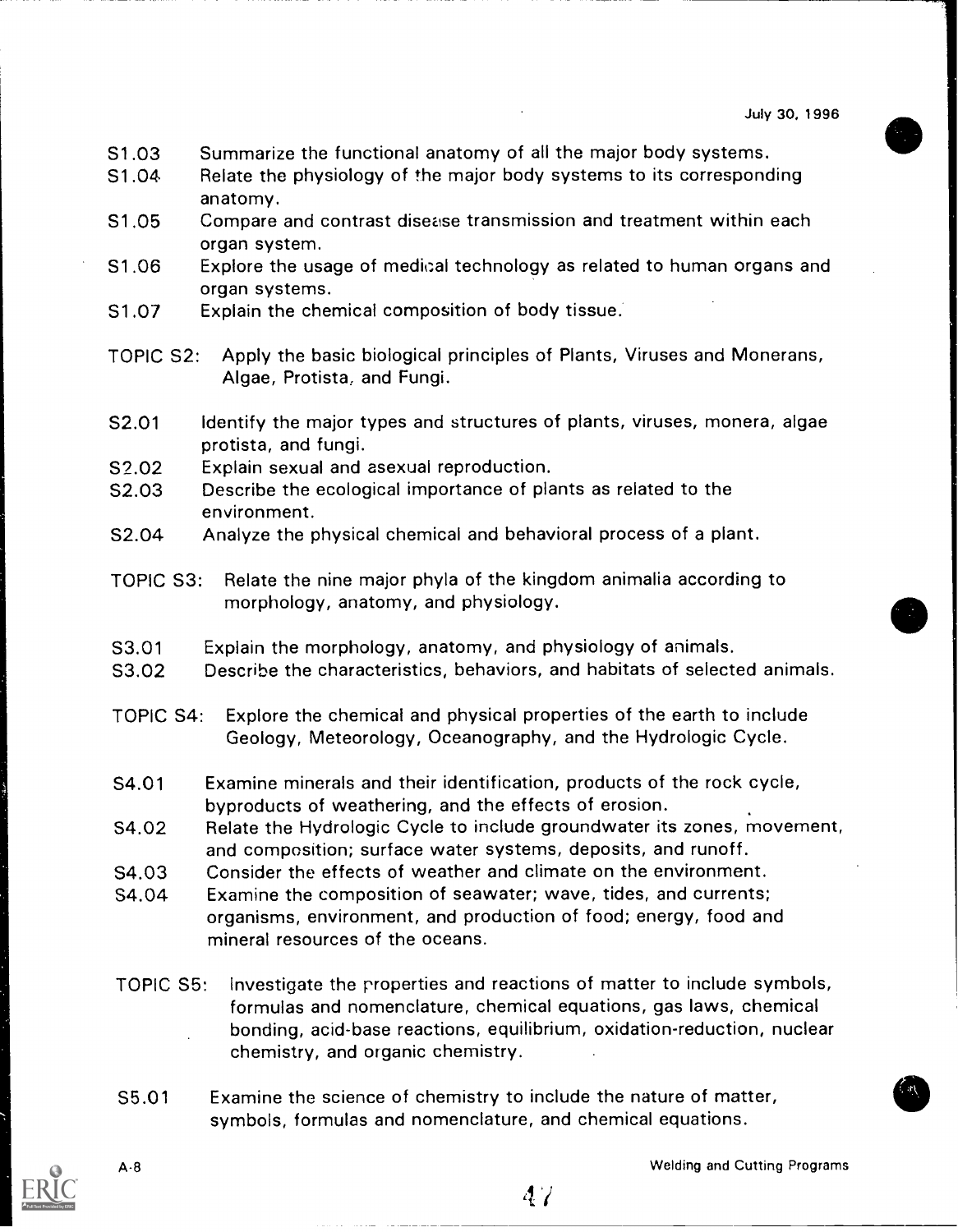- S5.02 Identify chemical reactions including precipitation, acids-bases, and reduction-oxidation.
- S5.03 Explore the fundamentals of chemical bonding and principles of equilibrium.
- S5.04 Relate the behavior of gases.
- S5.05 Investigate the structure, reactions, and uses of organic compounds; and investigate nuclear chemistry and radiochemistry.
- TOPIC S6: Explore the principles and theories related to motion, mechanics, electricity, magnetism, light energy, thermal energy, wave energy, and nuclear physics.
- S6.01 Examine fundamentals of motion of physical bodies and physical dynamics.
- S6.02 Explore the concepts and relationships among work, power, and energy.
- S6.03 Explore principles, characteristics, and properties of electricity, magnetism, light energy, thermal energy, and wave energy.
- S6.04 Identify principles of modern physics related to nuclear physics.
- TOPIC S7: Explore the principles of genetic and molecular Biology to include the relationship between traits and patterns of inheritance; population genetics, the structure and function of DNA, and current applications of DNA technology.
- 57.01 Examine principles, techniques, and patterns of traits and inheritance in organisms.
- S7.02 Apply the concept of population genetics to both microbial and multicellular organism.
- S7.03 Identify the structure and function of DNA and the uses of DNA technology in science, industry, and society.
- TOPIC S8: Apply concepts related to the scientific process and method to include safety procedures for classroom and laboratory; use and care of scientific equipment; interrelationships between science, technology and society; and effective communication of scientific results in oral, written, and graphic form.
- S8.01 Apply the components of scientific processes and methods in classroom and laboratory investigations.
- S8.02 Observe and practice safe procedures in the classroom and laboratory.
- S8.03 Demonstrate proper use and care for scientific equipment.
- S8.04 Investigate science careers, and advances in technology.
- S8.05 Communicate results of scientific investigations in oral, written, and graphic form.

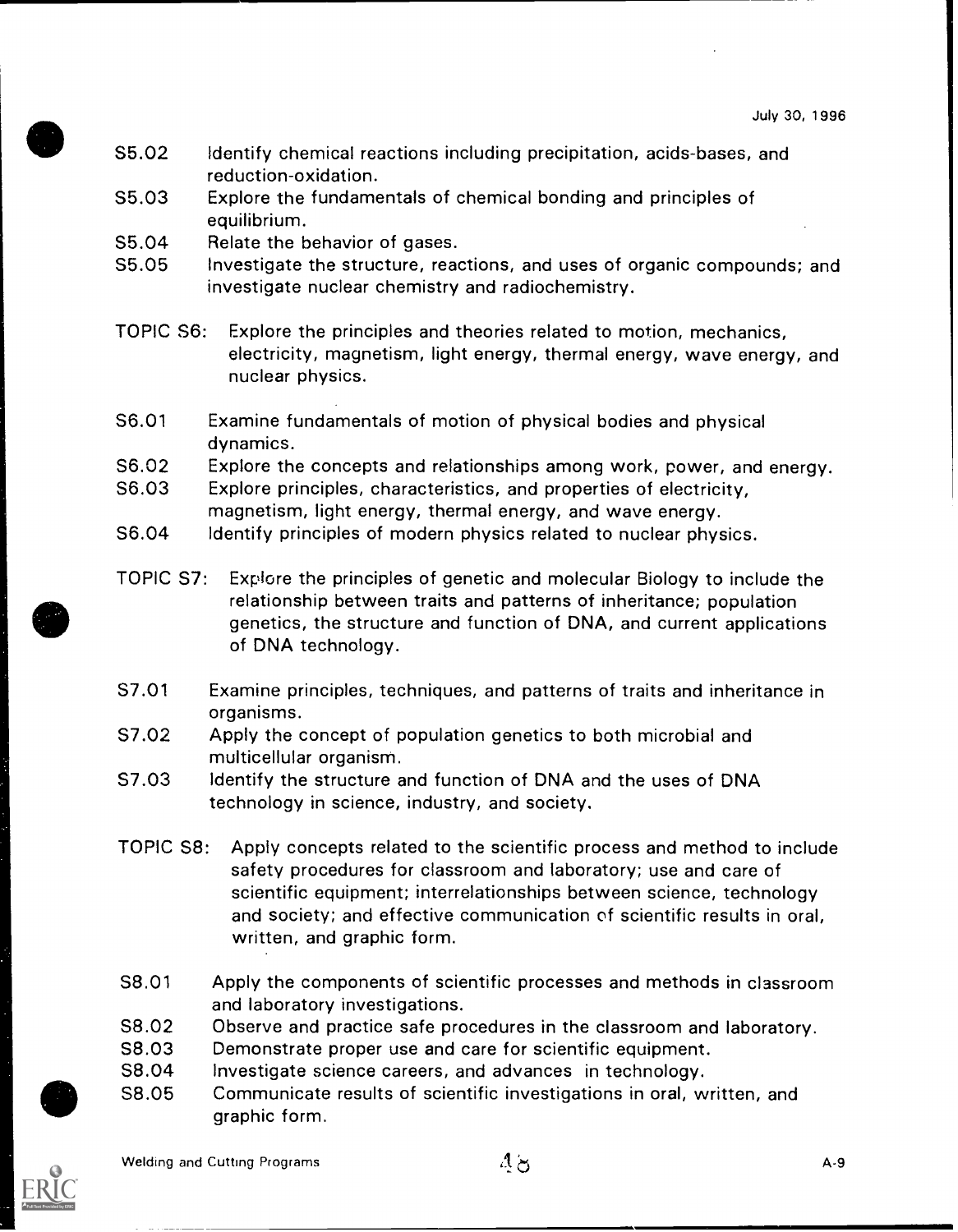APPENDIX B:

WORKPLACE SKILLS



EF

 $\hat{\mathcal{A}}$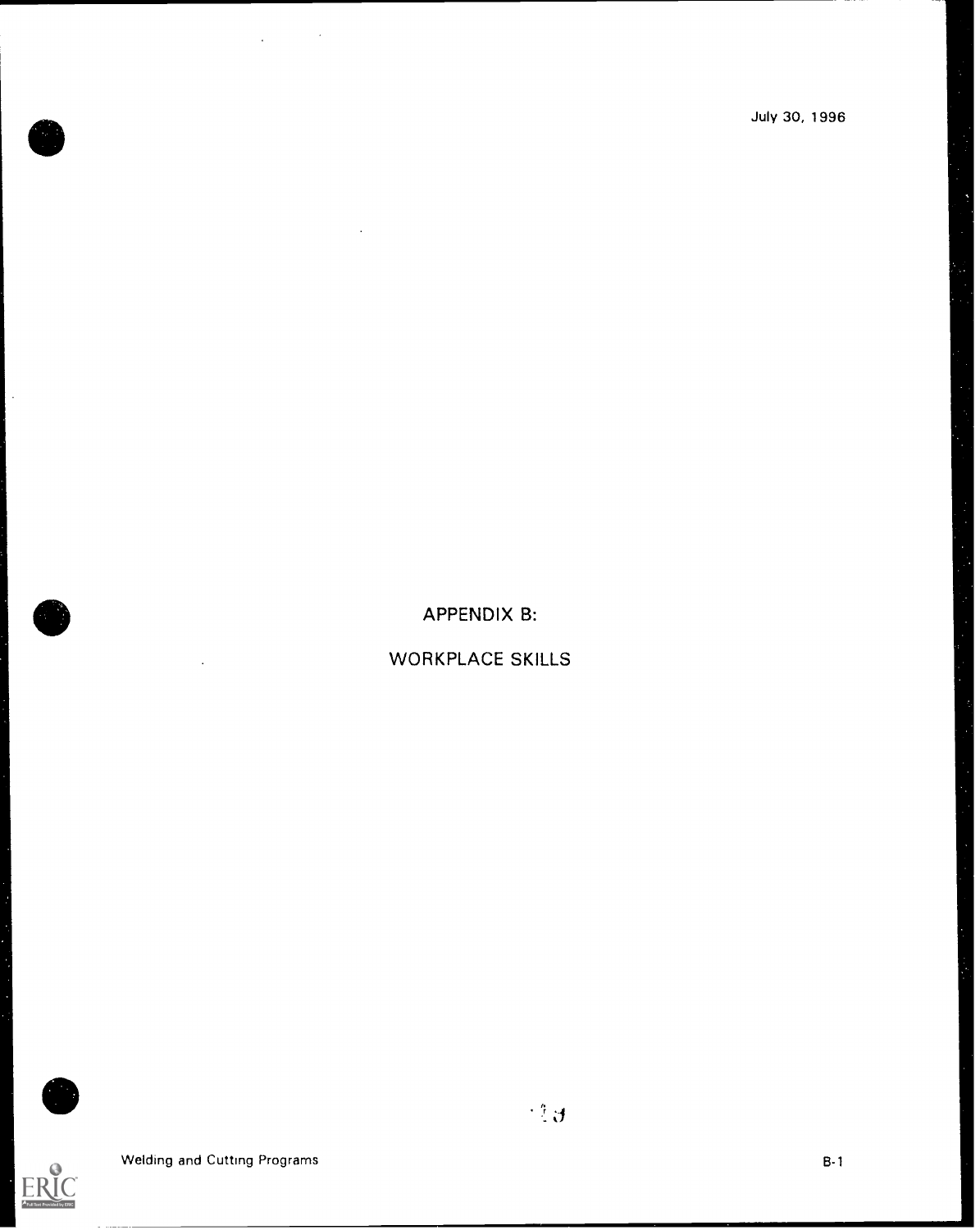## APPENDIX B WORKPLACE SKILLS FOR THE 21ST CENTURY

- WP1 Allocates resources (time, money, materials and facilities, and human resources).
- WP2 Acquires, evaluates, organizes and maintains, and interprets/communicates information, including the use of computers.
- WP3 Practices interpersonal skills related to careers including team member participation, teaching other people, serving clients/customers, exercising leadership, negotiation, and working with culturally diverse.
- WP4 Applies systems concept including basic understanding, monitoring and correction system performance, and designing and improving systems.
- WP5 Selects, applies, and maintains/troubleshoots technology.
- WP6 Employs thinking skills including creative thinking, decision making, problem solving, reasoning, and knowing how to learn.

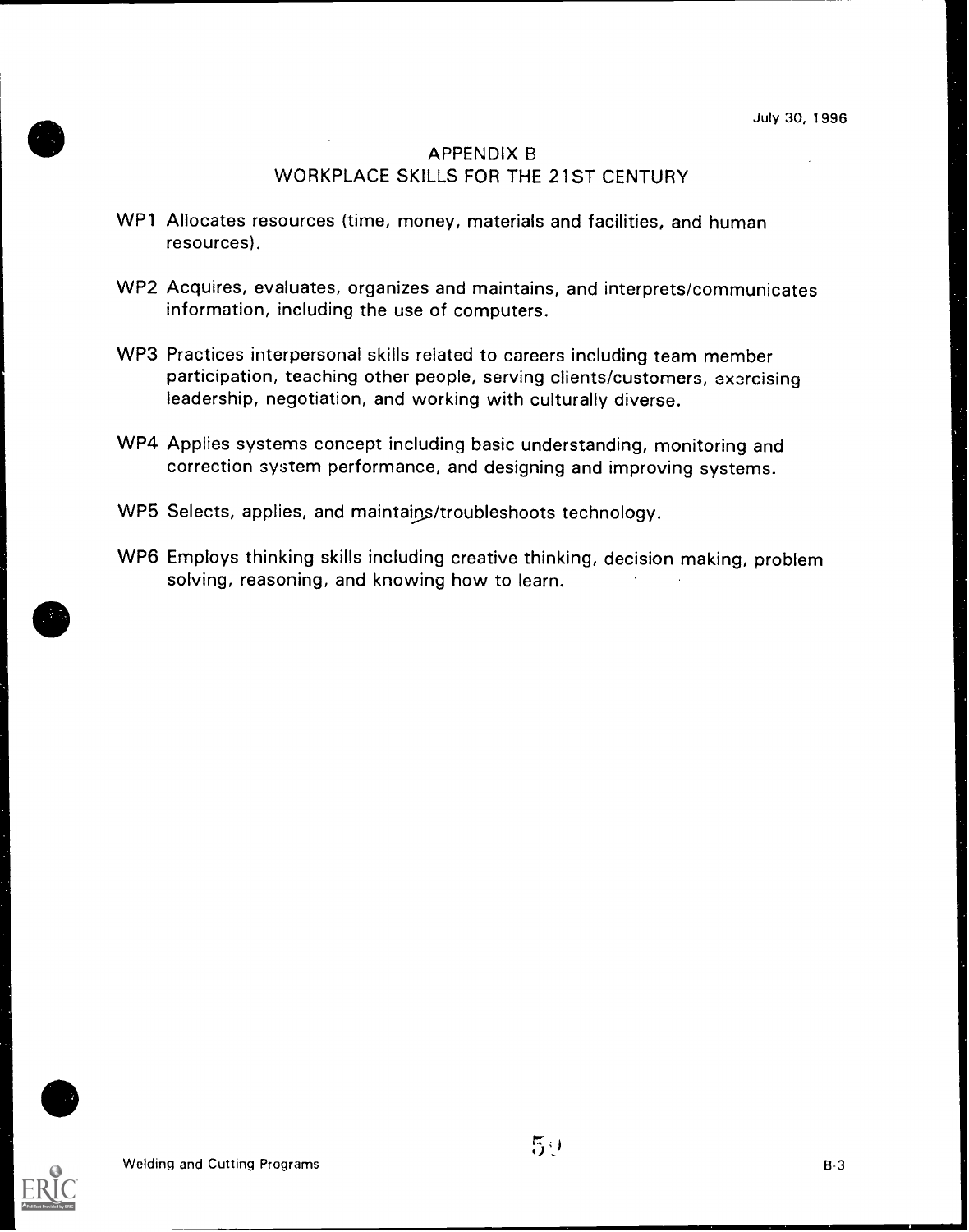APPENDIX C:

## STUDENT COMPETENCY PROFILE

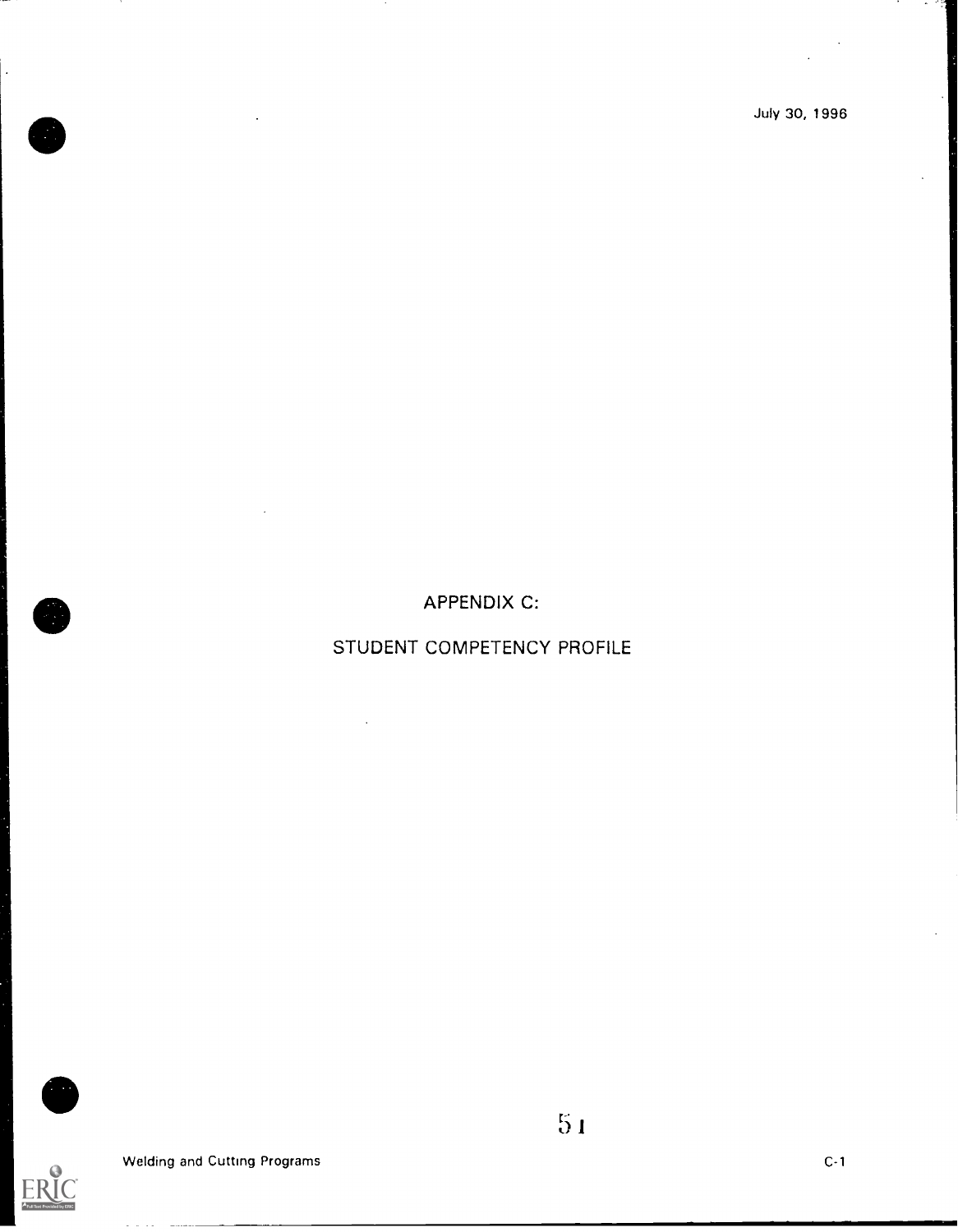#### STUDENT COMPETENCY PROFILE

Student:

This record is intended to serve as a method of noting student achievement of the competencies in each course. It can be duplicated for each student and serve as a cumulative record of competencies achieved in the program.

In the blank before each competency, place the date on which the student mastered the competency.

Shielded Metal Arc Welding (SMAW) (WLV 1117)

1. Set up equipment for shielded metal arc welding operations, and perform welds for all position fillet and groove welding within a limited thickness range of plain carbon steel material.

Gas Metal Arc Welding (GMAW) (WLV 1124)

1. Set up equipment for gas metal arc welding operations, and perform welds for all position fillet and groove welding within a limited thickness range of plain carbon steel material.

Welding Inspection and Testing Principles (WLV 1171)

1. Perform visual inspection of completed welds to include removal of test specimen, preparation of test specimen, free bend test, and analysis of test specimen.

Gas Tungsten Arc Welding (GTAW) (WLV 1136)

1. Set up equipment for gas tungsten arc welding operations, and perform welds for all position fillet and groove welding within a hmited thickness range of plain carbon steel material. Perform gas tungsten arc welding operations on aluminum, stainless steel or plain carbon steel with a stainless steel filler rod.

Flux Cored Arc Welding (FCAW) (WLV 1143)

1. Set up equipment for flux cored arc welding operations, and perform welds for all position fillet and groove welding within a limited thickness range of plain carbon steel material.

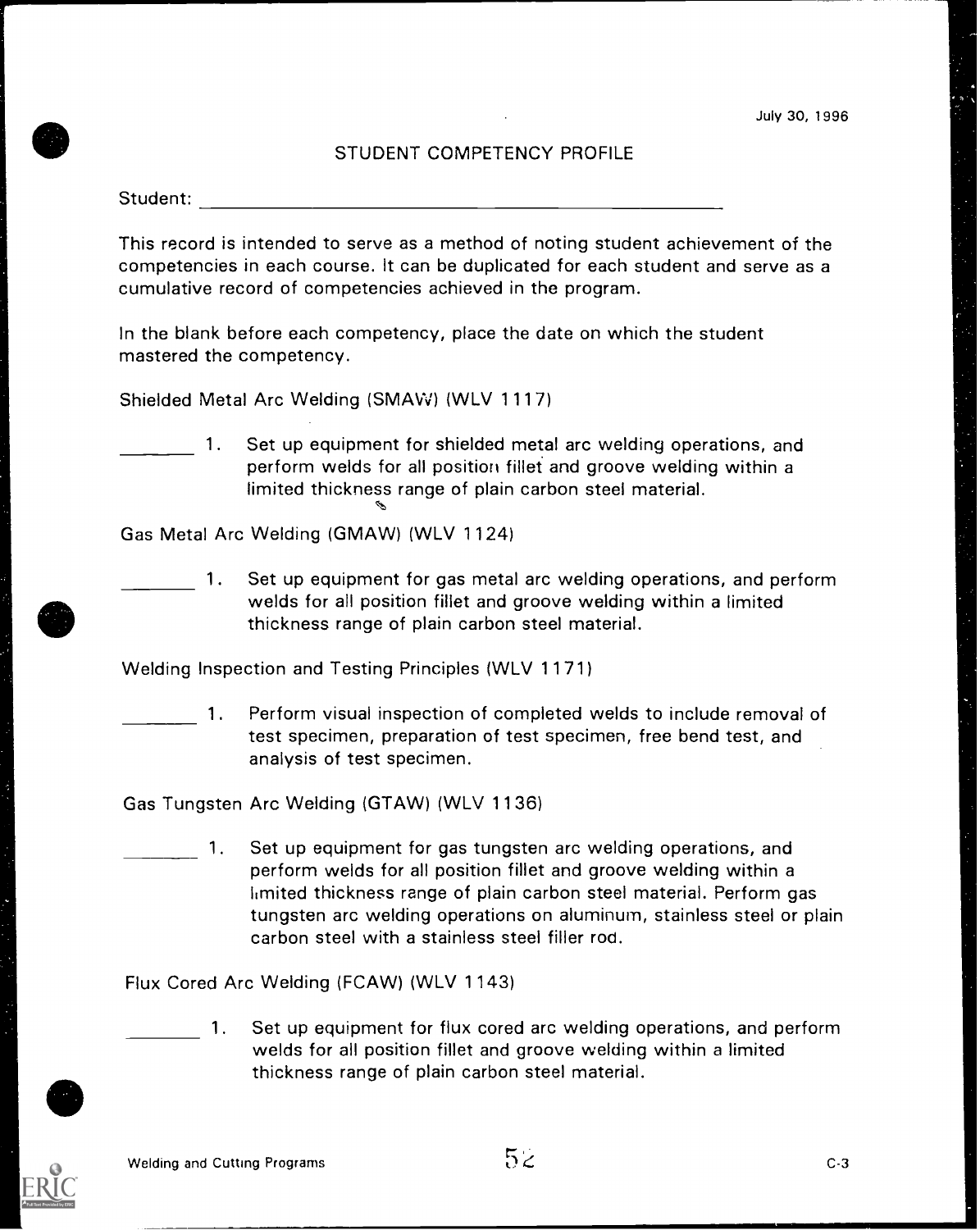Drawing and Welding Symbol Interpretation (WLV 1232)

1. Prepare parts from simple sketches or drawings; perform welding operations and prepare welded joints from welding symbol information.

Pipe Welding (WLV 1155)

- 1. Demonstrate safety precautions, and identify pipe weld test positions.
- **2.** Describe differences in pipe and tubing, faults in pipe welding, and determine thickness limit for pipe welding.
- 3. Use correct methods for preparation and fitting of pipe, and demonstrate correct pipe welding procedures.
	- 4. Perform open V-grooved pipe welds and bend tests.
- 5. Perform open butt V-groove pipe welds and bend tests.

Gas Metal Arc Aluminum Welding (WLV 1162)

- 1. Identify aluminum alloys, aluminum weldability, and results of welding aluminum.
	- 2. Fabricate and weld multi-pass fillet welds.

Plasma Arc Cutting (PAC) (WLV 1212)

1. Perform shape cutting operations using the manual plasma arc cutting process.

Oxyfuel Gas Cutting Principles and Practices (WLV 1242)

- 1. Set up and perform manual oxyfuel gas cutting operations.
	- 2. Set up and operate machine oxyfuel gas cutting equipment (track burner) to perform cutting operations.

Air Carbon Arc Cutting and Gouging (WLV 1222)

1. Set up and perform metal removal using the carbon arc cutting process.

Advanced Pipe Welding (WLV 1252)

1. Fabricate and weld pipe according to specifications.